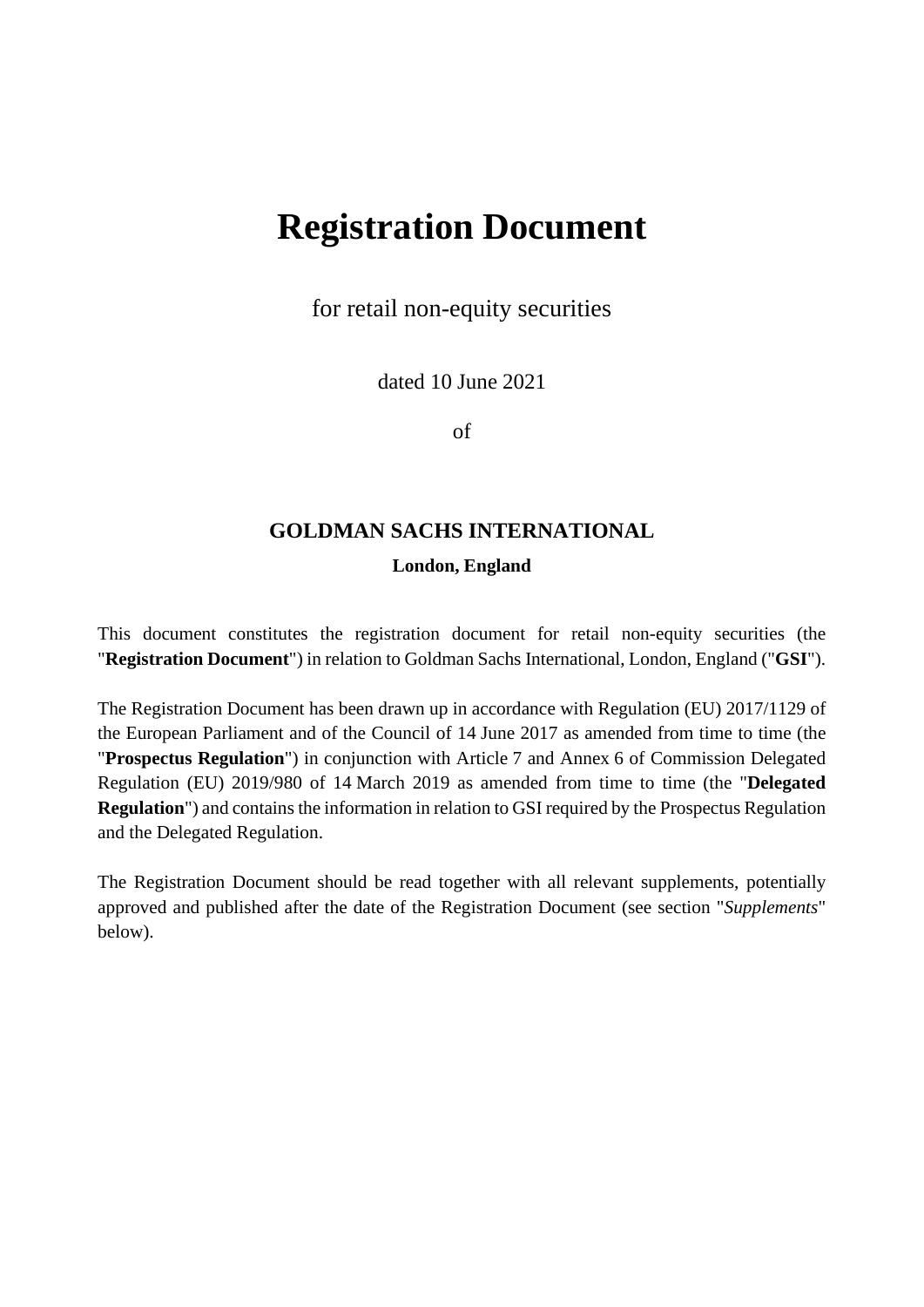# **TABLE OF CONTENTS**

| A.             |                  |                                                                              |  |  |  |
|----------------|------------------|------------------------------------------------------------------------------|--|--|--|
|                | I.               |                                                                              |  |  |  |
|                | II.              |                                                                              |  |  |  |
|                | III.             |                                                                              |  |  |  |
|                | IV.              |                                                                              |  |  |  |
|                | V.               |                                                                              |  |  |  |
|                | VI.              | MARKET DEVELOPMENTS AND GENERAL BUSINESS ENVIRONMENT                         |  |  |  |
|                |                  |                                                                              |  |  |  |
|                |                  |                                                                              |  |  |  |
| <b>B.</b>      |                  | <b>GENERAL INFORMATION ON THE REGISTRATION DOCUMENT 30</b>                   |  |  |  |
|                | I.               | THE REGISTRATION DOCUMENT AS A PART OF A BASE PROSPECTUS 30                  |  |  |  |
|                | $\Pi$ .          |                                                                              |  |  |  |
|                | III.             |                                                                              |  |  |  |
|                | IV.              |                                                                              |  |  |  |
|                | V.               |                                                                              |  |  |  |
| $\mathbf{C}$ . |                  |                                                                              |  |  |  |
|                | L.               |                                                                              |  |  |  |
|                | II.              |                                                                              |  |  |  |
|                | III.             |                                                                              |  |  |  |
|                | IV.              |                                                                              |  |  |  |
|                | $V_{\cdot}$      |                                                                              |  |  |  |
|                | VI.              |                                                                              |  |  |  |
|                |                  | VII. FINANCIAL INFORMATION CONCERNING GSI'S ASSETS AND                       |  |  |  |
|                |                  | LIABILITIES, FINANCIAL POSITION AND PROFIT AND LOSSES 38                     |  |  |  |
|                | 1.               | Unaudited interim financial information for the period ended 31 March 202138 |  |  |  |
|                | 2.               |                                                                              |  |  |  |
|                | 3.               |                                                                              |  |  |  |
|                | $\overline{4}$ . |                                                                              |  |  |  |
|                | 5.               |                                                                              |  |  |  |
|                | 6.               |                                                                              |  |  |  |
|                |                  |                                                                              |  |  |  |
|                | 1.               |                                                                              |  |  |  |
|                | 2.               |                                                                              |  |  |  |
|                | IX.              |                                                                              |  |  |  |
|                | Χ.               |                                                                              |  |  |  |
|                | 1.               |                                                                              |  |  |  |
|                | 2.               |                                                                              |  |  |  |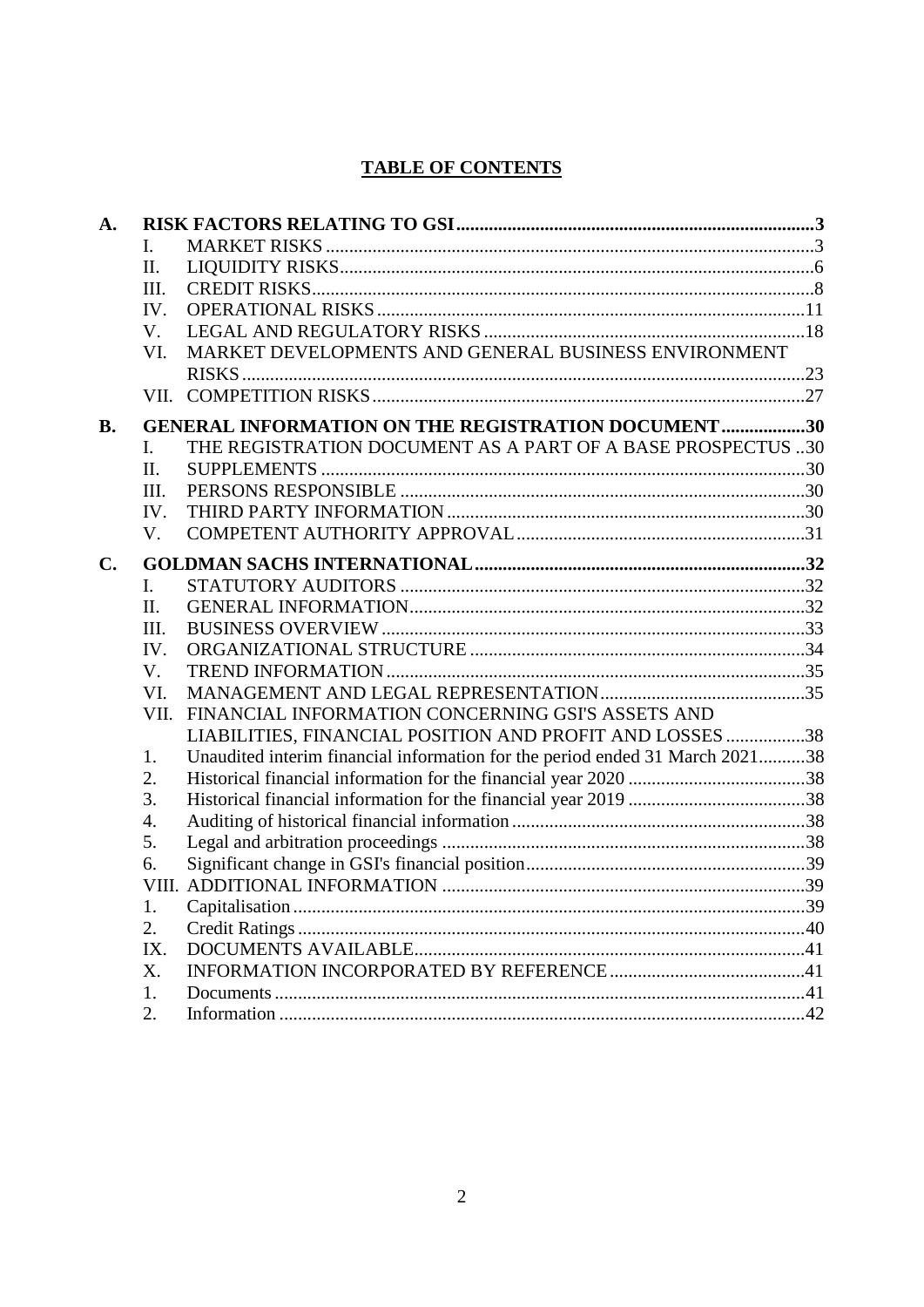#### <span id="page-2-0"></span>**A. RISK FACTORS RELATING TO GSI**

*The risk factors listed below are divided into categories. Sections A.I. (Market Risks), A.II. (Liquidity Risks), A.III. (Credit Risks), A.IV. (Operational Risks), A.V. (Legal and Regulatory Risks), A.VI. (Market Developments and General Business Environment Risks) and A.VII. (Competition Risks). If more than one risk factor is included in a category, the most material risk factors shall be mentioned first. The materiality of the risk factors is based on the probability of their occurrence and the expected extent of their negative effects.* 

*Only those risk factors are presented below which are specific to GSI and, in the opinion of the GSI, material for taking an informed investment decision. In addition, before buying any securities, investors should carefully read and consider the risk factors described in the securities note for the relevant securities which, in the opinion of GSI, are specific and material to such securities. In addition, they should note and consider all other information contained in the Registration Document, the relevant securities note or the relevant (base) prospectus and, if applicable, the relevant final terms and all relevant supplements and, if applicable, all information incorporated by reference in the relevant (base) prospectus or a relevant supplement. Potential investors should also bear in mind that all the risks described may interact and thereby reinforce each other. If any of the risks described in the following materialize, investors could lose some or all of their investment.* 

#### <span id="page-2-1"></span>**I. MARKET RISKS**

In the category "Market Risks", the risks are classified according to their materiality. The most material risks are mentioned first.

## **1. GSI's businesses have been and may in the future be adversely affected by conditions in the global financial markets and broader economic conditions.**

GSI's businesses, by their nature, do not produce predictable earnings and are materially affected by conditions in the global financial markets and economic conditions generally, both directly and through their impact on client activity levels and creditworthiness. These conditions can change suddenly and negatively.

GSI's financial performance is highly dependent on the environment in which its businesses operate. A favourable business environment is generally characterised by, among other factors, high global gross domestic product growth, regulatory and market conditions that result in transparent, liquid and efficient capital markets, low inflation, business, consumer and investor confidence, stable geopolitical conditions and strong business earnings.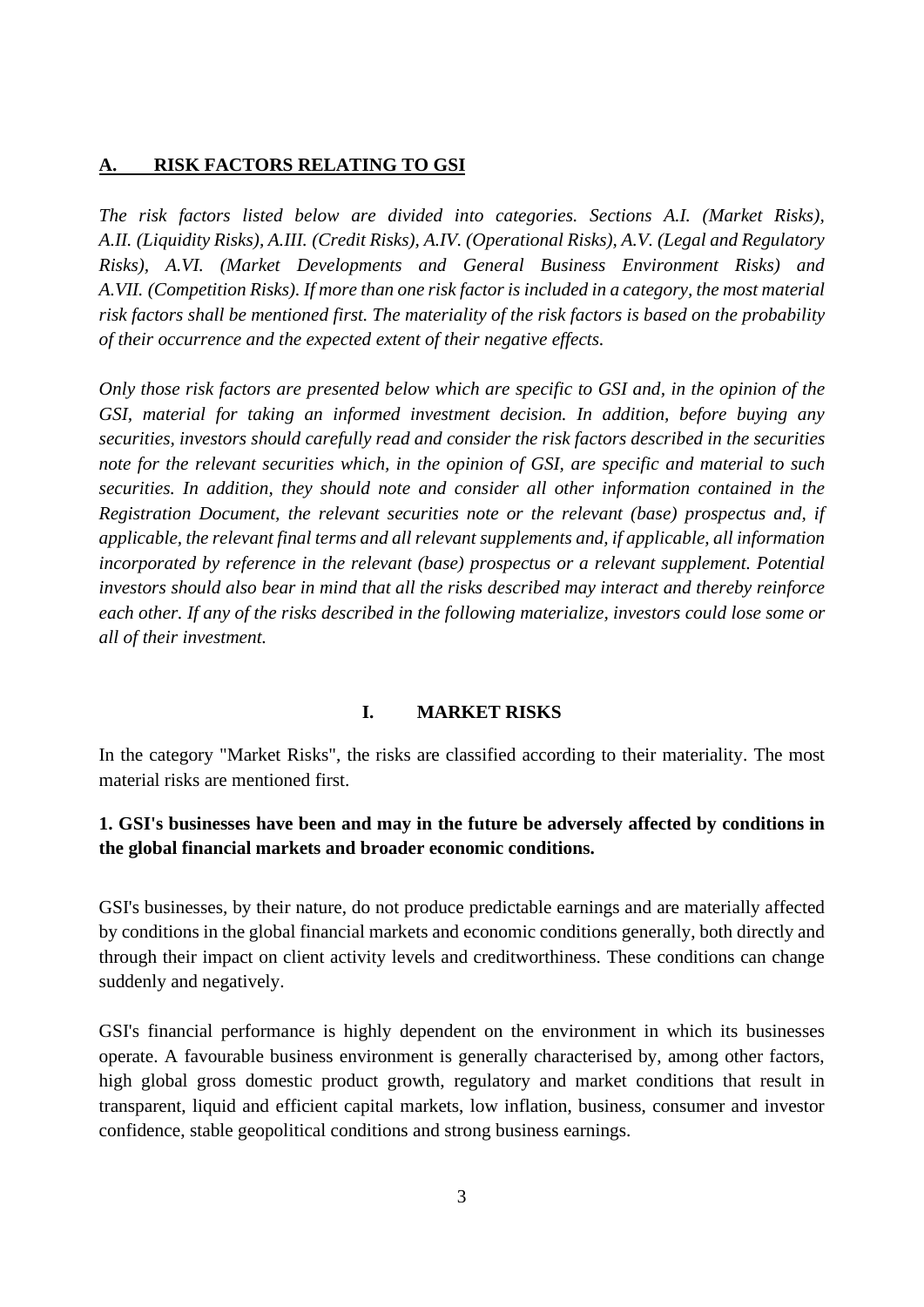Unfavourable or uncertain economic and market conditions can be caused by: low levels of or declines in economic growth, business activity or investor, business or consumer confidence; pandemics; limitations on the availability or increases in the cost of credit and capital; illiquid markets; increases in inflation, interest rates, exchange rate or basic commodity price volatility or default rates; concerns about sovereign defaults; uncertainty concerning fiscal or monetary policy; the extent of and uncertainty about potential increases in tax rates and other regulatory changes; the imposition of tariffs or other limitations on international trade and travel; outbreaks of domestic or international tensions or hostilities, terrorism, nuclear proliferation, cybersecurity threats or attacks and other forms of disruption to or curtailment of global communication, energy transmission or transportation networks or other geopolitical instability or uncertainty; corporate, political or other scandals that reduce investor confidence in capital markets; extreme weather events or other natural disasters; or a combination of these or other factors.

The financial services industry and the securities and other financial markets have been materially and adversely affected in the past by significant declines in the values of nearly all asset classes, by a serious lack of liquidity and by high levels of borrower defaults. In addition, concerns about the COVID-19 pandemic, European sovereign debt risk and its impact on the European banking system, the impact of Brexit, the imposition of tariffs and actions taken by other countries in response, and potential or actual changes in interest rates and other market conditions, have resulted, at times, in significant volatility while negatively impacting the levels of client activity.

General uncertainty about economic, political and market activities, and the scope, timing and impact of regulatory reform, as well as weak consumer, investor and chief executive officer confidence resulting in large part from such uncertainty, has in the past negatively impacted client activity, which can adversely affect many of GSI's businesses. Periods of low volatility and periods of high volatility combined with a lack of liquidity, have at times had an unfavourable impact on GSI's market-making businesses.

Financial institution returns in general and also GSI's returns may be negatively impacted by increased funding costs due in part to the lack of perceived government support of such institutions in the event of future financial crises relative to financial institutions in countries in which governmental support is maintained. In addition, liquidity in the financial markets has also been negatively impacted as market participants and market practices and structures continue to adjust to evolving regulatory frameworks.

Negative developments on the financial markets could lead to negative effects for GSI, including a decline in creditworthiness as GSI's businesses, by their nature, do not produce predictable earnings and are materially affected by conditions in the global financial markets and economic conditions.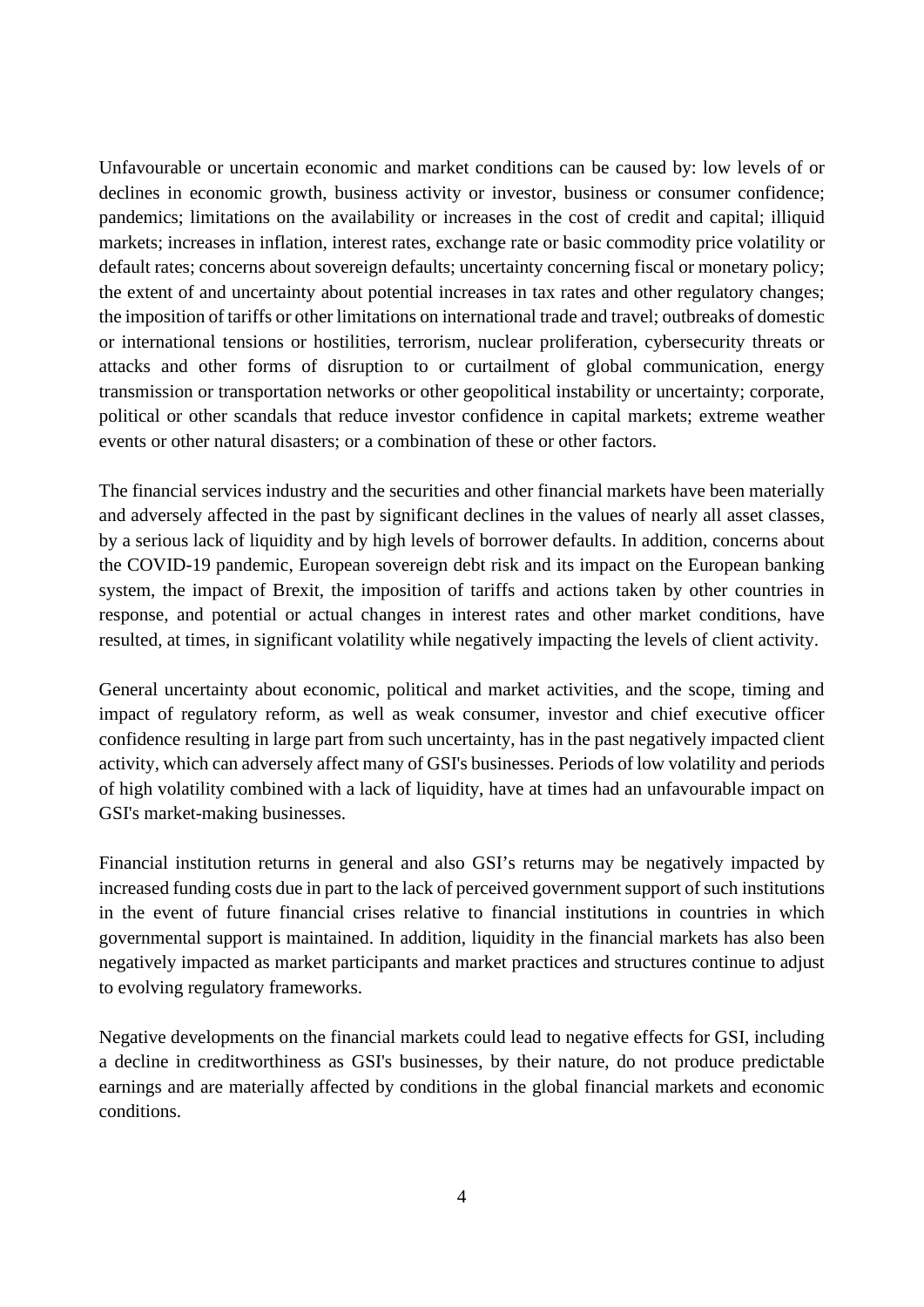# **2. GSI's businesses have been and may in the future be adversely affected by declining asset values, particularly where GSI has net "long" positions, receives fees based on the value of assets managed, or receives or posts collateral.**

Many of GSI's businesses have net "long" positions in debt securities, loans, derivatives, mortgages, equities (including private equity) and most other asset classes. These include positions taken when GSI acts as a principal to facilitate clients' activities, including exchange-based marketmaking activities, or commits large amounts of capital to maintain positions in interest rate and credit products, as well as through currencies, commodities, equities and mortgage-related activities. In addition, GSI invests in similar asset classes. Substantially all of GSI's investing and market-making positions are marked-to-market on a daily basis and declines in asset values directly and immediately impact earnings, unless GSI has effectively "hedged" its exposures to those declines.

In certain circumstances (particularly in the case of credit products and private equities or other securities that are not freely tradable or lack established and liquid trading markets), it may not be possible or economic to hedge its exposures and to the extent that this is done the hedge may be ineffective or may greatly reduce GSI's ability to profit from increases in the values of the assets. Sudden declines and significant volatility in the prices of assets have in the past and may in the future substantially curtail or eliminate the trading markets for certain assets, which may make it difficult to sell, hedge or value such assets. The inability to sell or effectively hedge assets reduces GSI's ability to limit losses in such positions and the difficulty in valuing assets may negatively affect its capital, liquidity or leverage ratios, increase its funding costs and generally require maintaining additional capital.

In GSI's exchange-based market-making activities, GSI is obligated by stock exchange rules to maintain an orderly market, including by purchasing securities in a declining market. In markets where asset values are declining and in volatile markets, this results in losses and an increased need for liquidity.

Collateral is posted to support obligations of GSI and received that supports the obligations of clients and counterparties. When the value of the assets posted as collateral or the credit ratings of the party posting collateral decline, the party posting the collateral may need to provide additional collateral or, if possible, reduce its trading position. An example of such a situation is a "margin call" in connection with a brokerage account. Therefore, declines in the value of asset classes used as collateral mean that either the cost of funding positions is increased or the size of positions is decreased.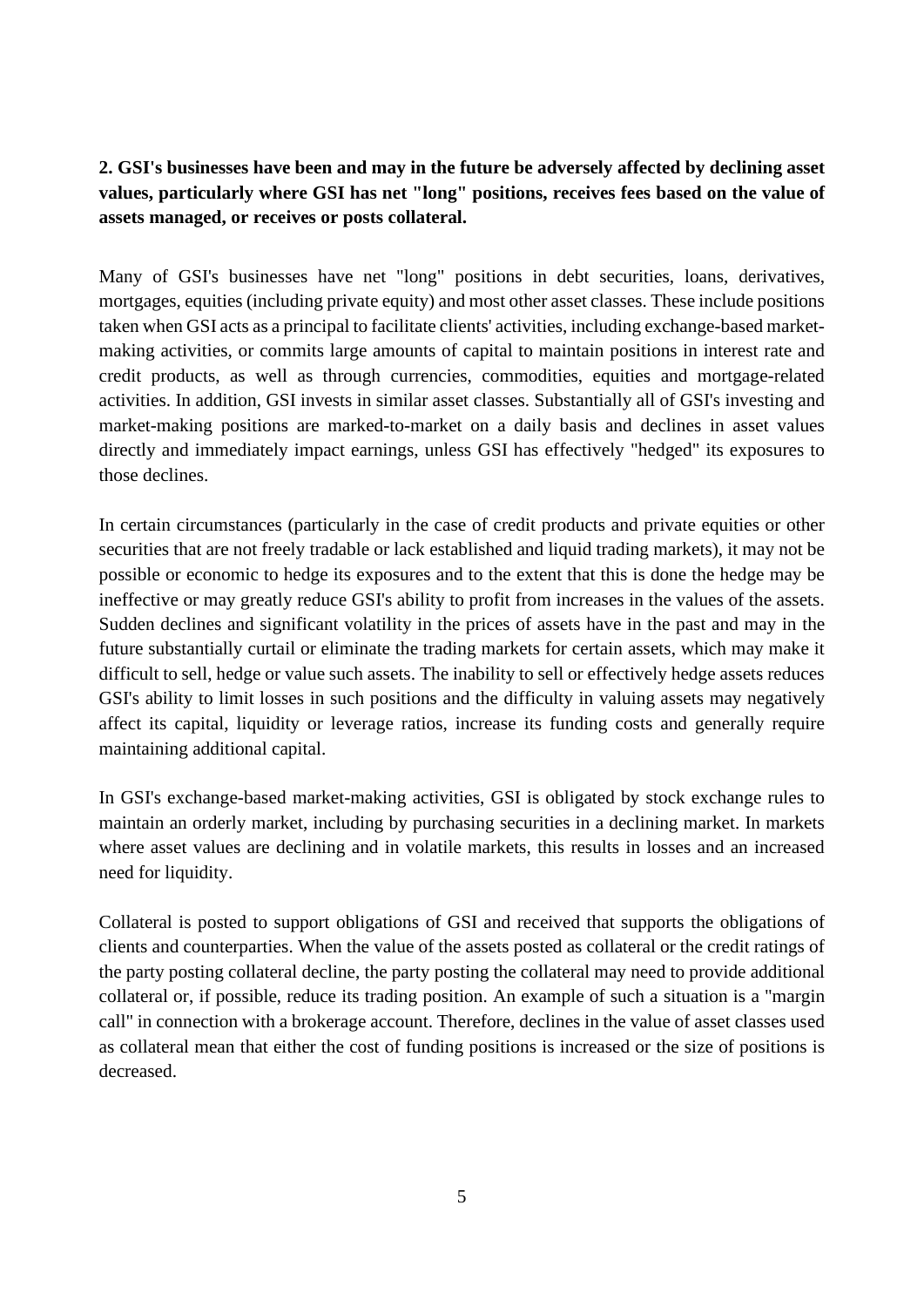If GSI is the party providing collateral, this can increase costs and reduce profitability and if GSI is the party receiving collateral, this can also reduce profitability by reducing the level of business done with clients and counterparties. In addition, volatile or less liquid markets increase the difficulty of valuing assets which can lead to costly and time-consuming disputes over asset values and the level of required collateral, as well as increased credit risk to the recipient of the collateral due to delays in receiving adequate collateral. In cases where GSI forecloses on collateral, sudden declines in the value or liquidity of the collateral may, despite credit monitoring, overcollateralisation, the ability to call for additional collateral or the ability to force repayment of the underlying obligation, result in significant losses to GSI, especially where there is a single type of collateral supporting the obligation. In addition, GSI may be subject to claims that the foreclosure was not permitted under the legal documents, was conducted in an improper manner or caused a client or counterparty to go out of business.

Any of the factors describe in the foregoing may lead to significant losses of GSI and may have an adverse effect on GSI's results of operations.

## **II. LIQUIDITY RISKS**

<span id="page-5-0"></span>In the category, "Liquidity Risks" the risks are classified according to their materiality. The most material risks are mentioned first.

# **1. GSI's liquidity, profitability and businesses may be adversely affected by an inability to access the debt capital markets or to sell assets.**

Liquidity is essential to GSI's businesses. It is of critical importance to GSI, as most of the failures of financial institutions have occurred in large part due to insufficient liquidity. GSI's liquidity may be impaired by an inability to access secured and/or unsecured debt markets, an inability to access funds from The Goldman Sachs Group, Inc. ("**GSG**") or any of its subsidiaries , an inability to sell assets or redeem investments, lack of timely settlement of transactions, or other unforeseen outflows of cash or collateral. This situation may arise due to circumstances that GSI may be unable to control, such as a general market or economic disruption or an operational problem that affects third parties or GSI or its affiliates or even by the perception among market participants that GSI, or other market participants, are experiencing greater liquidity risk.

GSI employs structured products to benefit its clients and hedge its own risks. The financial instruments that GSI holds and the contracts to which it is a party are often complex, and these complex structured products often do not have readily available markets to access in times of liquidity stress. GSI's investing and financing activities may lead to situations where the holdings from these activities represent a significant portion of specific markets, which could restrict liquidity for GSI's positions.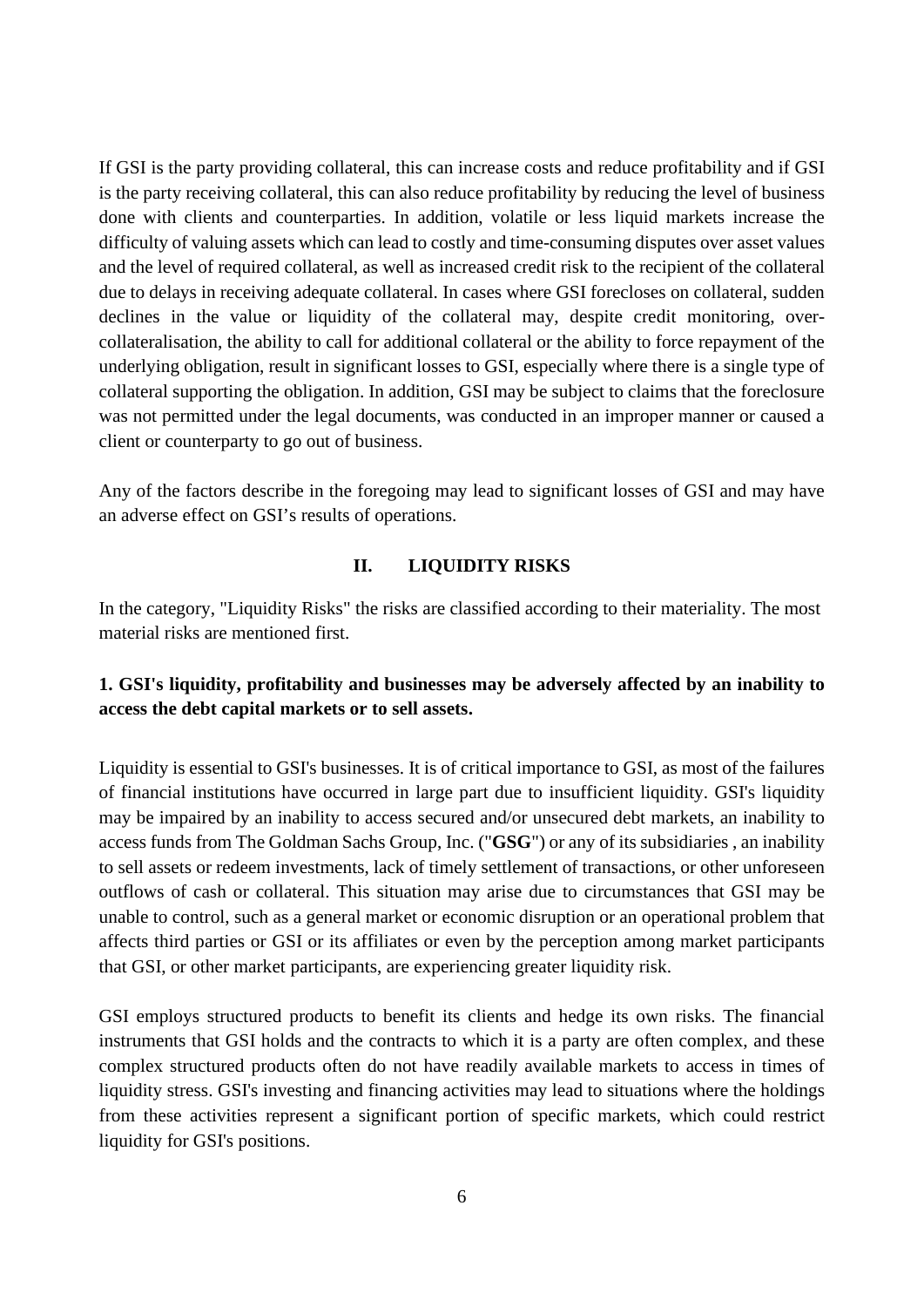Further, GSI's ability to sell assets may be impaired if there is not generally a liquid market for such assets, as well as in circumstances where other market participants are seeking to sell similar otherwise generally liquid assets at the same time, as is likely to occur in a liquidity or other market crisis or in response to changes to rules or regulations. In addition, financial institutions with which GSI interacts may exercise set-off rights or the right to require additional collateral, including in difficult market conditions, which could further impair GSI's liquidity.

Regulatory changes relating to liquidity may also negatively impact GSI's results of operations and competitive position. Numerous regulations have been adopted or proposed to introduce more stringent liquidity requirements for large financial institutions. These regulations address, among other matters, liquidity stress testing, minimum liquidity requirements, wholesale funding, restrictions on short-term debt and structured notes issued by top-tier holding companies, deductions for holding total loss-absorbing capacity ("**TLAC**") and prohibitions on parent guarantees that are subject to certain cross-defaults. New and prospective liquidity-related regulations may overlap with, and be impacted by, other regulatory changes, including rules relating to minimum long-term debt requirements and TLAC, capital, leverage and resolution and recovery frameworks applicable to large financial institutions. Given the overlapping and complex interactions among these new and prospective regulations, they may have unintended cumulative effects, and their full impact will remain uncertain, while regulatory reforms are being adopted and market practices develop.

## **2. GSI's businesses have been and may in the future be adversely affected by disruptions or lack of liquidity in the credit markets.**

Widening credit spreads for GSI or GSG, as well as significant declines in the availability of credit, have in the past adversely affected GSI's ability to borrow on a secured and unsecured basis and may do so in the future. GSI obtains the majority of its unsecured funding indirectly from GSG, which funds itself on an unsecured basis by issuing long-term debt, by raising deposits at its bank subsidiaries, by issuing hybrid financial instruments and by obtaining bank loans or lines of credit. GSI seeks to finance many of its assets on a secured basis. Any disruptions in the credit markets may make it harder and more expensive to obtain funding for businesses. If GSI's available funding is limited or GSI is forced to fund operations at a higher cost, these conditions may require curtailment of business activities and increase the cost of funding, both of which could reduce profitability, particularly in businesses that involve investing and market making.

Clients engaging in mergers, acquisitions and other types of strategic transactions often rely on access to the secured and unsecured credit markets to finance their transactions. A lack of available credit or an increased cost of credit can adversely affect the size, volume and timing of clients' merger and acquisition transactions, particularly large transactions, and adversely affect GSI's financial advisory and underwriting businesses, as GSI is reliant on client activity.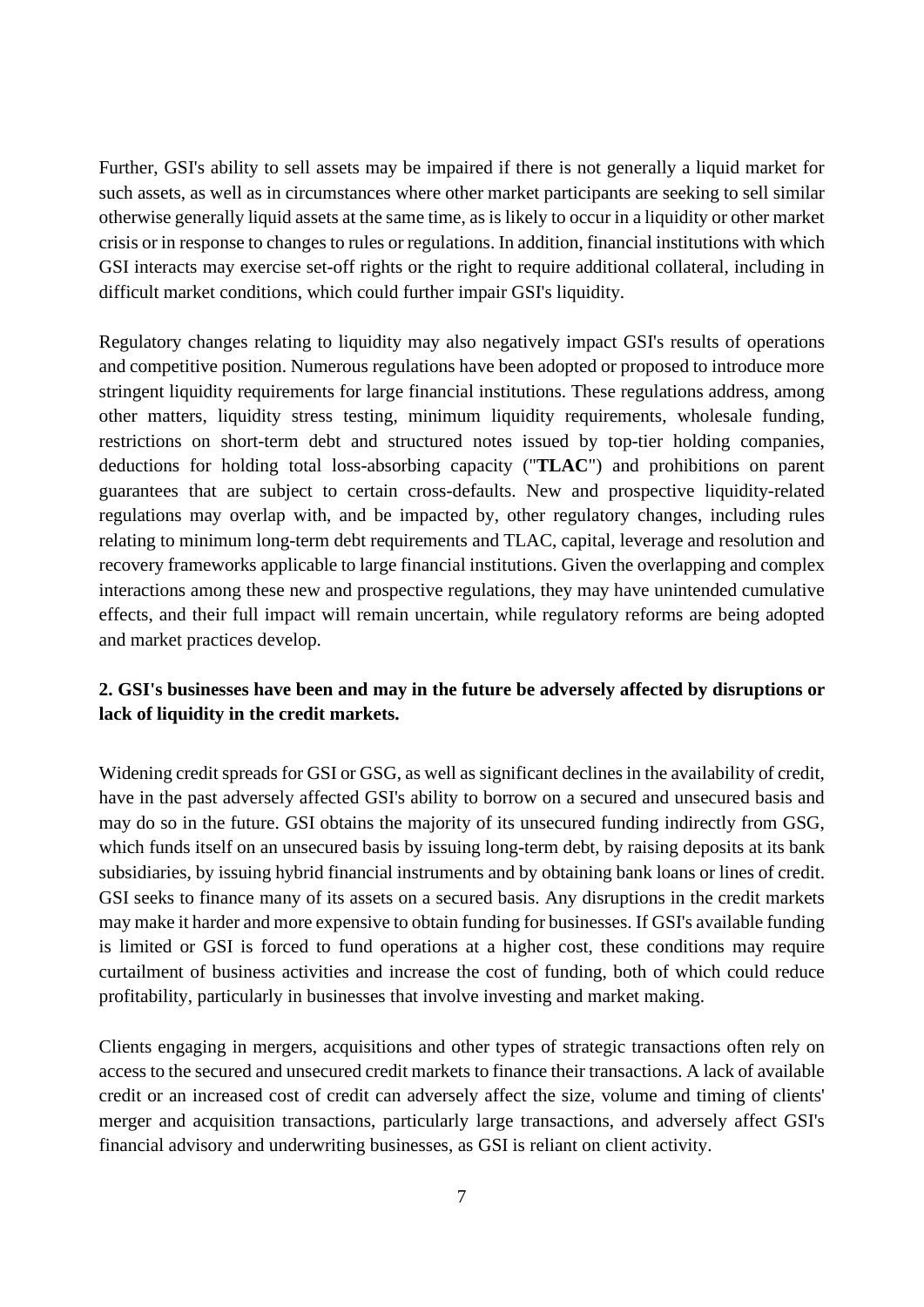GSI's credit businesses have been and may in the future be negatively affected by a lack of liquidity in credit markets, including reduced access to credit and higher costs of obtaining credit. A lack of liquidity reduces price transparency, increases price volatility and decreases transaction volumes and size, all of which can increase transaction risk or decrease the profitability of these businesses.

#### **3. GSI is subject to the risk of a credit rating downgrade or an increase in its credit spreads.**

GSI is an indirect, wholly-owned operating subsidiary of GSG and depends on GSG for capital and funding. The credit ratings of GSI and those of GSG are important to GSI's liquidity. A reduction in GSI's and/or GSG's credit ratings could adversely affect GSI's liquidity and competitive position, increase borrowing costs, limit access to the capital markets or funding from GSG or trigger obligations under certain provisions in some trading and collateralised financing contracts. Under these provisions, counterparties could be permitted to terminate contracts with GSI or GSG or require additional collateral. Termination of trading and collateralised financing contracts could cause losses and impair liquidity by requiring GSG or GSI to find other sources of financing or to make significant cash payments or securities movements.

GSI's and GSG's cost of obtaining long-term unsecured funding is directly related to both the credit spreads of GSI and GSG. Increases in the credit spreads of GSI and/or GSG can significantly increase the cost of this funding. Changes in credit spreads are continuous, market-driven, and subject at times to unpredictable and highly volatile movements. The credit spreads of GSI and/or GSG are also influenced by market perceptions of GSI's and/or GSG's creditworthiness and movements in the costs to purchasers of credit default swaps referenced to GSG's long-term debt. The market for credit default swaps has proven to be extremely volatile and at times has lacked a high degree of transparency or liquidity.

Reductions in GSI's credit ratings or an increase in its credit spreads may adversely affect its liquidity and cost of funding.

#### **III. CREDIT RISKS**

<span id="page-7-0"></span>In the category "Credit Risks", the risks are classified according to their materiality. The most material risks are mentioned first.

## **1. GSI's businesses, profitability and liquidity may be adversely affected by deterioration in the credit quality of or defaults by third parties.**

GSI is exposed to the risk that third parties who owe money, securities or other assets will not perform their obligations. These parties may default on their obligations to GSI due to bankruptcy,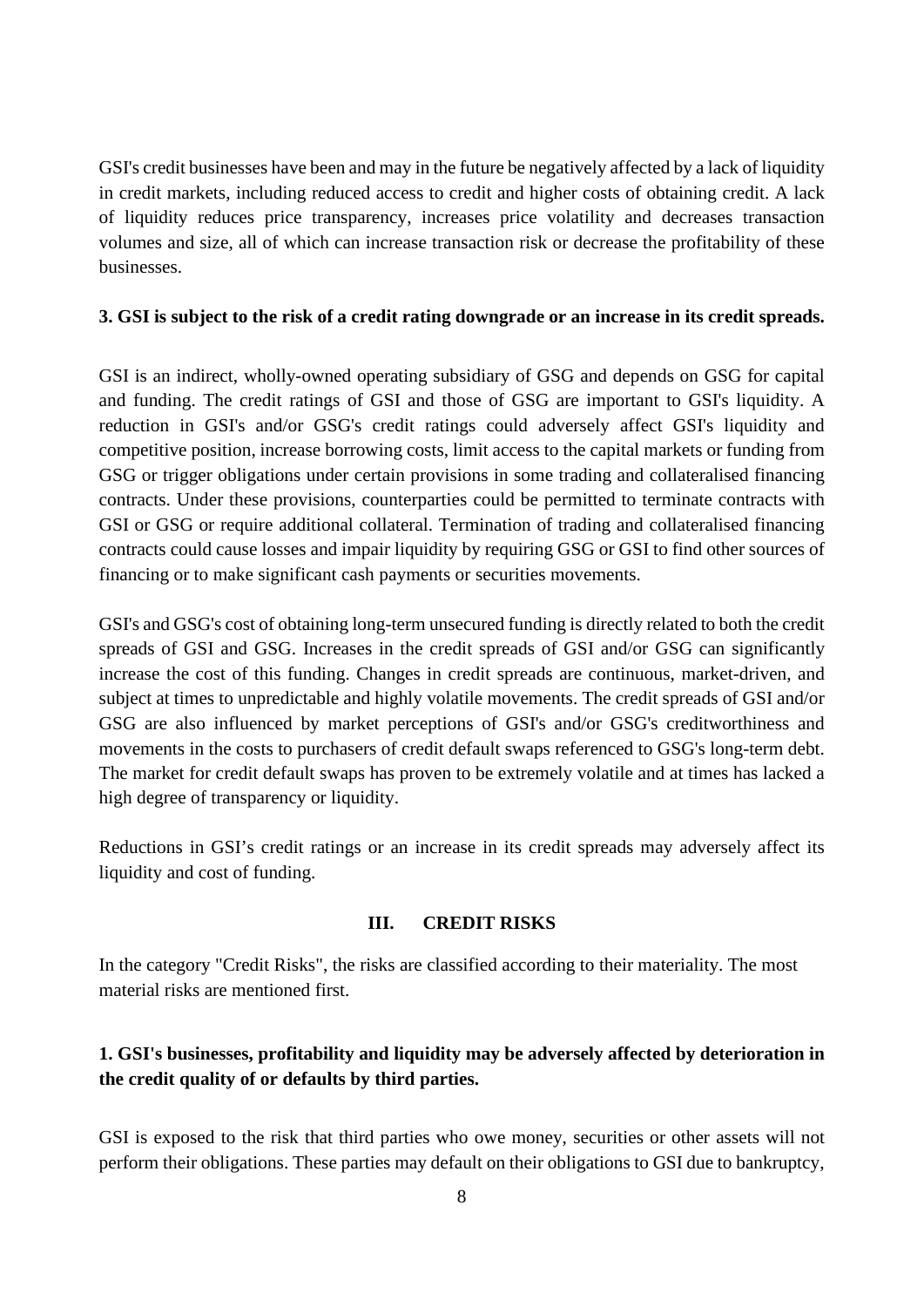lack of liquidity, operational failure or other reasons. A failure of a significant market participant, or even concerns about a default by such an institution, could lead to significant liquidity problems, losses or defaults by other institutions, which in turn could adversely affect GSI.

GSI is also subject to the risk that its rights against third parties may not be enforceable in all circumstances. In addition, deterioration in the credit quality of third parties whose securities or obligations are held by GSI, including a deterioration in the value of collateral posted by third parties to secure their obligations to GSI under derivatives contracts and loan agreements, could result in losses and/or adversely affect GSI's ability to rehypothecate or otherwise use those securities or obligations for liquidity purposes.

A significant downgrade in the credit ratings of GSI's counterparties could also have a negative impact on GSI's results. While in many cases GSI is permitted to require additional collateral from counterparties that experience financial difficulty, disputes may arise as to the amount of collateral GSI is entitled to receive and the value of pledged assets. The termination of contracts and the foreclosure on collateral may subject GSI to claims for the improper exercise of its rights. Default rates, downgrades and disputes with counterparties as to the valuation of collateral typically increase significantly in times of market stress, increased volatility and illiquidity.

## **2. Concentration of risk increases the potential for significant losses in GSI**'**s market-making, underwriting, investing and financing activities.**

The number and size of these transactions has affected and may in the future affect GSI's results of operations in a given period. Moreover, because of concentrated risk, GSI may suffer losses even when economic and market conditions are generally favourable for competitors. Disruptions in the credit markets can make it difficult to hedge these credit exposures effectively or economically.

In the ordinary course of business, GSI may be subject to a concentration of credit risk to a particular counterparty, borrower, issuer (including sovereign issuers), or geographic area or group of related countries, such as the EU, and a failure or downgrade of, or default by, such entities could negatively impact GSI's businesses, perhaps materially and the systems by which GSI sets limits and monitors the level of its credit exposure to individual entities, industries, countries and regions may not function as anticipated. Regulatory reforms, including the European Market Infrastructure Regulation and the Dodd-Frank Wall Street Reform and Consumer Protection Act have led to increased centralisation of trading activity through particular clearing houses, central agents or exchanges, which has significantly increased GSI's concentration of risk with respect to these entities. While GSI's activities expose it to many different industries, counterparties and countries, GSI routinely executes a high volume of transactions with counterparties engaged in financial services activities, including brokers and dealers, commercial banks, clearing houses and exchanges. This has resulted in significant credit concentration with respect to these counterparties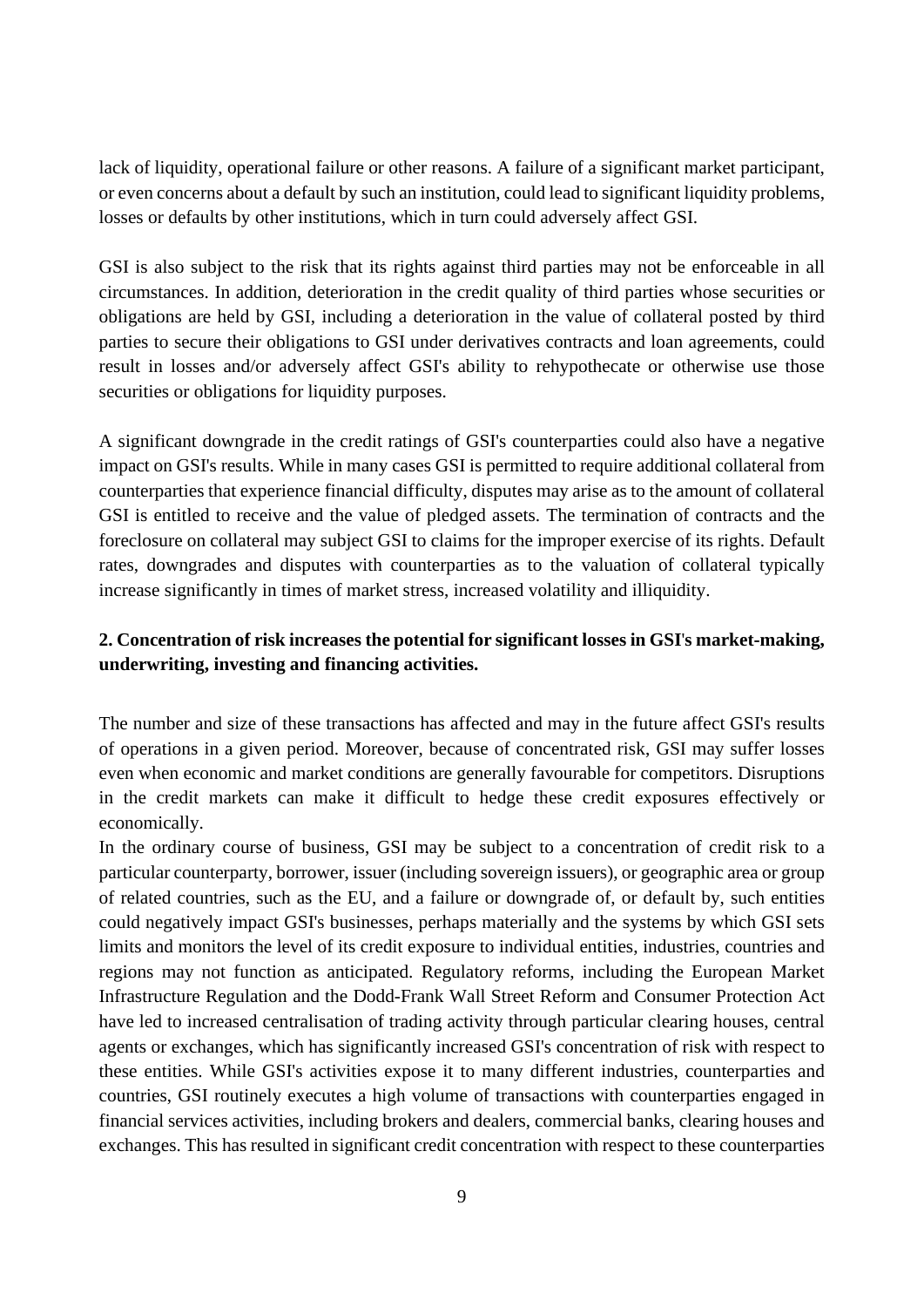which increases the potential for significant losses in market-making, underwriting and investing activities.

## **3. GSI is exposed to risks in connection with delayed documentation or settlements of derivative transactions.**

GSI is party to a large number of derivative transactions, including credit derivatives. Many of these derivative instruments are individually negotiated and non-standardised, which can make exiting, transferring or settling positions difficult. Many credit derivatives require that GSI deliver to the counterparty the underlying security, loan or other obligation in order to receive payment. In a number of cases, GSI does not hold the underlying security, loan or other obligation and may not be able to obtain the underlying security, loan or other obligation. This could cause GSI to forfeit the payments due under these contracts or result in settlement delays with the attendant credit and operational risk as well as increased costs to GSI.

As a signatory to the International Swaps and Derivatives Association Universal Resolution Stay Protocol (the "**ISDA Universal Protocol**") and the International Swaps and Derivatives Association 2018 U.S. Resolution Stay Protocol (collectively, the "**ISDA Protocols**"), GSI may not be able to exercise termination rights and other remedies against counterparties and, as this new regime has not yet been tested, GSI may suffer risks or losses that it would not have expected to suffer if it could immediately close out transactions upon a termination event. Various non-U.S. regulators have adopted or proposed regulations contemplated by the ISDA Universal Protocol, which might result in additional limitations on GSI's ability to exercise remedies against counterparties. The impact of the ISDA Protocols and these rules and regulations extend to repurchase agreements and other instruments that are not derivative contracts, and their impact will depend on the development of market practices and structures.

Derivative contracts and other transactions entered into with third parties are not always confirmed by the counterparties or settled on a timely basis. While the transaction remains unconfirmed or during any delay in settlement, GSI is subject to heightened credit and operational risk and in the event of a default may find it more difficult to enforce its rights.

In addition, as new complex derivative products are created, covering a wider array of underlying credit and other instruments, disputes about the terms of the underlying contracts could arise, which could impair GSI's ability to effectively manage its risk exposures from these products and subject it to increased costs. The provisions of legislation requiring central clearing of credit derivatives and other over-the-counter ("**OTC**") derivatives, or a market shift toward standardised derivatives, could reduce the risk associated with these transactions, but under certain circumstances could also limit GSI's ability to develop derivatives that best suit the needs of clients and to hedge its own risks, and could adversely affect GSI's profitability and has increased credit exposure to central clearing platforms.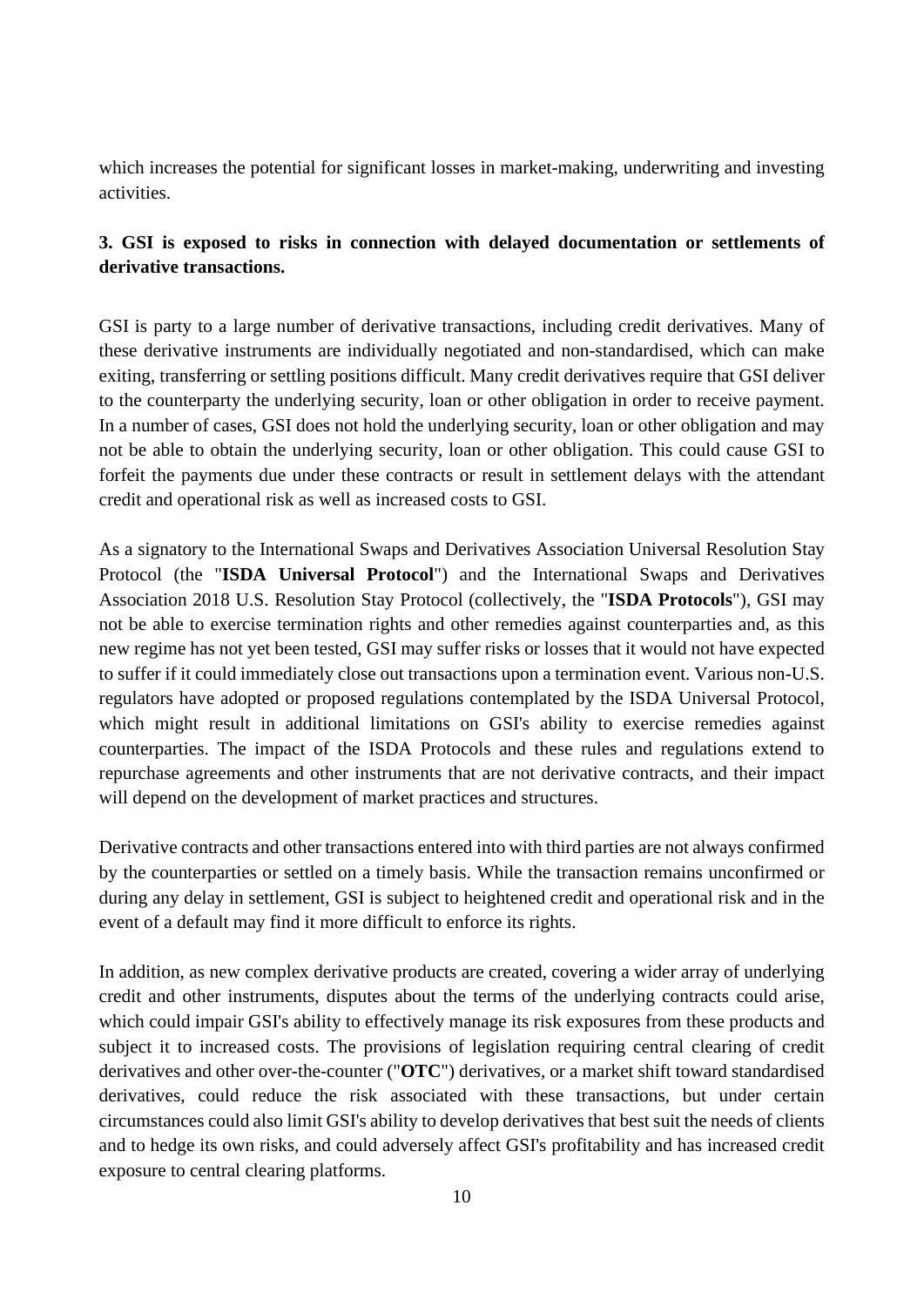Overall, delayed documentation or settlements of derivative transactions may expose GSI to credit risk and potential losses.

#### **IV. OPERATIONAL RISKS**

<span id="page-10-0"></span>In the category "Operational Risks", the risks are classified according to their materiality. The most material risks are mentioned first.

## **1. GSI**'**s business may be affected by a failure in GSI**'**s operational systems or infrastructure, or those of third parties, as well as human error, malfeasance or other misconduct.**

GSI's businesses are highly dependent on its ability to process and monitor, on a daily basis, a very large number of transactions, many of which are highly complex, and occur at high volumes and frequencies, across numerous and diverse markets in many currencies. These transactions, as well as the information technology services provided to clients, often must adhere to client-specific guidelines, as well as legal and regulatory standards.

Many rules and regulations worldwide govern GSI's obligations to execute transactions and report such transactions and other information to regulators, exchanges and investors. Compliance with these legal and reporting requirements can be challenging, and GSI has been, and may in the future be, subject to regulatory fines and penalties for failing to follow these rules or to report timely, accurate and complete information in accordance with these rules. As such requirements expand, compliance with these rules and regulations has become more challenging.

The use of computing devices and phones is critical to the work done by GSI's employees and the operation of GSI's systems and businesses and those of its clients and third-party service providers and vendors. Their importance has continued to increase, in particular in light of work-from-home arrangements implemented in response to the COVID-19 pandemic. Computers and computer networks are subject to various risks, including, among others, cyber-attacks, inherent technological defects, system failures and human error. For example, fundamental security flaws in computer chips found in many types of these computing devices and phones have been reported in the past and may be discovered in the future. Cloud technologies are also critical to the operation of GSI's systems and platforms and GSI's reliance on cloud technologies is growing. Service disruptions may lead to delays in accessing, or the loss of, data that is important to GSI's businesses and may hinder GSI's clients' access to GSI's platforms. Addressing these and similar issues could be costly and affect the performance of these businesses and systems. Operational risks may be incurred in applying fixes and there may still be residual security risks.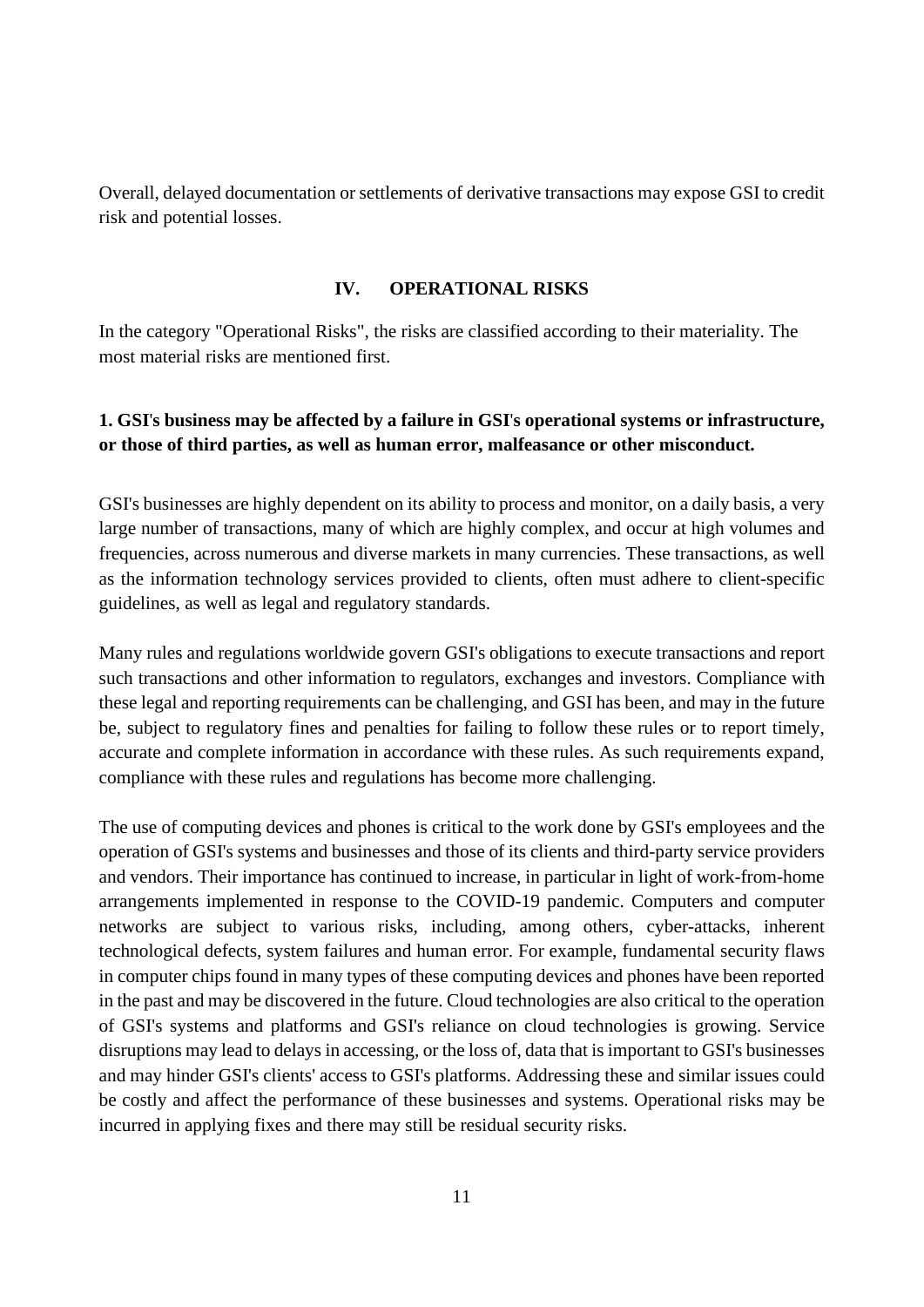Additionally, although the prevalence and scope of applications of distributed ledger technology and similar technologies is growing, the technology is also nascent and may be vulnerable to cyberattacks or have other inherent weaknesses. GSI may be, or may become, exposed to risks related to distributed ledger technology, including through GSI's facilitation of clients' activities involving financial products linked to distributed ledger technology, such as blockchain or cryptocurrencies, GSI's investments in firms that seek to develop platforms based on distributed ledger technology, and the use of distributed ledger technology by third-party vendors, clients, counterparties, clearing houses and other financial intermediaries.

In addition, GSI faces the risk of operational failure or significant operational delay, termination or capacity constraints of any of the clearing agents, exchanges, clearing houses or other financial intermediaries that it uses to facilitate securities and derivatives transactions, and as interconnectivity with clients grows, GSI will increasingly face the risk of operational failure or significant operational delay with respect to clients' systems.

Despite GSI's resiliency plans and facilities, GSI's ability to conduct business may be adversely impacted by a disruption in the infrastructure that supports its businesses and the communities where GSI is located. This may include a disruption involving electrical, satellite, undersea cable or other communications, internet, transportation or other facilities used by GSI, its employees or third parties with which GSI conducts business, including cloud service providers. These disruptions may occur as a result of events that affect only GSI's buildings or systems or those of such third parties, or as a result of events with a broader impact globally, regionally or in the cities where those buildings or systems are located, including, but not limited to, natural disasters, war, civil unrest, terrorism, economic or political developments, pandemics and weather events.

In addition, although GSI seeks to diversify its third-party vendors to increase its resiliency, GSI is also exposed to the risk that a disruption or other information technology event at a common service provider to GSI's vendors could impede their ability to provide products or services to GSI, including in connection with GSI's new business initiatives. GSI may not be able to effectively monitor or mitigate operational risks relating to its vendors' use of common service providers.

A failure in GSI's operational systems or infrastructure, or those of third parties, as well as human error, malfeasance or other misconduct, could impair its liquidity, disrupt its businesses, result in the disclosure of confidential information, damage its reputation and cause losses.

# **2. GSI's computer systems, networks and information, and its clients' information, may be threatened by cyber attacks and similar threats.**

GSI is regularly the target of attempted cyber-attacks, including denial-of-service attacks, and must continuously monitor and develop its systems to protect the integrity and functionality of its technology infrastructure and access to and the security of its data. The increasing migration of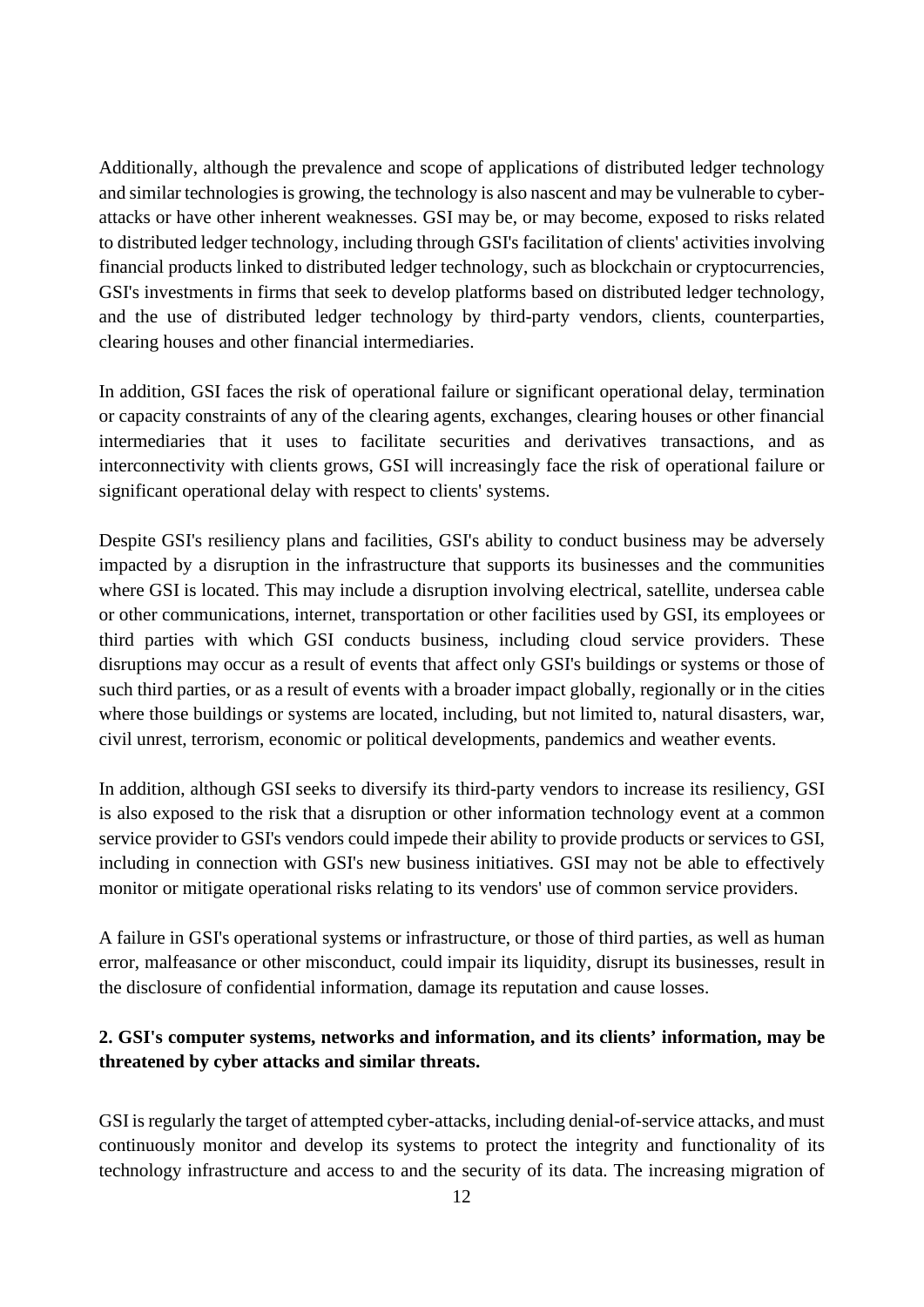GSI's communication from devices GSI provides to employee-owned devices presents additional risks of cyber attacks, as do work-from-home arrangements such as those implemented in response to the COVID-19 pandemic. In addition, due to the interconnectivity with third-party vendors (and their respective service providers), central agents, exchanges, clearing houses and other financial institutions, GSI could be adversely impacted if any of them is subject to a successful cyber-attack or other information security event. These impacts could include the loss of access to information or services from the third party subject to the cyber-attack or other information security event, which could, in turn, interrupt certain of GSI's businesses.

Despite GSI's efforts to ensure the integrity of its systems and information, it may not be able to anticipate, detect or implement effective preventive measures against all cyber threats, especially because the techniques used are increasingly sophisticated, change frequently and are often not recognised until launched. Cyber-attacks can originate from a variety of sources, including third parties who are affiliated with or sponsored by foreign governments or are involved with organised crime or terrorist organisations. Third parties may also attempt to place individuals in GSI's office or induce employees, clients or other users of GSI's systems to disclose sensitive information or provide access to GSI's data or that of its clients, and these types of risks may be difficult to detect or prevent.

Although GSI takes protective measures proactively and endeavours to modify them as circumstances warrant, its computer systems, software and networks may be vulnerable to unauthorised access, misuse, computer viruses or other malicious code, cyber-attacks on GSI's vendors and other events that could have a security impact. Due to the complexity and interconnectedness of GSI's systems, the process of enhancing protective measures can itself create a risk of systems disruptions and security issues. In addition, protective measures that GSI employs to compartmentalise its data may reduce its visibility into, and adversely affect its ability to respond to, cyber threats and issues within its systems.

If one or more of such events occur, this potentially could jeopardise GSI or its clients' or counterparties' confidential and other information processed, stored in or transmitted through GSI's computer systems and networks, or otherwise cause interruptions or malfunctions in GSI's, operations or those of its clients', its counterparties' or third parties', which could impact their ability to transact with GSI or otherwise result in legal or regulatory action, significant losses or reputational damage. In addition, such an event could persist for an extended period of time before being detected, and, following detection, it could take considerable time for GSI to obtain full and reliable information about the extent, amount and type of information compromised. During the course of an investigation, GSI may not know the full impact of the event and how to remediate it, and actions, decisions and mistakes that are taken or made may further increase the negative effects of the event on GSI's business, results of operations and reputation.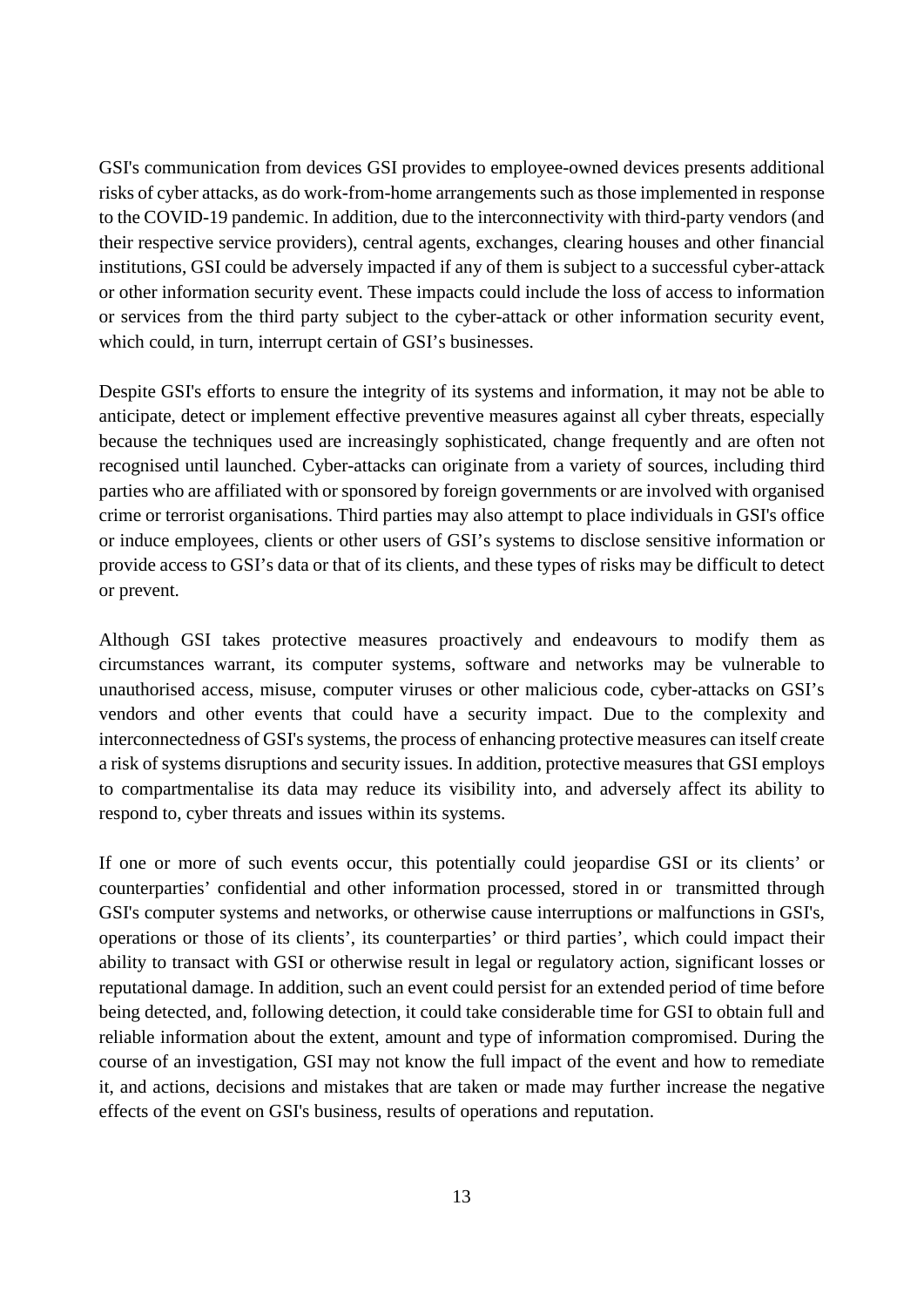GSI has expended, and expects to continue to expend, significant resources on an ongoing basis to modify its protective measures and to investigate and remediate vulnerabilities or other exposures, but these measures may be ineffective and GSI may be subject to legal or regulatory action, as well as financial losses that are either not insured against or not fully covered through any insurance it maintains.

GSI's confidential information may also be at risk from the compromise of clients' personal electronic devices or as a result of a data security breach at an unrelated company. Losses due to unauthorised account activity could harm GSI's reputation and may have adverse effects on its business, financial condition and results of operations.

The increased use of mobile and cloud technologies can heighten these and other operational risks, as can work-from-home arrangements. Certain aspects of the security of such technologies are unpredictable or beyond GSI's control, and the failure by mobile technology and cloud service providers to adequately safeguard their systems and prevent cyber attacks could disrupt GSI's operations and result in misappropriation, corruption or loss of confidential and other information. In addition, there is a risk that encryption and other protective measures, despite their sophistication, may be defeated, particularly to the extent that new computing technologies vastly increase the speed and computing power available.

GSI routinely transmits and receives personal, confidential and proprietary information by email and other electronic means. GSI has discussed and worked with clients, vendors, service providers, counterparties and other third parties to develop secure transmission capabilities and protect against cyber attacks, but does not have, and may be unable to put in place, secure capabilities with all of its clients, vendors, service providers, counterparties and other third parties and it may not be able to ensure that these third parties have appropriate controls in place to protect the confidentiality of the information. An interception, misuse or mishandling of personal, confidential or proprietary information being sent to or received from a client, vendor, service provider, counterparty or other third party could result in legal liability, regulatory action and reputational harm.

A failure to protect GSI's computer systems, networks and information, and its clients' information, could impair its ability to conduct its businesses, result in the disclosure, theft or destruction of confidential information, damage its reputation and cause losses.

#### **3. GSI may incur losses as a result of ineffective risk management processes and strategies.**

GSI seeks to monitor and control its risk exposure through a risk and control framework encompassing a variety of separate, but complementary financial, credit, operational, compliance and legal reporting systems, internal controls, management review processes and other mechanisms. GSI's risk management process seeks to balance its ability to profit from market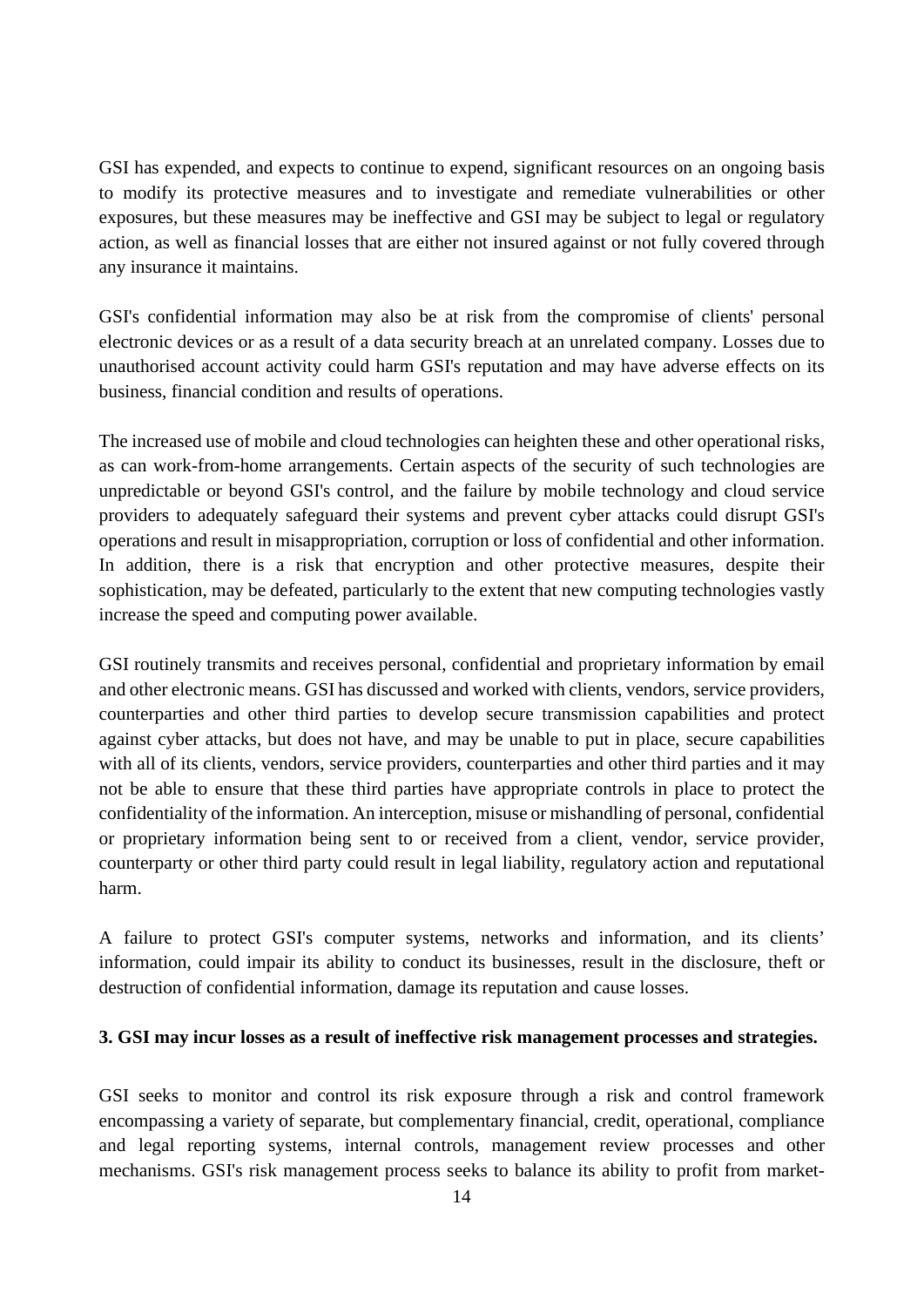making positions and underwriting activities with its exposure to potential losses. Whilst GSI employs a broad and diversified set of risk monitoring and risk mitigation techniques, those techniques and the judgements that accompany their application cannot anticipate every economic and financial outcome or the specifics and timing of such outcomes. Thus, in the course of its activities, GSI has incurred and may in the future incur losses. Market conditions in recent years have involved unprecedented dislocations and highlight the limitations inherent in using historical data to manage risk.

The models that GSI uses to assess and control its risk exposures reflect assumptions about the degrees of correlation or lack thereof among prices of various asset classes or other market indicators. In times of market stress or other unforeseen circumstances, previously uncorrelated indicators may become correlated, or conversely previously correlated indicators may move in different directions. These types of market movements have at times limited the effectiveness of GSI's hedging strategies and have caused it to incur significant losses, and they may do so in the future. These changes in correlation have been and may in the future be exacerbated where other market participants are using risk or trading models with assumptions or algorithms that are similar to GSI's. In these and other cases, it may be difficult to reduce GSI's risk positions due to the activity of other market participants or widespread market dislocations, including circumstances where asset values are declining significantly or no market exists for certain assets.

In addition, the use of models in connection with risk management and numerous other critical activities presents risks that such models may be ineffective, either because of poor design, ineffective testing or improper or flawed inputs, as well as unpermitted access to such models resulting in unapproved or malicious changes to the model or its inputs.

To the extent that GSI has positions through its market-making or origination activities or it makes investments directly through its investing activities, including private equity, that do not have an established liquid trading market or are otherwise subject to restrictions on sale or hedging, GSI may not be able to reduce its positions and therefore reduce its risk associated with those positions. In addition, to the extent permitted by applicable law and regulation, GSI invests its own capital in private equity, credit, real estate and hedge funds that it manages and limitations on its ability to withdraw some or all of its investments in these funds, whether for legal, reputational or other reasons, may make it more difficult for GSI to control the risk exposures relating to these investments.

Prudent risk management, as well as regulatory restrictions, may cause GSI to limit its exposure to counterparties, geographic areas or markets, which may limit its business opportunities and increase the cost of funding or hedging activities.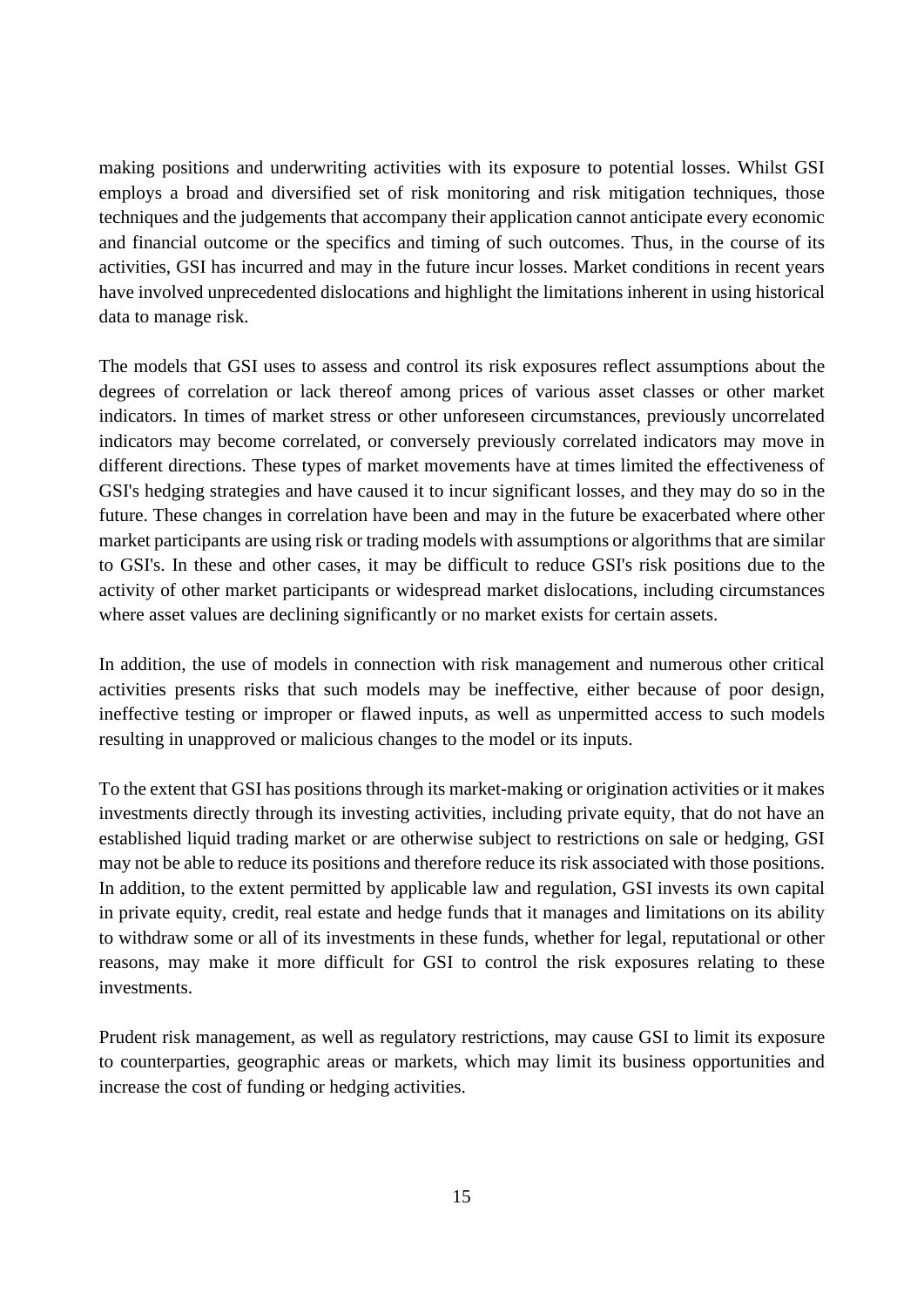Thus, as a consequence of a inadequacy or lapse of GSI's risk management framework, it may, in the course of its activities, incur losses and its financial condition or results of operations could be materially and adversely affected.

# **4. GSI may incur losses as a result of operational difficulties in connection with unforeseen or catastrophic events, including pandemics, terrorist attacks, extreme weather events or other natural disasters.**

The occurrence of unforeseen or catastrophic events, including pandemics such as COVID-19, or other widespread health emergencies (or concerns over the possibility of such an emergency), terrorist attacks, extreme terrestrial or solar weather events or other natural disasters, could create economic and financial disruptions, and could lead to operational difficulties (including travel limitations and limitations on occupancy in GSI's offices).

GSI has continued to execute on its business continuity planning ("**BCP**") strategy since initially activating it in March 2020 in response to the emergence of the COVID-19 pandemic. GSI's priority has been to safeguard its employees and to seek to ensure continuity of business operations on behalf of its clients. As a result of GSI's BCP strategy, the majority of its employees worked remotely during most of 2020 and continue to do so in early 2021. In order to partially re-open GSI's offices to employees after initial restrictions began to ease in the second quarter of 2020, GSI established policies and protocols to address safety considerations, taking into account the readiness of people, communities and facilities. Over the course of the pandemic, the extent to which GSI's employees have worked from its offices has varied based on how circumstances in each location have evolved. GSI is in constant dialogue with key stakeholders to assess health and safety conditions across all of its office locations and has robust procedures in place to protect the well-being of employees, such as controls around building access, strict physical distancing measures, enhanced cleaning regimes and on-site COVID-19 testing.

If GSI's business continuity planning fails GSI's ability to manage its businesses could be impaired and result in losses.

## **5. GSI's businesses, client activity levels, the creditworthiness of its counterparties and GSI's reputation may be adversely affected by climate change.**

Climate change may cause extreme weather events that disrupt operations at one or more of GSI's primary locations, which may negatively affect its ability to service and interact with its clients. Climate change may also have a negative impact on the financial condition of its clients, e.g. through direct damage to the client's assets, such as production facilities or supply chains, or indirect damage resulting from a negative impact on the target market, which may decrease revenues from those clients and increase the credit risk associated with loans and other credit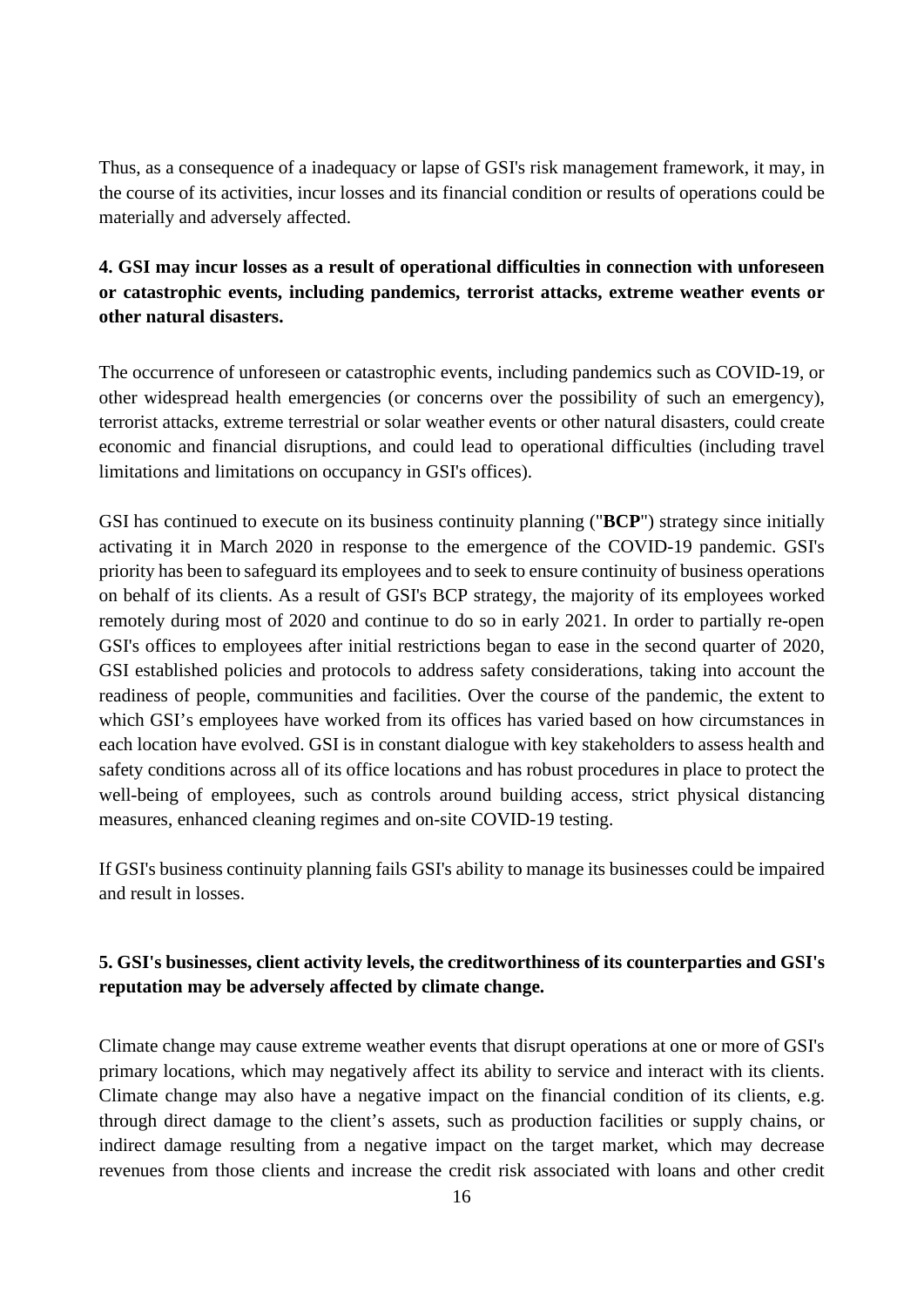exposures to those clients. Additionally, GSI's reputation and client relationships may be damaged as a result of its involvement, or its clients' involvement, in certain industries or projects associated with causing or exacerbating climate change , as well as any decisions GSI makes to continue to conduct or change its activities in response to considerations relating to climate change. New regulations or guidance relating to climate change, as well as the perspectives of shareholders, employees or other stakeholders regarding climate change, may affect whether and on what terms and condition GSI can engage in certain activities or offer certain products.

Climate change concerns could disrupt GSI's business, adversely affect client activity levels, adversely affect the creditworthiness of its counterparties and damage GSI's reputation.

## **6. GSI is reliant on GSG or any of GSG subsidiaries for client business, various services and capital.**

GSI is a wholly-owned subsidiary of GSG. As a wholly-owned subsidiary, GSI relies on various business relationships of GSG or any of its subsidiaries (the "**Group affiliates**") generally, including the ability to receive various services, as well as, in part, the capital and liquidity of GSI's ultimate parent, GSG, as well as the liquidity of Goldman Sachs Funding LLC ("**Funding Intermediate Holding Company**" or "**Funding IHC**"). GSI has taken steps to reduce its reliance on other Group affiliates but it remains an operating subsidiary of a larger organisation and therefore its interconnectedness within the organisation will continue. Because GSI's business relies upon GSG and other Group affiliates to a significant extent, risks that could affect these entities could also have a significant impact on GSI.

Furthermore, GSI relies upon certain Group affiliates for various support services, including, but not limited to, trade execution, relationship management, settlement and clearing, risk management and other technical, operational and administrative services. Such services are provided to GSI pursuant to the intercompany services agreement, which is generally terminable upon mutual agreement of GSG and its subsidiaries, subject to certain exceptions, including material breach of the agreement.

As a consequence of the foregoing, in the event GSI's relationships with other Group affiliates are not maintained, for any reason, including as a result of possible strategic decisions that GSG may make from time-to-time or as a result of material adverse changes in GSG's performance, GSI's net revenues may decline, the cost of operating and funding its business may increase and GSI's business, financial condition and profitability may be materially and adversely affected.

Furthermore, GSI receives a portion of its funding in the form of unsecured funding indirectly from GSG and from Funding IHC, and collateralised financings from other Group affiliates. To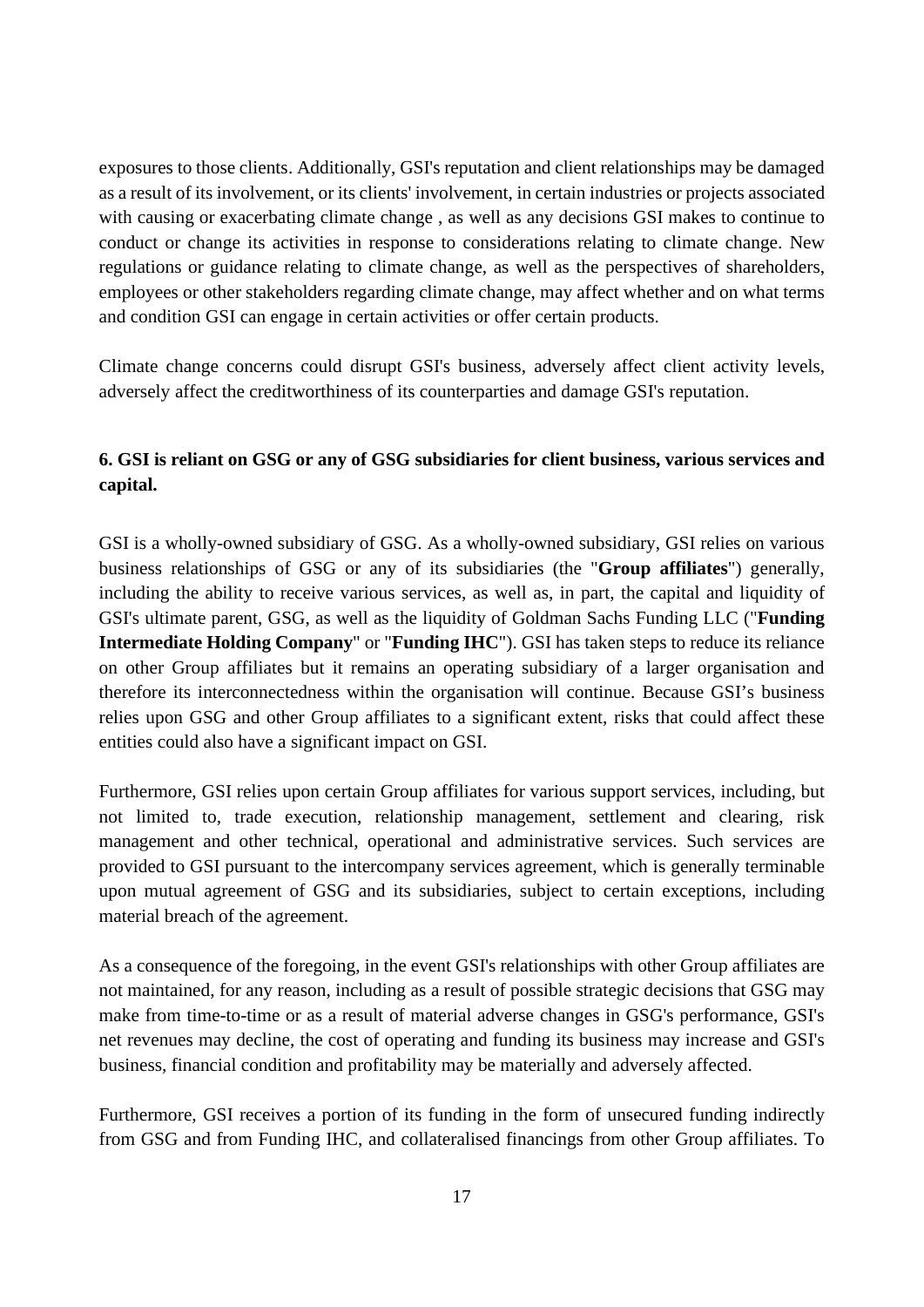the extent such funding is not available to GSI, its growth could be constrained and/or its cost of funding could increase.

## **V. LEGAL AND REGULATORY RISKS**

<span id="page-17-0"></span>In the category "Legal and Regulatory Risks", the risks are classified according to their materiality. The most material risks are mentioned first.

## **1. GSI's businesses and those of its clients are subject to extensive and pervasive regulation around the world.**

As a participant in the financial services industry and a subsidiary of a systemically important financial institution, GSI is subject to extensive regulation, principally in the UK, and the EU more generally, but also in the U.S. as a subsidiary of The Goldman Sachs Group, Inc. and in certain other jurisdictions. GSI faces the risk of significant intervention by law enforcement, regulatory and tax authorities, as well as private litigation, in all jurisdictions in which it conducts its businesses. In many cases, GSI's activities have been and may continue to be subject to overlapping and divergent regulation in different jurisdictions. Among other things, as a result of law enforcement authorities, regulators or private parties challenging GSI's compliance with laws and regulations, GSI or its employees have been and could be fined, criminally charged or sanctioned, prohibited from engaging in certain business activities, subjected to limitations or conditions on its business activities including higher capital requirements, or subjected to new or substantially higher taxes or other governmental charges in connection with the conduct of its businesses or with respect to its employees. These limitations or conditions may limit business activities and negatively impact GSI's profitability.

In addition to the impact on the scope and profitability of GSI's business activities, day-to-day compliance with laws and regulations has involved and will continue to involve significant amounts of time, including that of GSI's senior leaders and that of a large number of dedicated compliance and other reporting and operational personnel, all of which may negatively impact GSI's profitability.

GSI's revenues and profitability and those of its competitors have been and will continue to be impacted by requirements relating to capital, additional loss-absorbing capacity, leverage, minimum liquidity and long-term funding levels, requirements related to resolution and recovery planning, derivatives clearing and margin rules and levels of regulatory oversight, as well as limitations on which and, if permitted, how certain business activities may be carried out by financial institutions.

If there are new laws or regulations or changes in the enforcement of existing laws or regulations applicable to GSI's businesses or those of GSI's clients, including capital, liquidity, leverage, long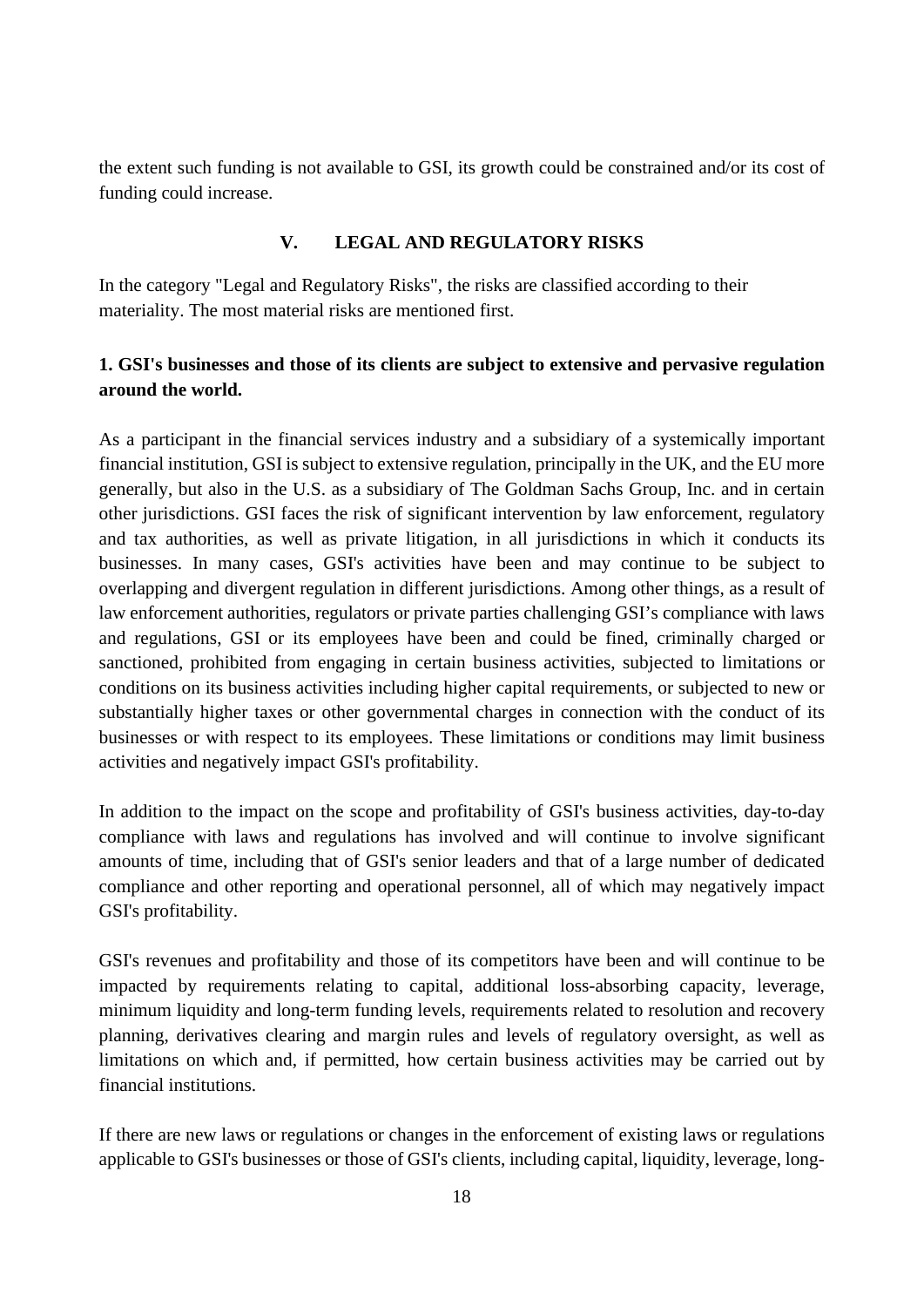term debt, total loss- absorbing capacity ("**TLAC**") and margin requirements, restrictions on other business practices, reporting requirements, requirements relating to the implementation of the EU Bank Recovery and Resolution Directive, tax burdens and compensation restrictions, that are imposed on a limited subset of financial institutions (whether based on size, method of funding, activities, geography or other criteria) which may include GSI or GSG, compliance with these new laws and regulations, or changes in the enforcement of existing laws or regulations, could adversely affect GSI's ability to compete effectively with other institutions that are not affected in the same way. In addition, regulation imposed on financial institutions or market participants generally, such as taxes on stock transfers and other financial transactions, could adversely impact levels of market activity more broadly, and thus impact GSI's businesses. Changes to laws and regulations, such as tax laws, could also have a disproportionate impact on GSI, based on the way those laws or regulations are applied to financial services and financial firms or due to its corporate structure.

These developments could impact GSI's profitability in the affected jurisdictions, or even make it uneconomic to continue to conduct all or certain businesses in those jurisdictions, or could result in GSI incurring significant costs associated with changing business practices, restructuring businesses, moving all or certain businesses and employees to other locations or complying with applicable capital requirements, including liquidating assets or raising capital in a manner that adversely increases GSI's funding costs or otherwise adversely affects its shareholder and creditors.

The implementation of higher capital requirements, the liquidity coverage ratio, the net stable funding ratio, requirements relating to long-term debt and TLAC and the prohibition on proprietary trading and the sponsorship of, or investment in, covered funds by the Volcker Rule may continue to adversely affect GSI's profitability and competitive position, particularly if these requirements do not apply, or do not apply equally, to GSI's competitors or are not implemented uniformly across jurisdictions. GSI may also become subject to higher and more stringent capital and other regulatory requirements as a result of the implementation of Basel Committee standards, including those published in December 2017.

GSI is also subject to laws and regulations, relating to the privacy of the information of clients, employees or others, and any failure to comply with these laws and regulations could expose GSI to liability and/or reputational damage. As new privacy-related laws and regulations are implemented, the time and resources needed for GSI to comply with such laws and regulations, as well as GSI potential liability for non-compliance and reporting obligations in the case of data breaches, may significantly increase.

In addition, GSI's businesses are increasingly subject to laws and regulations relating to surveillance, encryption and data on-shoring in the jurisdictions in which GSI operates. Compliance with these laws and regulations may require GSI to change its policies, procedures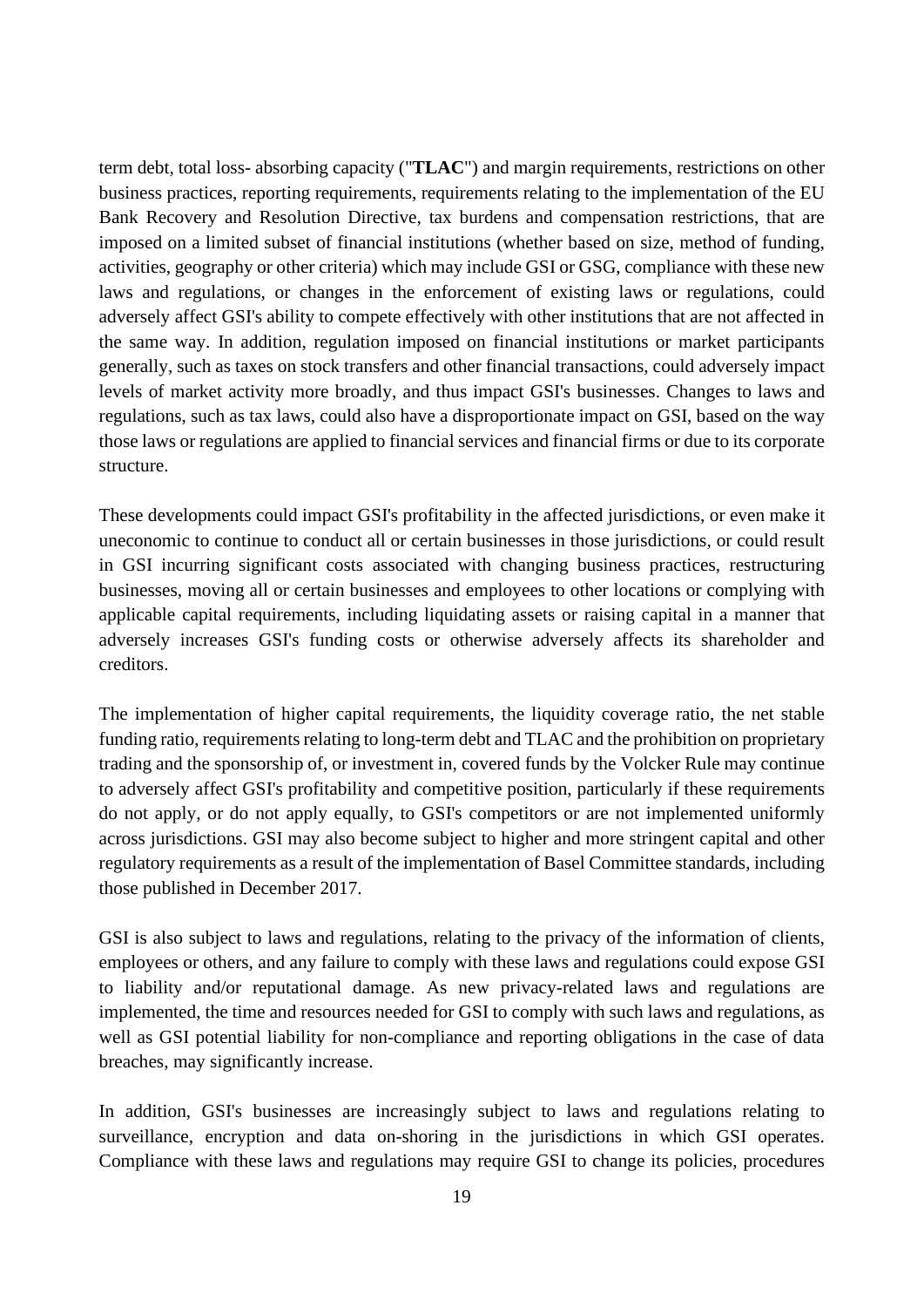and technology for information security, which could, among other things, make GSI more vulnerable to cyber-attacks and misappropriation, corruption or loss of information or technology. Increasingly, regulators and courts have sought to hold financial institutions liable for the misconduct of their clients where they have determined that the financial institution should have detected that the client was engaged in wrongdoing, even though the financial institution had no direct knowledge of the activities engaged in by its client. Regulators and courts have also increasingly found liability as a "control person" for activities of entities in which financial institutions or funds controlled by financial institutions have an investment, but which they do not actively manage. In addition, regulators and courts continue to seek to establish "fiduciary" obligations to counterparties to which no such duty had been assumed to exist. To the extent that such efforts are successful, the cost of, and liabilities associated with, engaging in brokerage, clearing, market-making, prime brokerage, investing and other similar activities could increase significantly. To the extent that GSI has fiduciary obligations in connection with acting as a financial advisor or investment advisor or in other roles for individual, institutional, sovereign or investment fund clients, any breach, or even an alleged breach, of such obligations could have materially negative legal, regulatory and reputational consequences.

## **2. A failure to appropriately identify and address potential conflicts of interest could adversely affect GSI's businesses.**

Due to the broad scope of GSG's businesses and client base, GSI regularly addresses potential conflicts of interest, including situations where services to a particular client or GSG's own investments or other interests conflict, or are perceived to conflict, with the interests of that client or another client, as well as situations where one or more of its businesses have access to material non-public information that may not be shared with other businesses within GSG and situations where it may be a creditor of an entity with which GSG also has an advisory or other relationship.

Extensive procedures and controls are in place that are designed to identify and address conflicts of interest, including those designed to prevent the improper sharing of information among businesses. However, appropriately identifying and dealing with conflicts of interest is complex and difficult, and GSI's reputation, which is one of its most important assets, could be damaged and the willingness of clients to enter into transactions with GSI may be adversely affected if it fails, or appears to fail, to identify, disclose and deal appropriately with conflicts of interest. In addition, potential or perceived conflicts could give rise to litigation or regulatory enforcement actions. Additionally, The Goldman Sachs Group, Inc.'s One Goldman Sachs initiative aims to increase collaboration amongst its businesses, which may increase the potential for actual or perceived conflicts of interest and improper information sharing.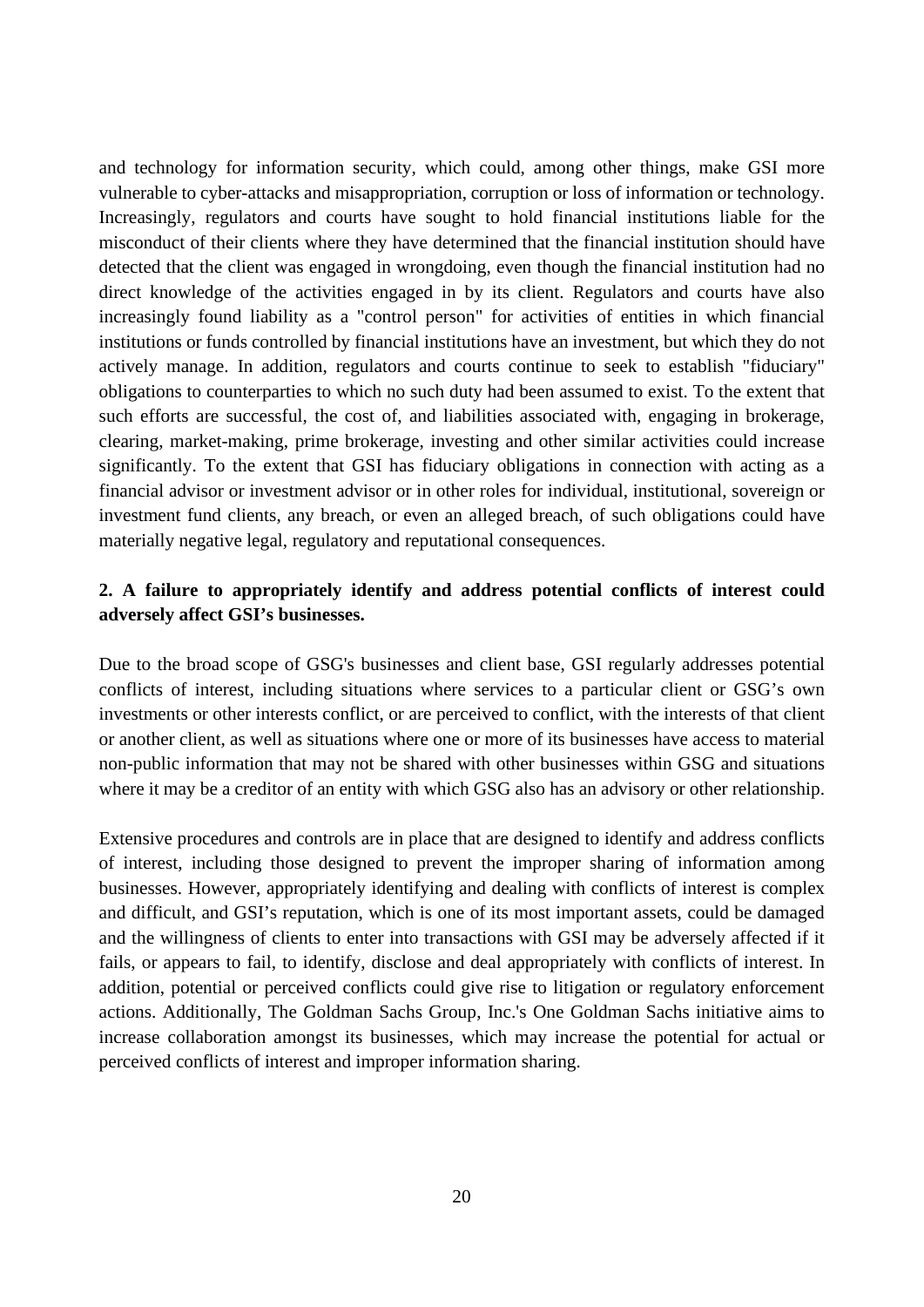# **3. GSI may be adversely affected by increased governmental and regulatory scrutiny or negative publicity.**

The financial services industry generally and GSI's businesses in particular have been subject to negative publicity. GSI's reputation and businesses may be adversely affected by negative publicity or information regarding its business and personnel, whether or not accurate or true, that may be posted on social media or other internet forums or published by news organisations. Postings on these types of forums may also adversely impact risk positions of GSI's clients and other parties that owe it money, securities or other assets and increase the chance that they will not perform their obligation to the firm or reduce the revenues received from their use of GSI's services. The speed and pervasiveness with which information can be disseminated through these channels, in particular social media, may magnify risks relating to negative publicity.

## **4. GSI may be subject to substantial civil or criminal liability or significant regulatory action against GSI.**

GSI faces significant legal risks in its businesses, and the volume of claims and amount of damages and penalties claimed in litigation and regulatory proceedings against financial institutions remain high. GSI is, from time to time, subject to a number of other investigations and reviews by, and in some cases has received requests for documents and information from, various governmental and regulatory bodies and self-regulatory organisations relating to various aspects of GSI's businesses and operations. GSI has seen legal claims by clients increase in a market downturn and employment-related claims increase following periods of headcount reduction. Additionally, governmental entities have been plaintiffs and are parties in certain of GSI's legal proceedings, and it may face future civil or criminal actions or claims by the same or other governmental entities, as well as follow-on civil litigation that is often commenced after regulatory settlements.

Significant settlements by several large financial institutions with governmental entities have been publicly announced. The trend of large settlements with governmental entities may adversely affect the outcomes for other financial institutions in similar actions, especially where governmental officials have announced that the large settlements will be used as the basis or a template for other settlements. The uncertain regulatory enforcement environment makes it difficult to estimate probable losses, which can lead to substantial disparities between legal reserves and subsequent actual settlements or penalties.

GSI is subject to laws and regulations worldwide, including the U.S. Foreign Corrupt Practices Act and the UK Bribery Act, relating to corrupt and illegal payments to, and hiring practices with regard to, government officials and others. Violation of these or similar laws and regulations have in the past resulted in and could in the future result in significant monetary penalties. Such violations could also result in severe restrictions on GSI's activities and damage to its reputation.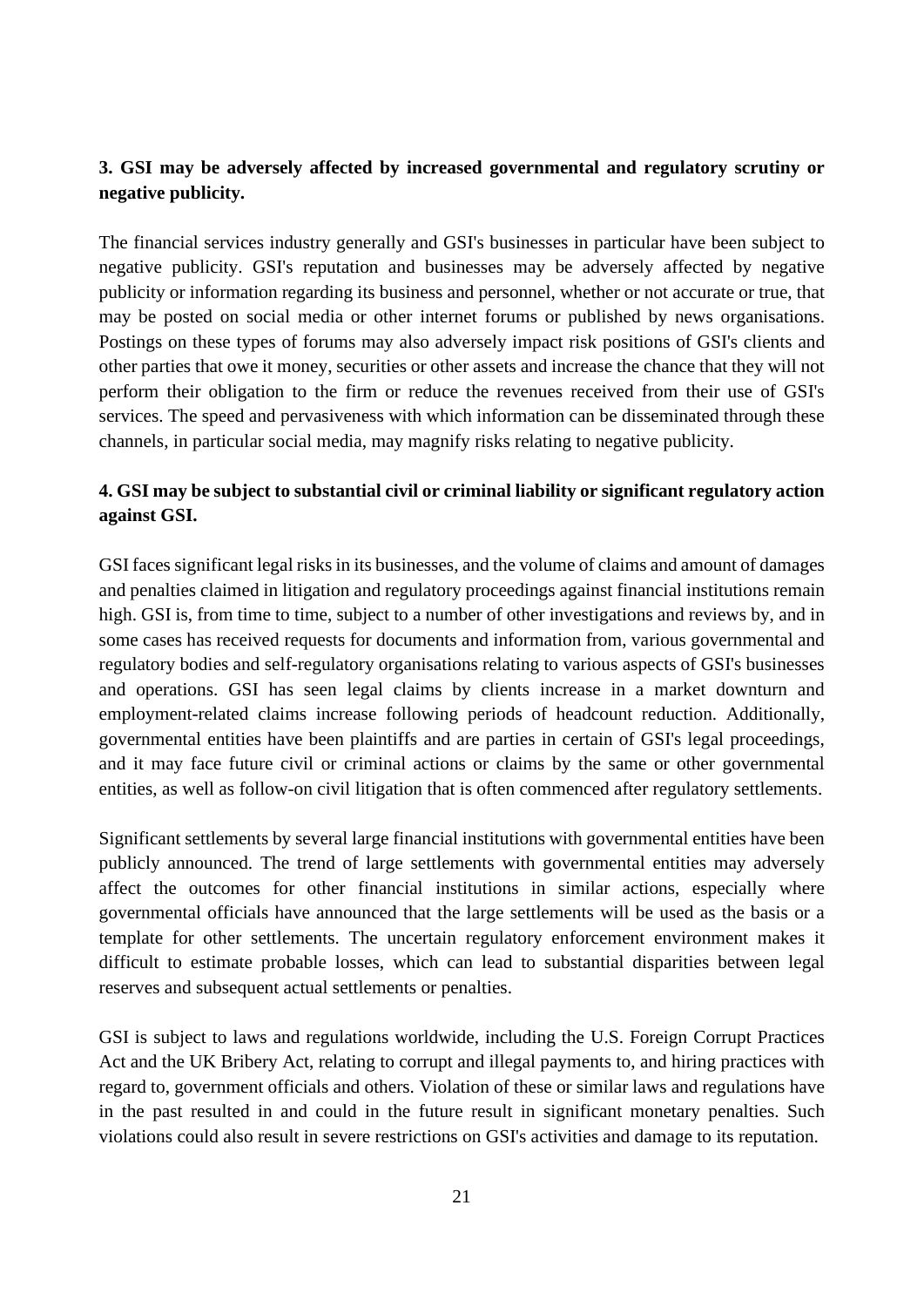Resolution of a criminal matter involving GSI or its employees could lead to increased exposure to civil litigation, could adversely affect GSI's reputation, could result in penalties or limitations on GSI's ability to conduct its activities generally or in certain circumstances and could have other negative effects.

Substantial civil or criminal liability or significant regulatory action against GSI could have material adverse financial effects or cause significant reputational harm, which in turn could seriously harm business prospects of GSI.

## **5. In conducting its business around the world, GSI is subject to political, legal, regulatory and other risks that are inherent in operating in many countries.**

In conducting GSI's businesses and supporting its global operations, GSI is subject to risks of possible nationalisation, expropriation, price controls, capital controls, exchange controls, communications and other content restrictions and other restrictive governmental actions, as well as the outbreak of hostilities or acts of terrorism. For example, sanctions have been imposed by the U.S. and the EU on certain individuals and companies in Russia and Venezuela. In many countries, the laws and regulations applicable to the securities and financial services industries and many of the transactions in which GSI is involved are uncertain and evolving, and it may be difficult to determine the exact requirements of local laws in every market. GSI is also subject to the risk that its businesses may be subject to divergent laws and regulations across markets and the jurisdictions in which it operates may implement laws and regulations that directly conflict with those of another jurisdiction. Any determination by local regulators that GSI has not acted in compliance with the application of local laws in a particular market or a failure to develop effective working relationships with local regulators could have a significant and negative effect not only on GSI's businesses in that market but also on its reputation generally. Further, in some jurisdictions a failure, or alleged failure, to comply with laws and regulations have subjected and may in the future subject GSI and its personnel not only to civil actions but also criminal actions and other sanctions. GSI is also subject to the enhanced risk that transactions it structures might not be legally enforceable in all cases.

While business and other practices throughout the world differ, GSI is subject in its operations worldwide to rules and regulations relating to corrupt and illegal payments, hiring practices and money laundering, as well as laws relating to doing business with certain individuals, groups and countries, such as the U.S. Foreign Corrupt Practices Act, the USA PATRIOT Act of 2001 and the UK Bribery Act.

While GSI has invested and continues to invest significant resources in training and in compliance monitoring, the geographical diversity of its operations, employees and clients, as well as the vendors and other third parties that GSI deals with, greatly increases the risk that GSI may be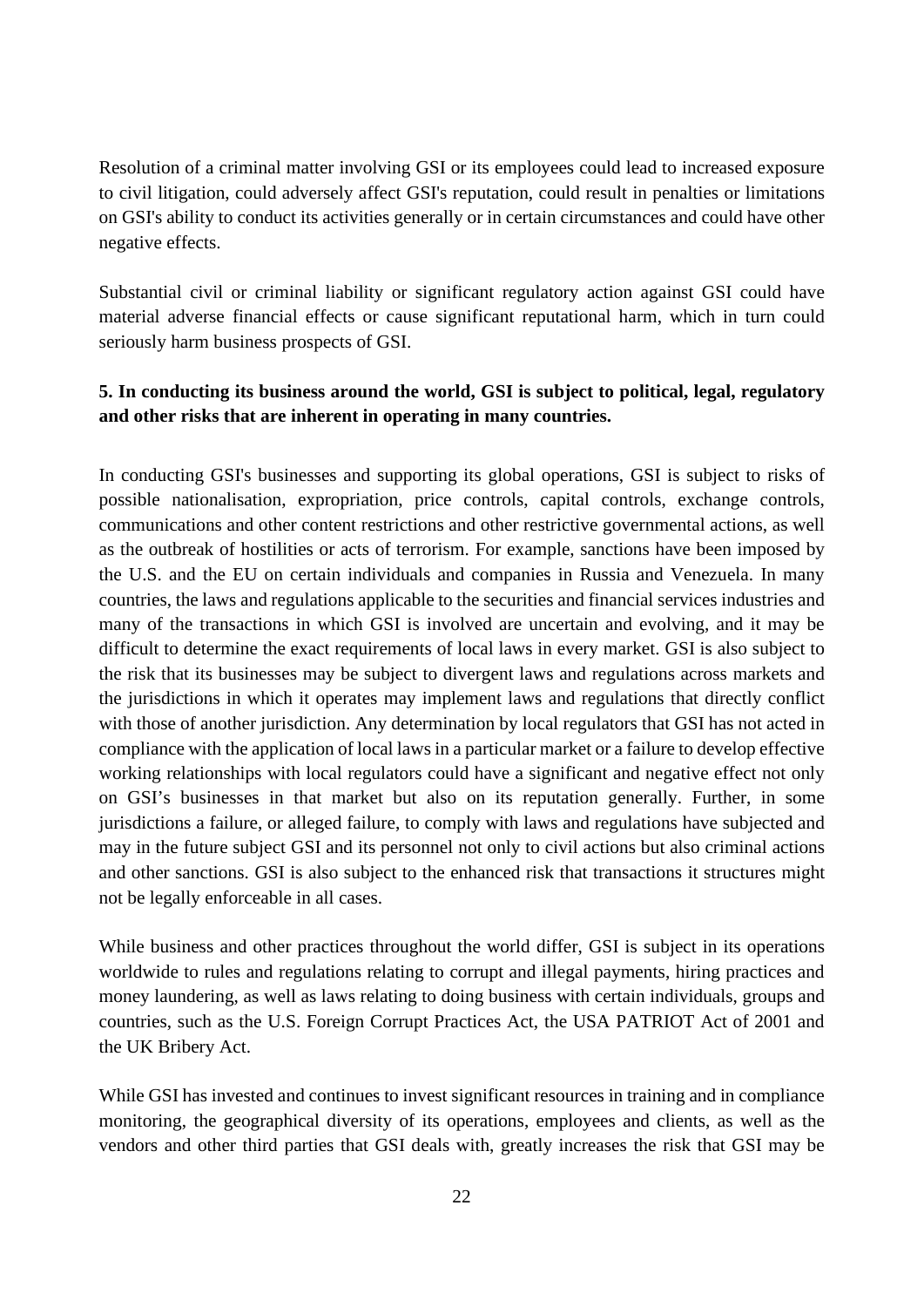found in violation of such rules or regulations and any such violation could subject it to significant penalties or adversely affect its reputation.

# **6. The application of regulatory strategies and requirements to facilitate the orderly resolution of large financial institutions could create greater risk of loss for GSI's security holders.**

The circumstances in which a resolution authority would exercise its "bail-in" powers to recapitalise a failing entity by writing down its unsecured debt or converting it into equity are uncertain. If these powers were to be exercised (or if there was a suggestion that they could be exercised) in respect of GSI, such exercise would likely have a material adverse effect on the value of debt investments in GSI, including a potential loss of some or all of such investments.

## <span id="page-22-0"></span>**VI. MARKET DEVELOPMENTS AND GENERAL BUSINESS ENVIRONMENT RISKS**

In the category "Market Developments and General Business Environment Risks", the risks are classified according to their materiality. The most material risks are mentioned first.

# **1. GSI's businesses, financial condition, liquidity and results of operations have been and may in the future be adversely affected by the COVID-19 pandemic.**

The COVID-19 pandemic has created economic and financial disruptions that have in the past adversely affected, and may in the future adversely affect GSI's business, financial condition, liquidity and results of operations. The extent to which the COVID-19 pandemic will negatively affect GSI's businesses, financial condition, liquidity and results of operations will depend on future developments, including the widespread availability, use and effectiveness of vaccines, which are highly uncertain and cannot be predicted.

While financial markets have rebounded from the significant declines that occurred earlier in the pandemic and global economic conditions showed signs of improvement during the second half of 2020, many of the circumstances that arose or became more pronounced after the onset of the COVID-19 pandemic persisted at the end of the year, including (i) muted levels of business activity across many sectors of the economy, relatively weak consumer confidence and high unemployment; (ii) elevated levels of market volatility; (iii) certain overnight interest rates and yields on certain government securities near zero; (iv) substantial uncertainty about whether previously announced merger and acquisition deals will be completed or restructured; (v) heightened credit risk with regard to industries that have been most severely impacted by the pandemic, including oil and gas, gaming and lodging, and airlines; (vi) greater emphasis by investors on liquidity products, which generate lower fees, relative to risk assets; and (vii) higher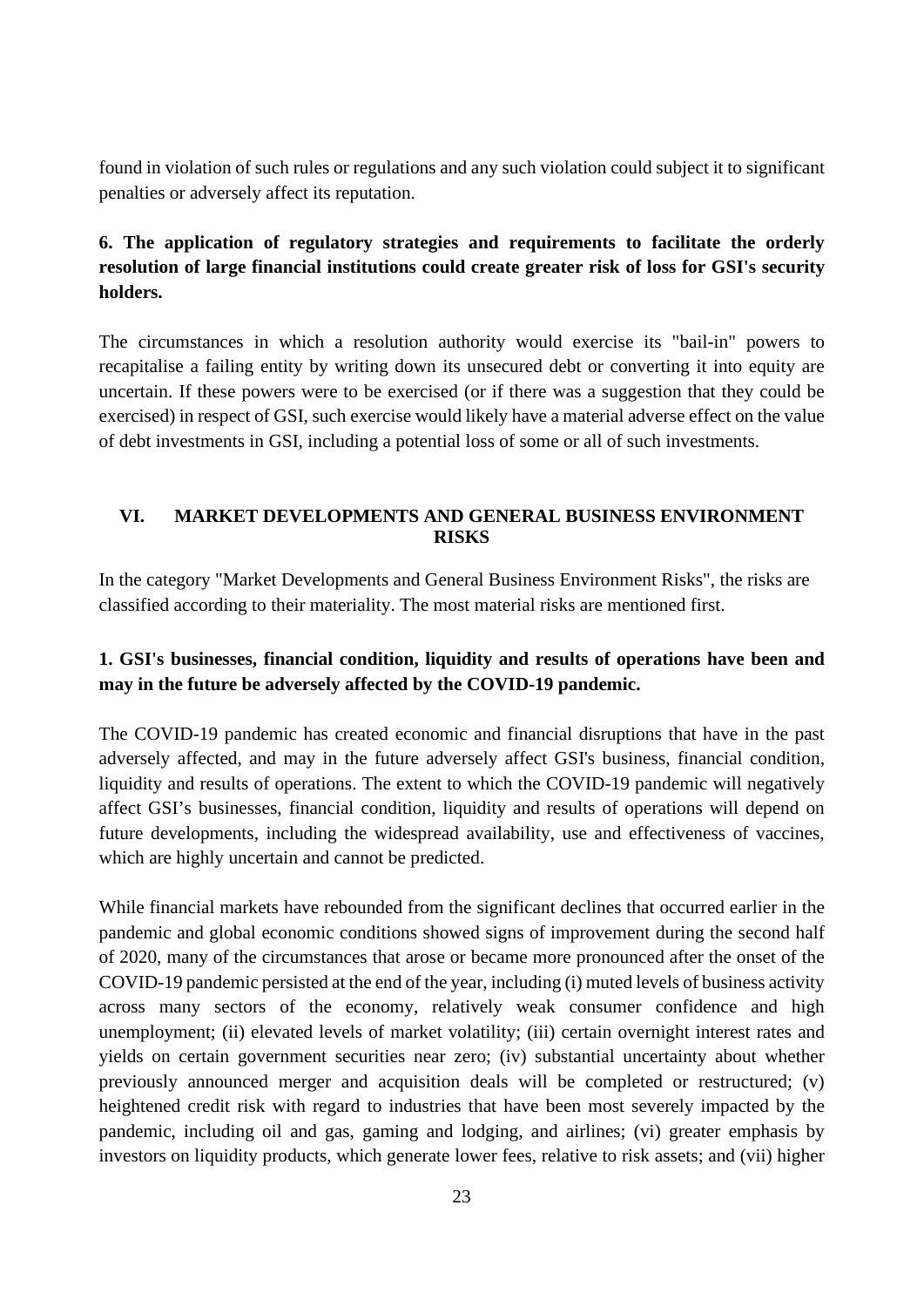cybersecurity, information security and operational risks as a result of work-from-home arrangements.

Depending on the duration and severity of the pandemic going forward, as well as the effects of the pandemic on consumer and corporate confidence, the conditions noted above could continue for an extended period and other adverse developments may occur or reoccur, including (i) a repeat, or worse, of the decline in the valuation of equity, fixed-income and commodity markets that occurred at the outset of the pandemic; (ii) further declines in certain interest rates, to zero or below; (iii) market dislocations that may make hedging strategies less effective or ineffective; (iv) disruption in the new issuance markets for debt and equity, leading to a decline in activity; (v) a deterioration in the liquidity profile of corporate borrowers, resulting in additional draws on credit lines; (vi) defaults by consumers or corporate clients on loans; and (vii) greater challenges in valuing derivative positions and associated collateral, leading to significant increases in collateral calls and valuation disputes.

The effects of the COVID-19 pandemic on economic and market conditions have in the past and may in the future also increase demands on GSI's liquidity as it meets client needs. Likewise, these adverse developments have in the past and may in the future affect GSI's capital and leverage ratios.

Governmental authorities worldwide have taken increased measures from March 2020 onwards to stabilise the markets and support economic growth. The continued success of these measures is unknown and they may not be sufficient to address future market dislocations or avert severe and prolonged reductions in economic activity. GSI also faces an increased risk of client disputes, litigation and governmental and regulatory scrutiny as a result of the effects of the COVID-19 pandemic on economic and market conditions.

The length of the pandemic and the efficacy of the extraordinary measures that have been put in place to address it are unknown. Until the pandemic subsides, GSI may experience reduced activity levels in investment banking, reduced revenues in investment management and increased client defaults. Even after the pandemic subsides, most major economies may continue to experience a recession, and GSI anticipates its businesses would be materially and adversely affected by a prolonged recession in major markets.

#### **2. GSI's strategy with respect to Brexit may not be effective.**

On January 31, 2020, the UK left the European Union ("**EU**") and on December 31, 2020, the transition period under the Withdrawal Agreement between the UK and the EU ended. GSI has experienced considerable change in the regulatory framework that governs transactions and business undertaken by GSI in the EU. The UK has adopted EU financial services legislation that was in effect on December 31, 2020, which means that the UK financial services regime will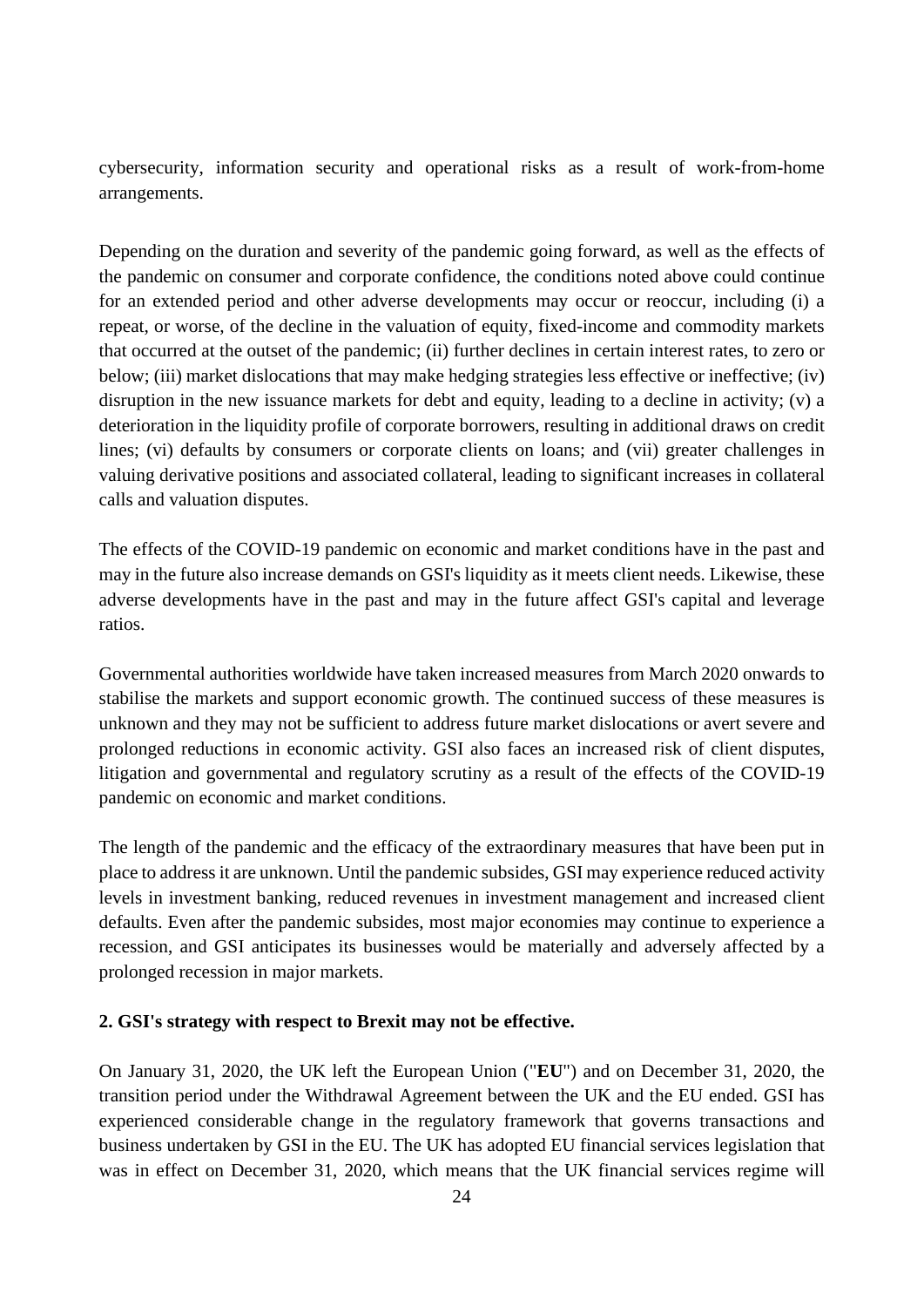remain substantially the same as under EU financial services legislation. However, in the future the UK may diverge from EU legislation and may decide not to adopt rules that correspond to EU legislation not already operative in the UK. As a result, GSI faces numerous risks that could adversely affect the conduct of its businesses, its profitability and liquidity. In addition, as a result of establishing third country branches, GSI is and will be subject to additional regulation and supervision in those jurisdictions.

GSI is incorporated and headquartered in the UK, and during the transition period benefited from non-discriminatory access to EU clients and infrastructure based on EU treaties and EU legislation, including arrangements for cross-border "passporting" and the establishment of EU branches. Effective December 31, 2020, and notwithstanding the Trade and Cooperation Agreement between the UK and the EU reached at the end of 2020, firms established in the UK, including GSI, have lost their pan-EU "passports" and are generally treated as any other entities in countries outside the EU whose access to the EU is governed by EU and national law.

As necessary, certain client relationships and activities currently undertaken by GSI have been transitioned to other EU subsidiaries of GSG, which may result in a decline in GSI's net revenues and profitability, and could adversely affect its businesses and liquidity.

# **3. Certain of GSI's businesses, its funding instruments and financial products may be adversely affected by changes in or the discontinuance of IBORs, in particular London Interbank Offered Rate.**

The administrator of London Interbank Offered Rate ("**LIBOR**") has proposed to extend publication of the most commonly used U.S. Dollar LIBOR settings to June 30, 2023 and to cease publishing other LIBOR settings on December 31, 2021. The U.S. federal banking agencies have issued guidance strongly encouraging banking organisations to cease using the U.S. Dollar LIBOR as a reference rate in new contracts as soon as practicable and in any event by December 31, 2021. It is not possible to know whether LIBOR will continue to be viewed as an acceptable market benchmark, what rate or rates may become accepted alternatives to LIBOR, or what the effect of any such changes in views or alternatives may have on the financial markets for LIBOR-linked financial instruments. Similar developments have occurred with respect to other IBORs.

Uncertainty regarding IBORs and the taking of discretionary actions or negotiation of fallback provisions could result in pricing volatility, loss of market share in certain products, adverse tax or accounting impacts, compliance, legal and operational costs and risks associated with client disclosures, as well as systems disruption, model disruption and other business continuity issues. In addition, uncertainty relating to IBORs could result in increased capital requirements for GSI given potential low transaction volumes, a lack of liquidity or limited observability for exposures linked to IBORs or any emerging successor rates and operational incidents associated with changes in and the discontinuance of IBORs.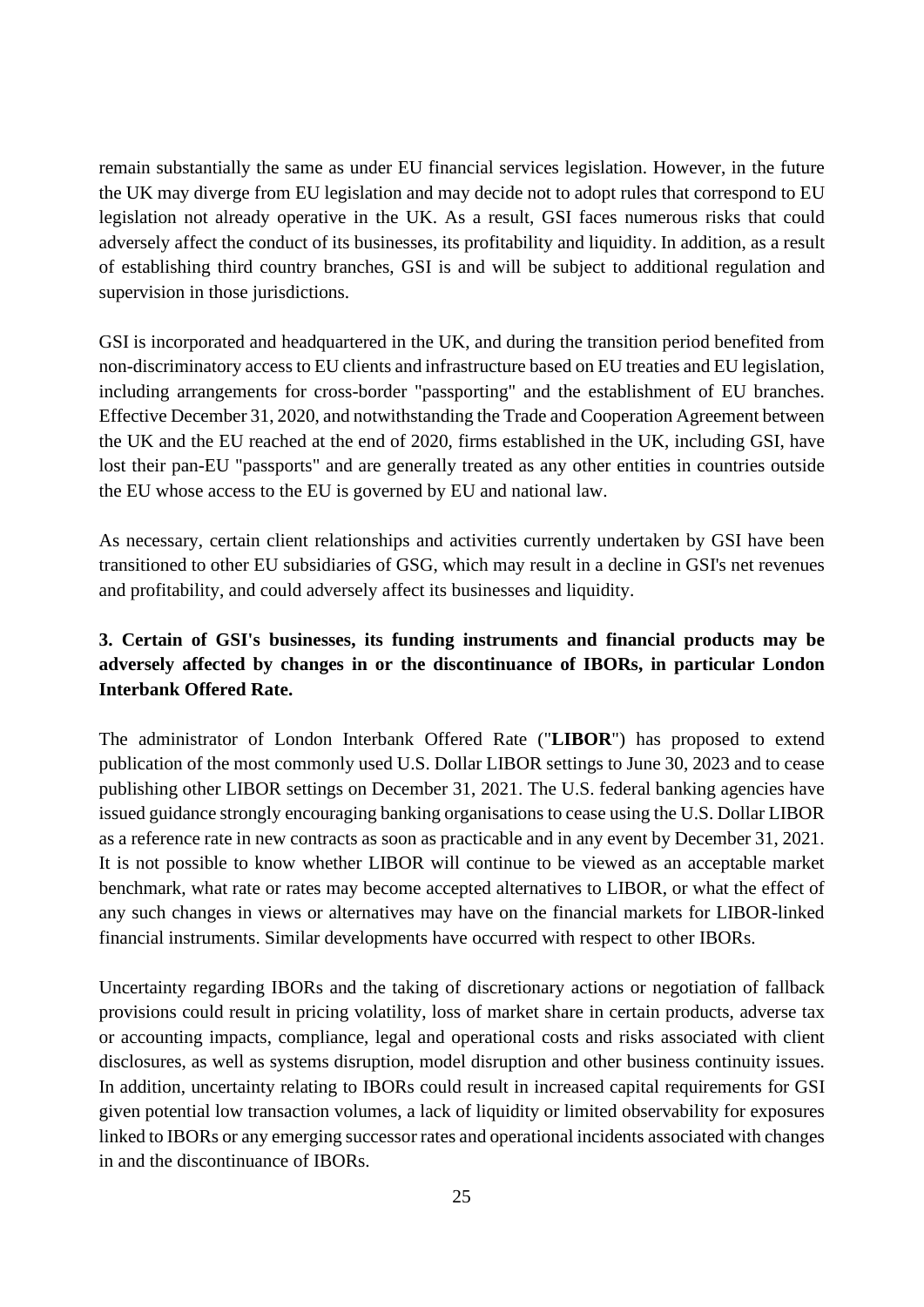The language in GSI's contracts and financial instruments that define IBORs, in particular LIBOR, have developed over time and have various events that trigger when a successor rate to the designated rate would be selected. If a trigger is satisfied, contracts and financial instruments often give the calculation agent (which may be GSI) discretion over the successor rate or benchmark to be selected. As a result, there is considerable uncertainty as to how the financial services industry will address the discontinuance of designated rates in contracts and financial instruments or such designated rates ceasing to be acceptable reference rates. This uncertainty could ultimately result in client disputes and litigation surrounding the proper interpretation of GSI's IBOR-based contracts and financial instruments. Although GSI has adhered to the ISDA IBOR Fallbacks Protocol, the protocol is applicable to derivatives when both parties adhere to the protocol or otherwise agree for it to apply to their derivatives.

Further, the discontinuation of an IBOR, changes in an IBOR or changes in market acceptance of any IBOR as a reference rate may also adversely affect the yield on loans or securities held by GSI, amounts paid on securities GSI has issued, amounts received and paid on derivative instruments GSI has entered into, the value of such loans, securities or derivative instruments, the trading market for securities, the terms of new loans being made using different or modified reference rates, GSI's ability to effectively use derivative instruments to manage risk, or the availability or cost of GSI's floating-rate funding and its exposure to fluctuations in interest rates.

# **4. Certain of GSI's businesses and its funding instruments may be adversely affected by changes in other reference rates, currencies, indices, baskets or exchange-traded funds to which products GSI offers or funding that GSI raises are linked.**

Many of the products that GSI owns or that it offers, such as structured notes, warrants, swaps or security-based swaps, pay interest or determine the principal amount to be paid at maturity or in the event of default by reference to rates or by reference to an index, currency, basket, exchangetraded funds ("**ETF**") or other financial metric (the underlier). In the event that the composition of the underlier is significantly changed, by reference to rules governing such underlier or otherwise, the underlier ceases to exist (for example, in the event that a country withdraws from the Euro or links its currency to or delinks its currency from another currency or benchmark, an index or ETF sponsor materially alters the composition of an index or ETF, or stocks in a basket are delisted or become impermissible to be included in the index or ETF) or the underlier ceases to be recognised as an acceptable market benchmark, GSI may experience adverse effects consistent with those described for IBORs

Such changes in an underlier or underliers could result in GSI's hedges being ineffective or otherwise result in losses on a product or having to pay more or receive less on securities that GSI owns or has issued. In addition, such uncertainty could result in lengthy and costly litigation.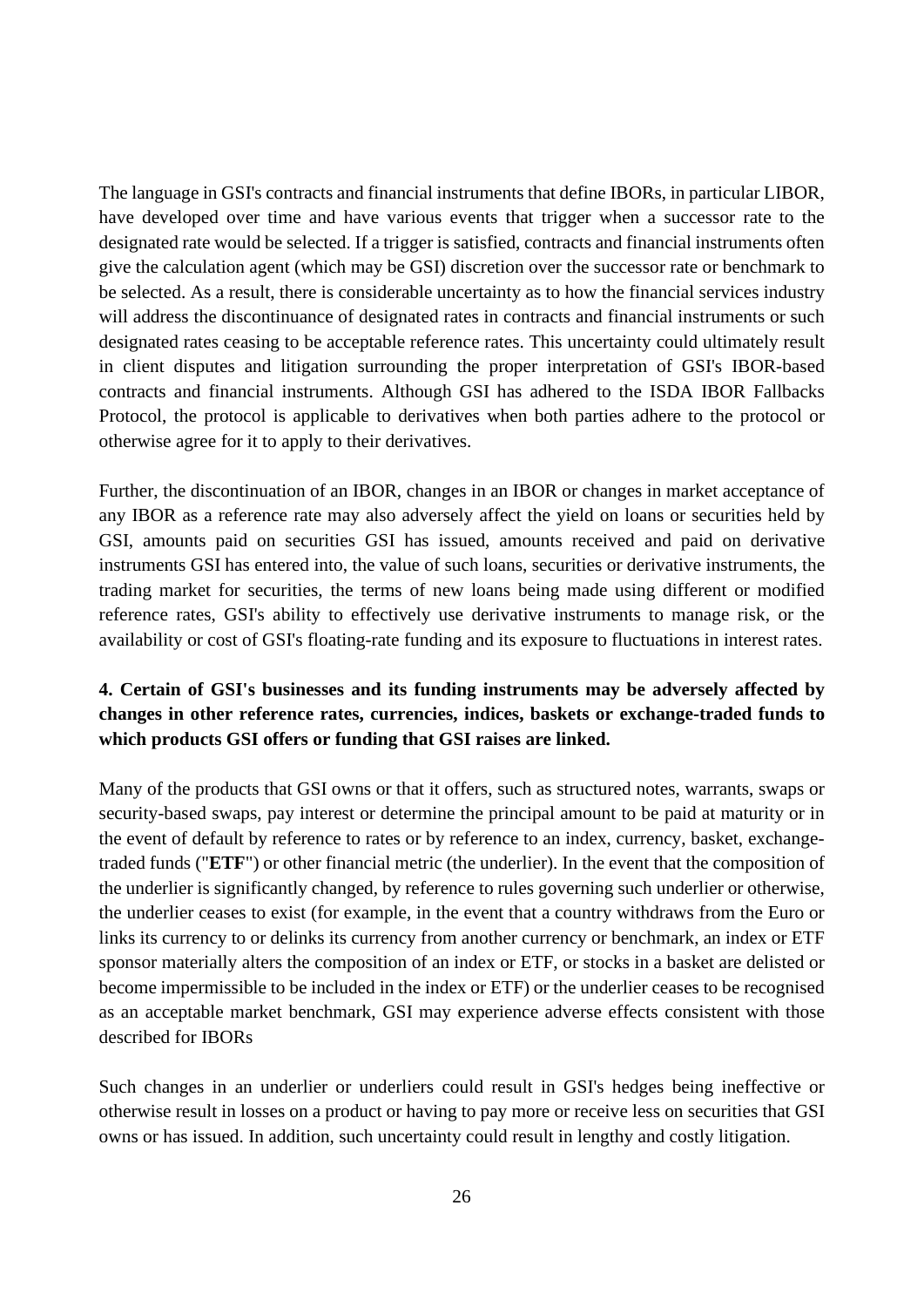# **5. GSI faces enhanced risks as new business initiatives and acquisitions lead it to engage in new activities, operate in new locations, transact with a broader array of clients and counterparties and expose it to new asset classes and new markets.**

A number of GSI's recent and planned business initiatives and expansions of existing businesses may bring it into contact, directly or indirectly, with individuals and entities that are not within GSI's traditional client and counterparty base and expose it to new asset classes and new markets. For example, GSI continues to transact business and invest in new regions, including a wide range of emerging and growth markets.

New business initiatives expose GSI to new and enhanced risks, including risks associated with dealing with governmental entities, reputational concerns arising from dealing with different types of clients, counterparties and investors, greater regulatory scrutiny of these activities, increased credit-related, market, sovereign and operational risks, risks arising from accidents or acts of terrorism, and reputational concerns with the manner in which certain assets are being operated or held or in which GSI interacts with these clients, counterparties and investors. Legal, regulatory and reputational risks may also exist in connection with activities and transactions involving new products or markets where there is regulatory uncertainty or where there are different or conflicting regulations depending on the regulator or the jurisdiction involved, particularly where transactions in such products may involve multiple jurisdictions.

In addition, there have been a number of highly publicised cases around the world, involving actual or alleged fraud or other misconduct by employees in the financial services industry in recent years, and GSI has had, and may in the future have, employee misconduct. This misconduct has included and may also in the future include intentional efforts to ignore or circumvent applicable policies, rules or procedures or misappropriation of funds and the theft of proprietary information, including proprietary software. It is not always possible to deter or prevent employee misconduct and the precautions taken to prevent and detect this activity have not been and may not be effective in all cases, as reflected by the settlements relating to 1Malaysia Development Berhad (1MDB).

#### **VII. COMPETITION RISKS**

<span id="page-26-0"></span>In the category "Competition Risks", the risks are classified according to their materiality. The most material risks are mentioned first.

## **1. GSI's results have been and may in the future be adversely affected by the composition of its client base.**

GSI's client base is not the same as that of its major competitors. GSI's businesses may have a higher or lower percentage of clients in certain industries or markets than some or all of its competitors. Therefore, unfavourable industry developments or market conditions affecting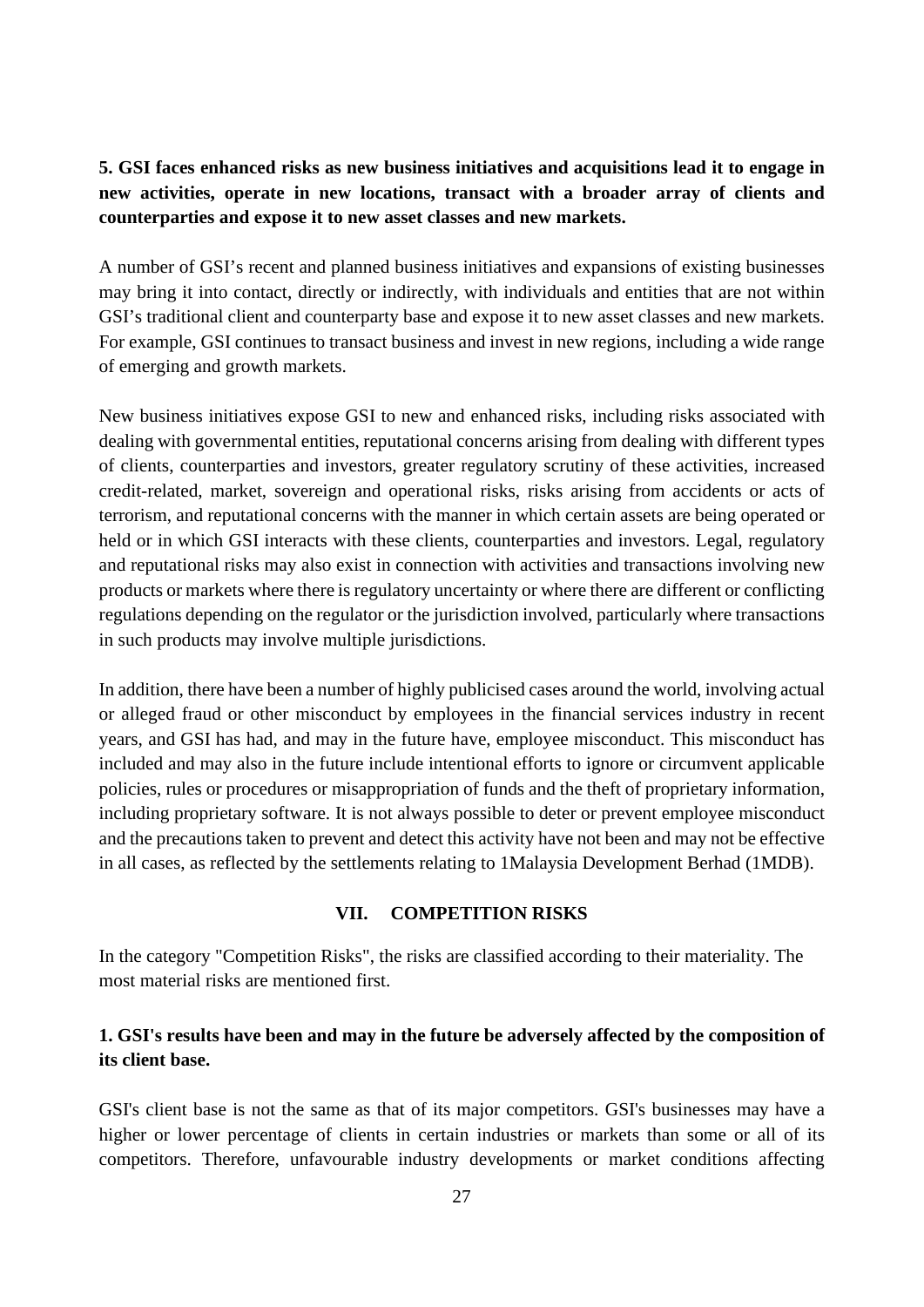certain industries or markets have resulted in the past and may result in the future in GSI's businesses underperforming relative to similar businesses of a competitor if its businesses have a higher concentration of clients in such industries or markets.

Correspondingly, favourable or simply less adverse developments or market conditions involving industries or markets in a business where GSI has a lower concentration of clients in such industry or market have also resulted in the past and may result in the future in GSI underperforming relative to a similar business of a competitor that has a higher concentration of clients in such industry or market. For example, GSI has a smaller corporate client base in its market-making businesses than many of its peers and therefore GSI's competitors may benefit more from increased activity by corporate clients. Similarly, GSI has not historically engaged in retail equities intermediation to the same extent as other financial institutions, which has in the past and could in the future adversely affect its market share in equities execution.

## **2. The financial services industry is highly competitive.**

To the extent GSI expands into new business areas and new geographic regions, it will face competitors with more experience and more established relationships with clients, regulators and industry participants in the relevant market, which could adversely affect its ability to expand.

Governments and regulators have adopted regulations, imposed taxes, adopted compensation restrictions or otherwise put forward various proposals that have impacted or may impact GSI's ability to conduct certain of its businesses in a cost-effective manner or at all in certain or all jurisdictions, including proposals relating to restrictions on the type of activities in which financial institutions are permitted to engage. These or other similar rules, many of which do not apply to all GSI's competitors, could impact its ability to compete effectively.

Pricing and other competitive pressures in GSI's businesses have continued to increase, particularly in situations where some competitors may seek to increase market share by reducing prices. For example, in connection with investment banking and other engagements, in response to competitive pressure GSI has experienced, GSI has extended and priced credit at levels that may not always fully compensate it for the risks taken.

The financial services industry is highly interrelated in that a significant volume of transactions occur among a limited number of members of that industry. Many transactions are syndicated to other financial institutions and financial institutions are often counterparties in transactions. This has led to claims by other market participants and regulators that such institutions have colluded in order to manipulate markets or market prices, including allegations that antitrust laws have been violated. While GSI has extensive procedures and controls that are designed to identify and prevent such activities, allegations of such activities, particularly by regulators, can have a negative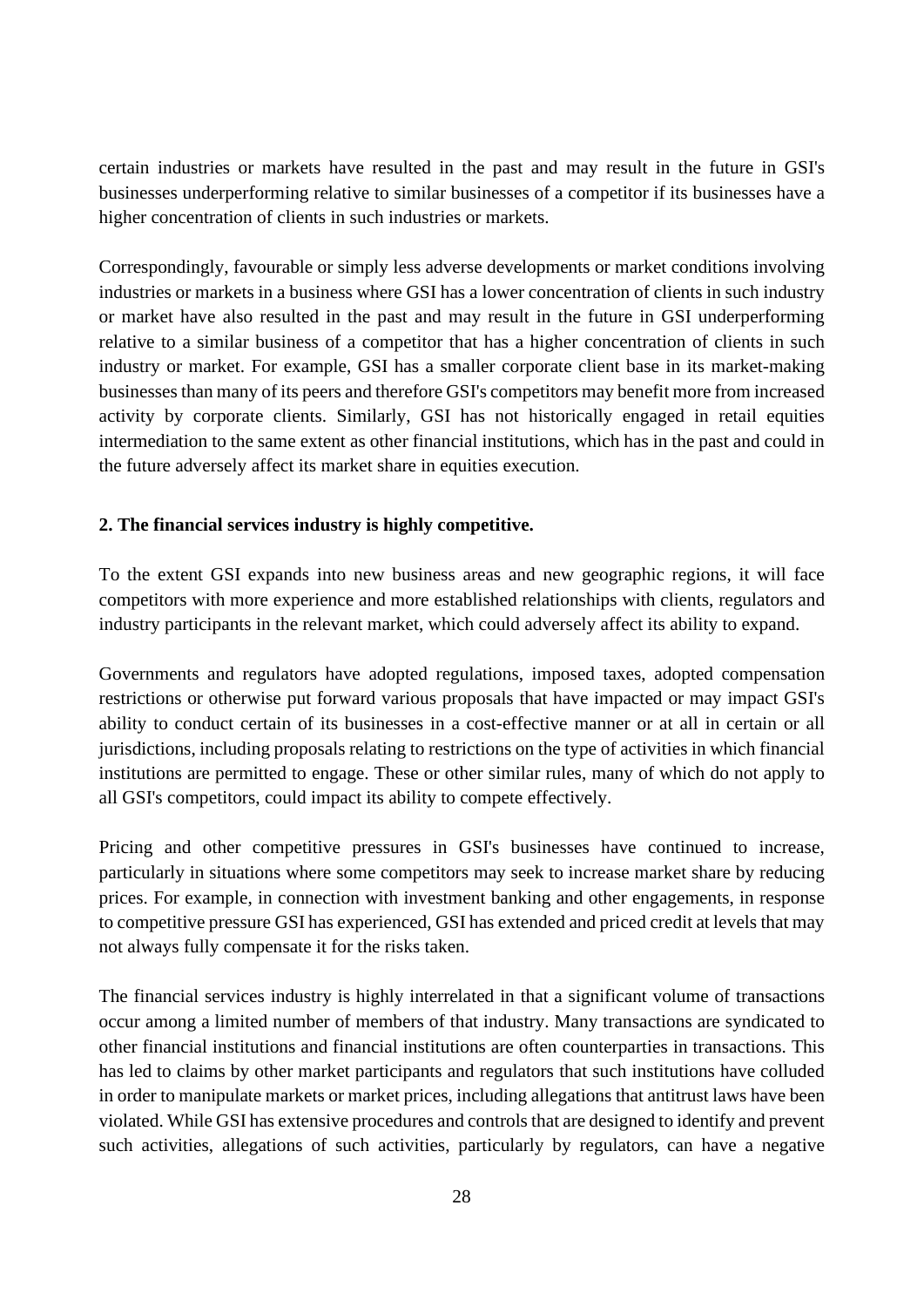reputational impact and can subject GSI to large fines and settlements, and potentially significant penalties, including treble damages.

# **3. GSI's businesses would be adversely affected if it is unable to hire and retain qualified employees.**

GSI's performance is largely dependent on the talents and efforts of highly skilled people; therefore, GSI's continued ability to compete effectively in its businesses, to manage its businesses effectively and to expand into new businesses and geographic areas depends on its ability to attract new talented and diverse employees and to retain and motivate existing employees. Factors that affect GSI's ability to attract and retain such employees include the level and composition of compensation and benefits, and a reputation as a successful business with a culture of fairly hiring, training and promoting qualified employees. As a significant portion of the compensation that GSI pays to its employees is paid in the form of year-end discretionary compensation, a significant portion of which is in the form of deferred equity-related awards, declines in GSG's profitability, or in the outlook for its future profitability, as well as regulatory limitations on compensation levels and terms, can negatively impact GSI's ability to hire and retain highly qualified employees.

Competition from within the financial services industry and from businesses outside the financial services industry, including the technology industry, for qualified employees has often been intense. GSI has experienced increased competition in hiring and retaining employees to address the demands of new regulatory requirements and GSI's technology initiatives. This is also the case in emerging and growth markets, where GSI is often competing for qualified employees with entities that have a significantly greater presence or more extensive experience in the region.

Changes in law or regulation in jurisdictions in which GSI's operations are located that affect taxes on GSI's employees' income, or the amount or composition of compensation, may also adversely affect GSI's ability to hire and retain qualified employees in those jurisdictions.

GSI's compensation practices are subject to review by, and the standards of, the Prudential Regulation Authority (the "**PRA**") and the Financial Conduct Authority (the "**FCA**"). As a large financial institution, GSI is subject to limitations on compensation practices (which may or may not affect competitors) by the PRA and the FCA and other regulators worldwide. These limitations, including any imposed by or as a result of future legislation or regulation, may require GSI to alter compensation practices in ways that could adversely affect its ability to attract and retain talented employees.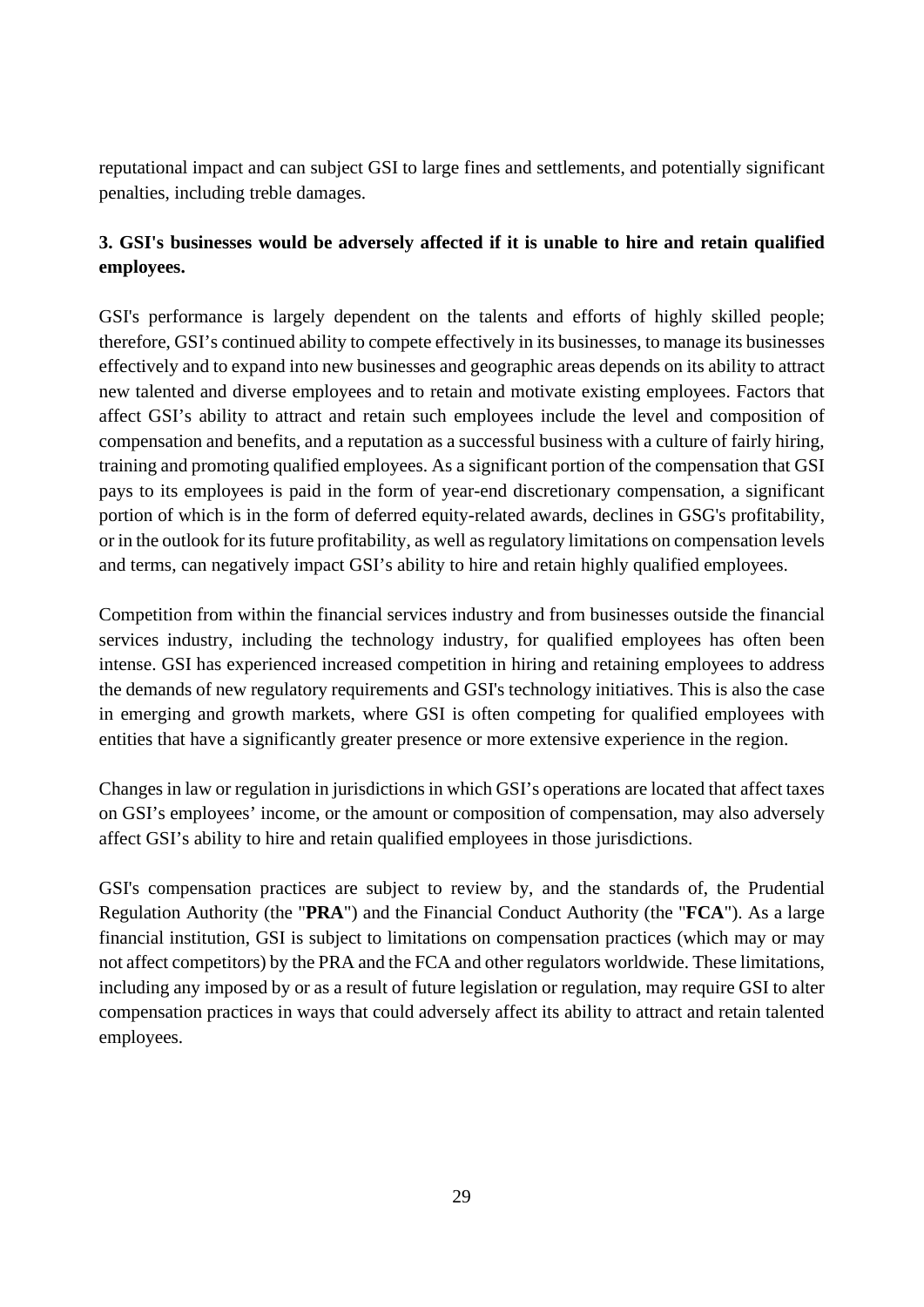## <span id="page-29-0"></span>**B. GENERAL INFORMATION ON THE REGISTRATION DOCUMENT**

## <span id="page-29-1"></span>**I. THE REGISTRATION DOCUMENT AS A PART OF A BASE PROSPECTUS**

Within the meaning of Article 8 paragraph 6 sentence 1 of the Prospectus Regulation the Registration Document will either form a constituent part of a base prospectus consisting of separate documents or the Registration Document will be incorporated by reference into a base prospectus drawn up as s single document.

The Registration Document and/or the other separate documents of the base prospectus are available on the website www.gs.de under the sections "About us", "GS Products", "Base Prospectus" and/or "Registration Documents".

## **II. SUPPLEMENTS**

<span id="page-29-2"></span>The information in the Registration Document is supplemented, corrected or clarified ("**updated**") by way of future supplements under the conditions as laid out in Article 23 of the Prospectus Regulation.

All supplements will be published on the website www.gs.de under the sections "About us", "GS Products", "Base Prospectus" and/or "Registration Documents".

A supplement to the Registration Document will be published if there is a significant new factor or a material mistake or a material inaccuracy relating to the information included in the Registration Document which may affect the assessment of the securities.

#### **III. PERSONS RESPONSIBLE**

<span id="page-29-3"></span>Goldman Sachs International, London, England, accepts responsibility for the information provided in the Registration Document. GSI furthermore declares that the information provided in the Registration Document is, to the best of its knowledge, in accordance with the facts and that the Registration Document makes no omission likely to affect its import.

#### **IV. THIRD PARTY INFORMATION**

<span id="page-29-4"></span>Information from third parties is incorporated in the Registration Document. GSI confirms that this information has been accurately reproduced and that so far as GSI is aware and is able to ascertain from information published by that third party, no facts have been omitted which would render the reproduced information incorrect or misleading.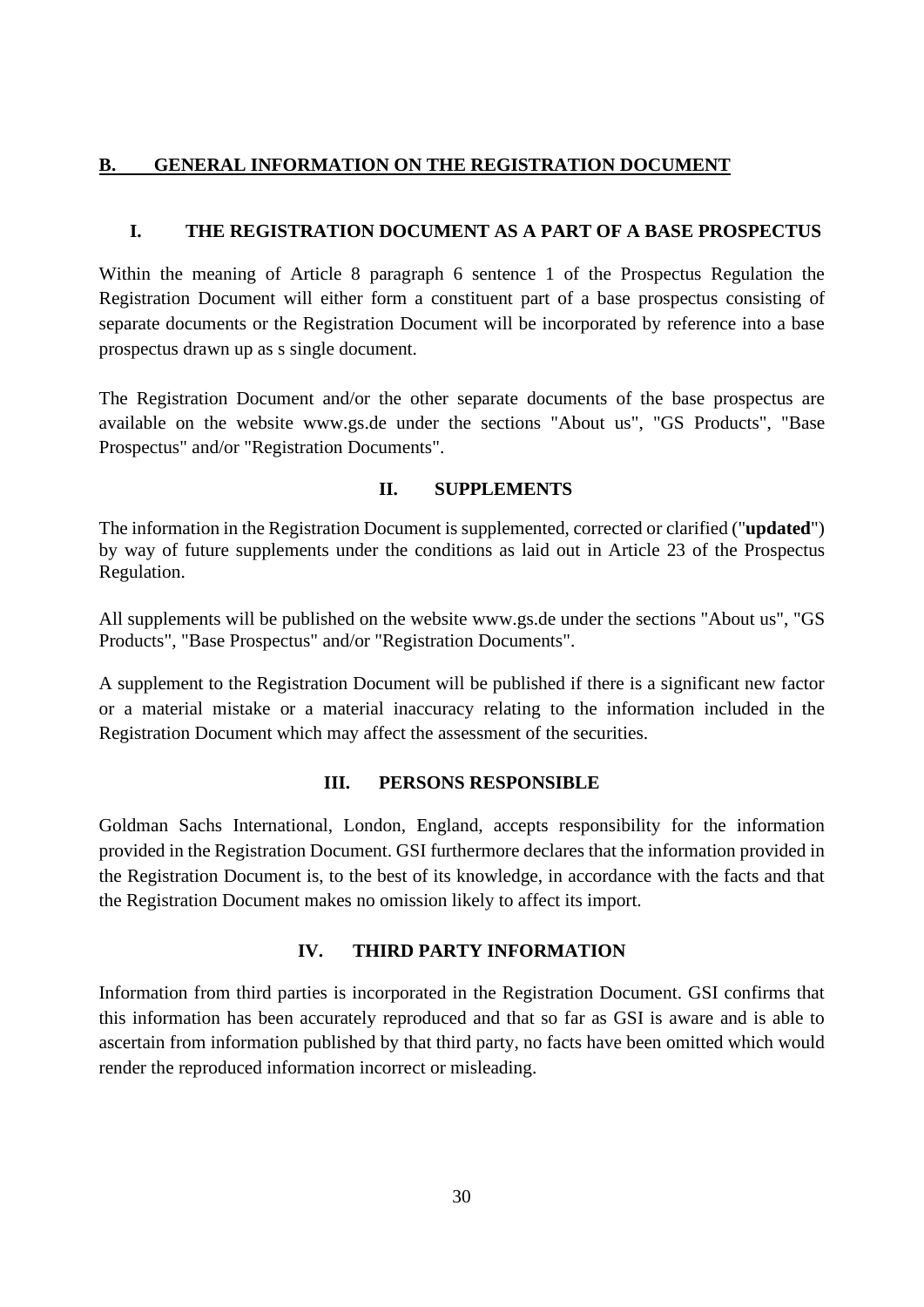## **V. COMPETENT AUTHORITY APPROVAL**

<span id="page-30-0"></span>In connection with the approval of the Registration Document the following should be noted:

- a) the Registration Document has been approved by the German Federal Supervisory Authority (*Bundesanstalt für Finanzdienstleistungsaufsicht –* "**BaFin**"), as competent authority (the "**Competent Authority**") under Regulation (EU) 2017/1129;
- b) BaFin only approves this Registration Document as meeting the standards of completeness, comprehensibility and consistency imposed by Regulation (EU) 2017/1129; and
- c) the approval should not be considered as an endorsement of Goldman Sachs International, London, England that is the subject of this Registration Document.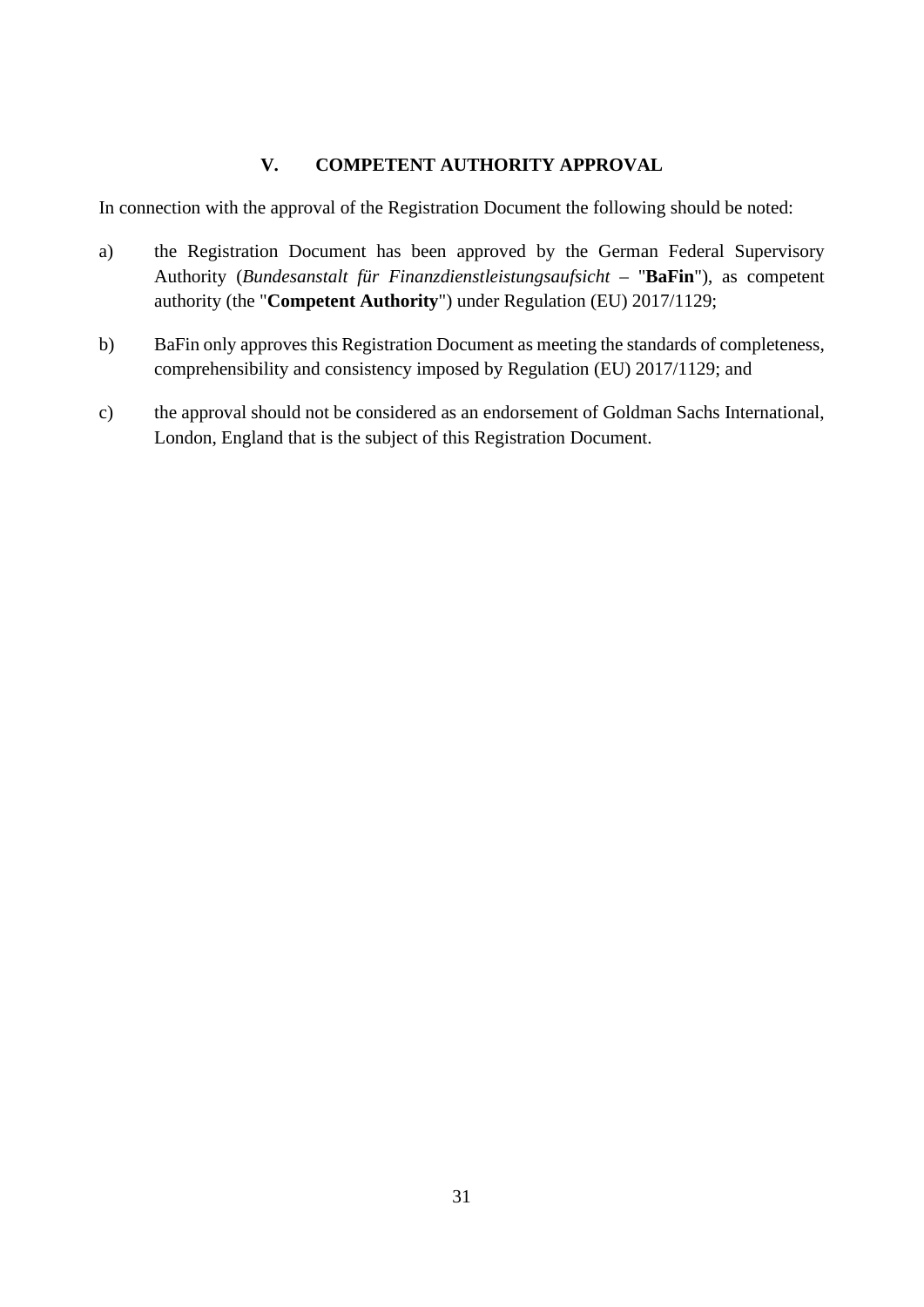#### <span id="page-31-1"></span><span id="page-31-0"></span>**C. GOLDMAN SACHS INTERNATIONAL**

## **I. STATUTORY AUDITORS**

The statutory financial statements of GSI for the periods ended 31 December 2020 and 30 November 2019 have been audited without qualification by PricewaterhouseCoopers LLP, Chartered Accountants and Statutory Auditors, of 7 More London Riverside, London, SE1 2RT in accordance with the laws of England. PricewaterhouseCoopers LLP is a registered member of the Institute of Chartered Accountants in England and Wales.

#### **II. GENERAL INFORMATION**

<span id="page-31-2"></span>GSI is an English company formed on 2 June 1988. GSI was re-registered as a private unlimited liability company in England and Wales with the Registrar of Companies on 25 February 1994 (registration number 02263951), having previously been registered as a limited liability company under the current legal name "Goldman Sachs International Limited", which is also its current commercial name. GSI is authorised by the Prudential Regulation Authority (the "**PRA**") and regulated by the Financial Conduct Authority (the "**FCA**") and the PRA, and is an authorised person under the Financial Services and Markets Act 2000 of the United Kingdom (the "**FSMA**"), and is subject to their rules. GSI and certain of its affiliates are members of various exchanges and are subject to their rules, including those of the London Stock Exchange plc and the London International Financial Futures and Options Exchange. Certain affiliates of GSI are also subject to regulation by the FCA and the PRA.

GSI has the following legal entity identifier (LEI): W22LROWP2IHZNBB6K528.

The registered office of GSI is Plumtree Court, 25 Shoe Lane, London, United Kingdom, EC4A 4AU.

GSI can be reached via telephone under +44 20 7774 1000 or via www.gs.de (whereby the information contained on such website shall not form part of the Registration Document).

There have been no recent events particular to GSI which are to a material extent relevant to the evaluation of GSI's solvency.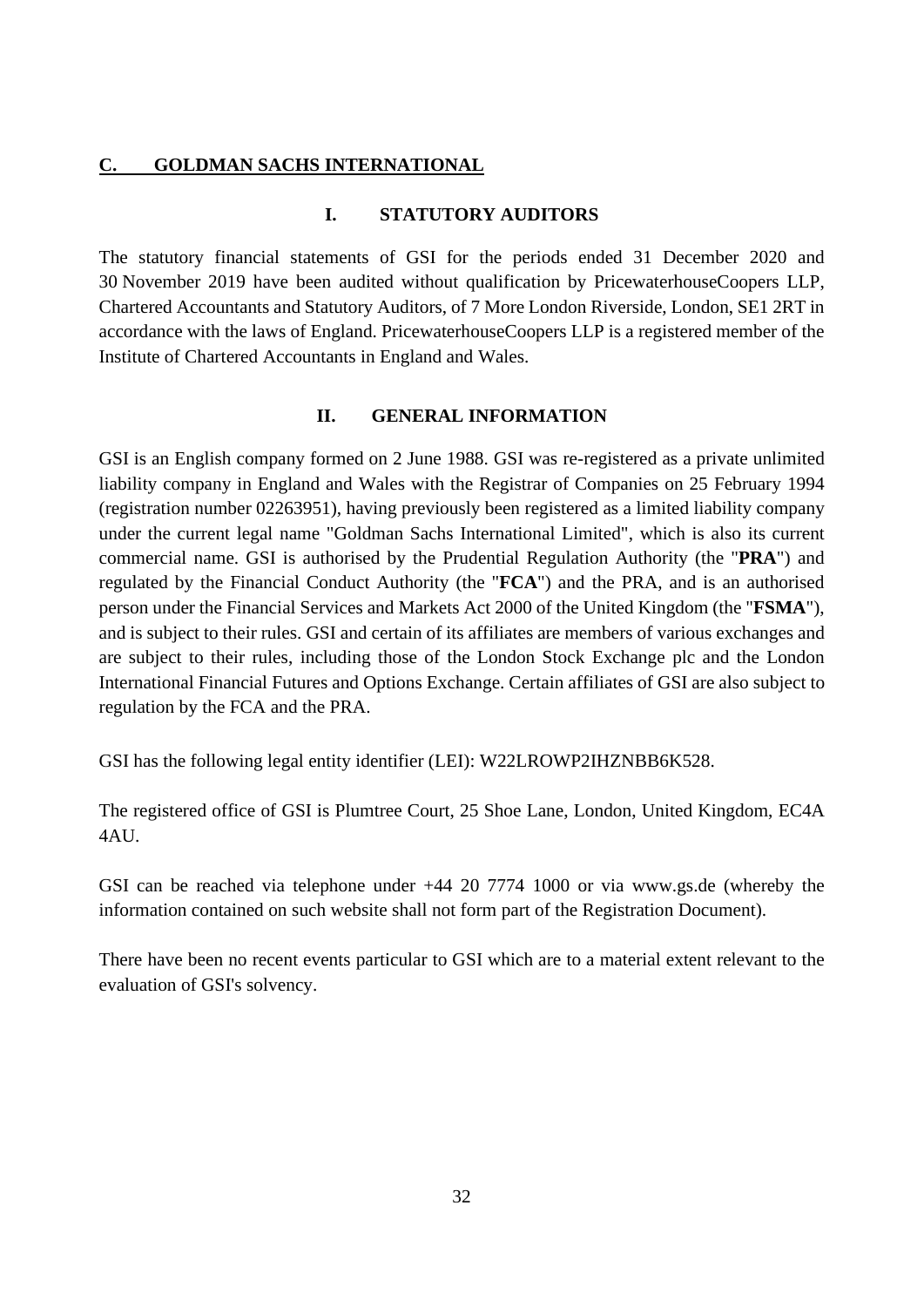#### **III. BUSINESS OVERVIEW**

<span id="page-32-0"></span>Goldman Sachs International's activities and sources of revenue include and are derived from securities underwriting and distribution; trading of corporate debt and equity securities, non-U.S. sovereign debt and mortgage securities; execution of swaps and derivative instruments; mergers and acquisitions; financial advisory services for restructurings, private placements and lease and project financings; real estate brokerage and finance; merchant banking and stock brokerage and research. Services are provided worldwide to a substantial and diversified client base which includes corporations, financial institutions, governments and individual investors.

During the previous and current fiscal years, GSI has been in continuous existence without interruption.

The objects and purposes of GSI are provided for in Article 2 (*Objects*) of the Articles of Association of GSI and include, for the avoidance of doubt, the power to carry on in all parts of the world the provision of financial services in all its aspects and to transact and do all matters and things incidental thereto, or which may at any time hereafter be usual in connection with such business or similar or related activities.

GSI's primary sources of funding are collateralised financings, intercompany unsecured borrowings, unsecured borrowings and shareholder's equity. A description of GSI's funding sources may be found in the section "Funding Sources" on PDF-page 9 of the GSI Annual Report 2020 (as defined in Section VII.2. below).

There have not been any material changes in the borrowing and funding structure of GSI since the last financial year (31 December 2020).

GSI is subject to a minimum requirement for own funds and eligible liabilities ("**MREL**") issued to Groups affiliates. This requirement is subject to a transitional period which began to phase in from 1 January 2019 and will become fully effective on 1 January 2022.

As of December 2020, GSI's MREL was US \$ 57.33 billion, which is in excess of its minimum transitional requirement and consist of GSI's total regulatory capital of US\$ 40.64 billion and eligible senior intercompany borrowings, excluding accrued interest, of US\$ 16.69 billion.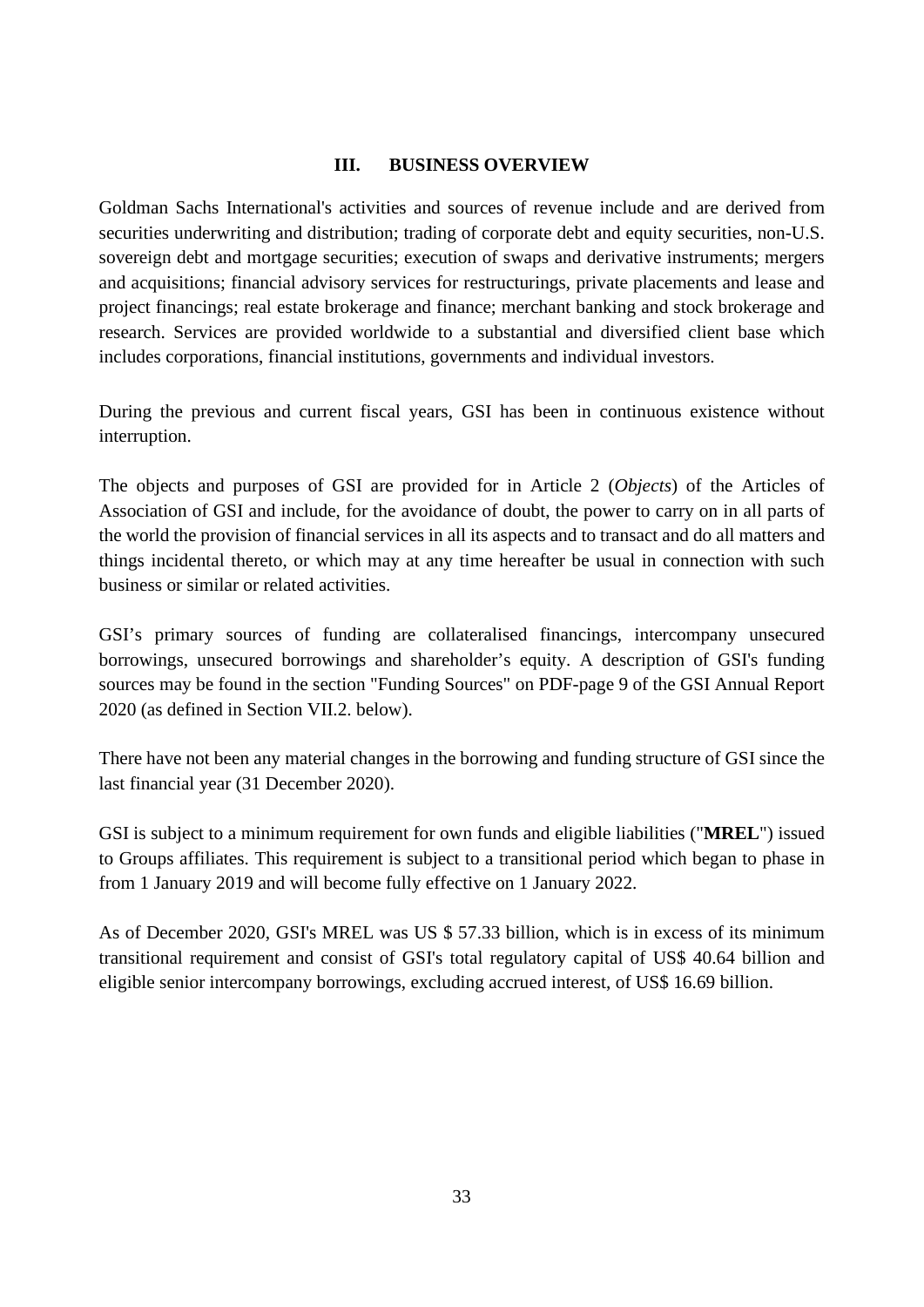#### **IV. ORGANIZATIONAL STRUCTURE**

<span id="page-33-0"></span>Goldman Sachs Group UK Limited, a company incorporated under English law has a 100 per cent. shareholding in GSI. Goldman Sachs (UK) L.L.C. is established under the laws of the State of Delaware and holds 100 per cent. of the ordinary shares of Goldman Sachs Group UK Limited. The Goldman Sachs Group, Inc. is established in Delaware and has a 100 per cent. shareholding in Goldman Sachs (UK) L.L.C.

#### **Holding structure of GSI**



Note: The percentages given are for direct holdings of ordinary shares or equivalent.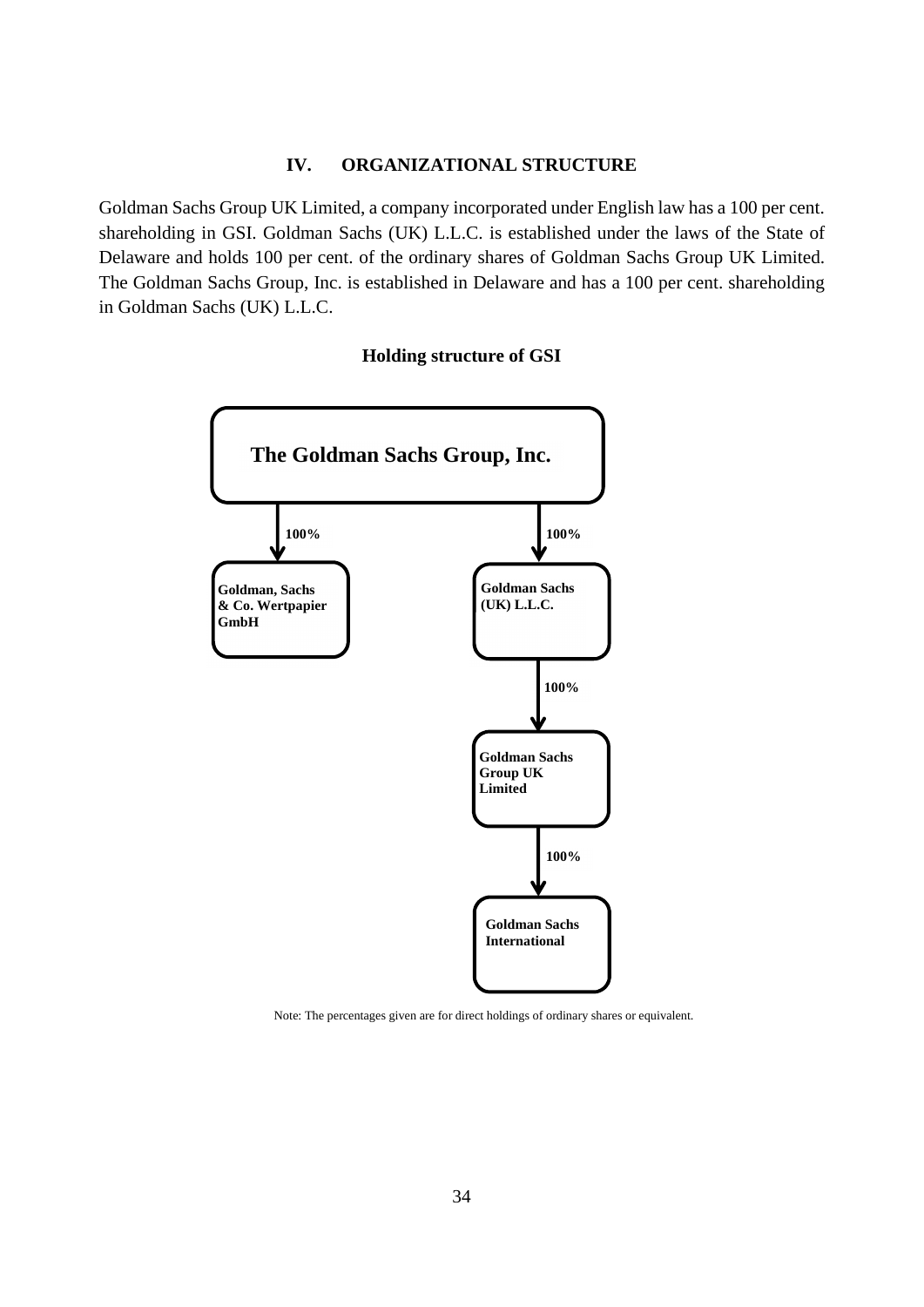#### **V. TREND INFORMATION**

<span id="page-34-0"></span>There has been no material adverse change in the prospects of GSI since 31 December 2020 (date of its last published audited financial statement).

Since the end of the last financial period for which financial information has been published (31 March 2021), there has been no significant change in the financial performance of GSI.

In this Registration Document, references to the "prospects" and "financial performance" of GSI are specifically to the respective ability of GSI to meet its full payment obligations under the Securities or the Guarantees in a timely manner. Material information about the respective financial performance and prospects of GSI is included in the GSI First Quarter Financial Information 2021, the GSI Annual Report 2020 and the GSI Annual Report 2019 (as defined in Sections VII.1., VII.2. and VII.3. below), which are incorporated by reference pursuant to Article 19 of the Prospectus Regulation into this Registration Document (detailed information about the pages in the financial statements can be found in section "X. Information incorporated by reference").

#### **VI. MANAGEMENT AND LEGAL REPRESENTATION**

<span id="page-34-1"></span>The names of the directors of GSI and their positions within GSI at the date of this Registration Document are set forth below. The business address of each director is Plumtree Court, 25 Shoe Lane, London EC4A 4AU, England.

| <b>Name</b><br>Jose M. D. Barroso | <b>Position</b><br>Chairman & Non-<br><b>Executive Director</b> | <b>Principal Outside Activities</b><br>• Bilderberg Meetings, Member of<br>the Steering Committee                        |  |
|-----------------------------------|-----------------------------------------------------------------|--------------------------------------------------------------------------------------------------------------------------|--|
|                                   |                                                                 | • Director of UEFA Foundation<br>for Children                                                                            |  |
|                                   |                                                                 | • Women Political Leaders Global<br>Forum (WPL), Member of the<br>Global Advisory Board                                  |  |
|                                   |                                                                 | • Chairperson of Portuguese<br>Diaspora Council                                                                          |  |
|                                   |                                                                 | • Director of Publius International<br>Ltd                                                                               |  |
| Sally A. Boyle                    | <b>Executive Director</b>                                       | • Non-executive director of the<br>Royal Air Force<br>• Supervisory director of Goldman<br>Sachs Bank Europe SE, Goldman |  |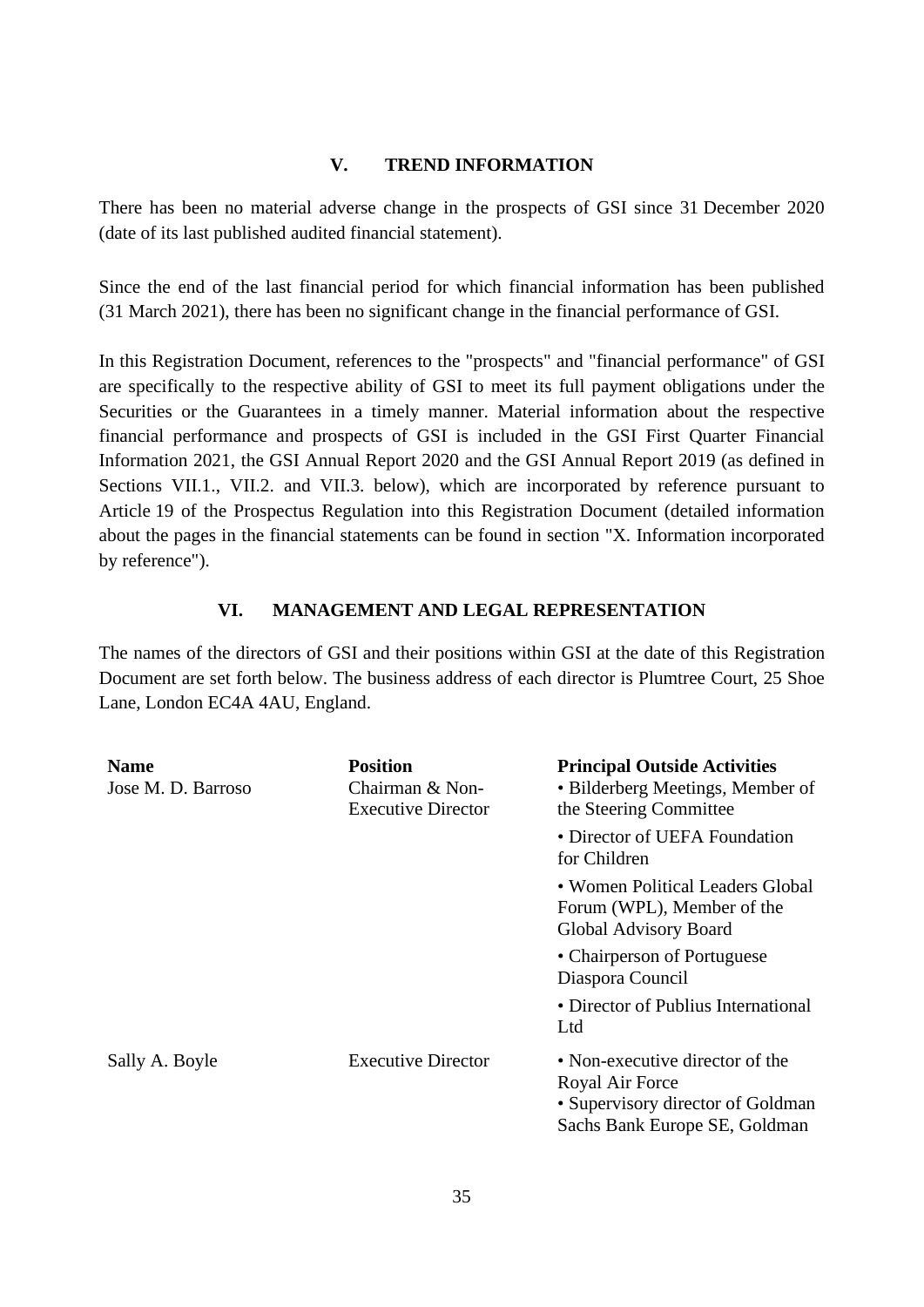|                          |                             | Sachs Europe SE, Goldman Sachs<br>Group Europe SE                                                                                                                                                       |
|--------------------------|-----------------------------|---------------------------------------------------------------------------------------------------------------------------------------------------------------------------------------------------------|
| Catherine G. Cripps      | Non-Executive<br>Director   | • Director of Goldman Sachs<br><b>International Bank</b><br>• Director of Nuclear Liabilities<br><b>Fund Limited</b>                                                                                    |
| Richard J. Gnodde        | CEO & Executive<br>Director | • Vice Chairman of the Goldman<br>Sachs Group, Inc.<br>• LLP Member of Morse<br>Partnership LLP                                                                                                         |
| Lord Anthony S. Grabiner | Non-Executive<br>Director   | • Director of Grove End Road<br>Limited<br>• Director of Jewish Chronicle<br><b>Trust Limited</b><br>• Director of The University of<br>Law Limited<br>• Director of St. Paul's School<br><b>Barnes</b> |
| Sam P. Gyimah            | Non-Executive<br>Director   | • Director of Oxford University<br><b>Innovation Limited</b><br>• Advisory Board Member of<br><b>Blume Equity LLP</b><br>• Senior Advisor of Halpin<br>Partnership Limited                              |
| Nigel Harman             | Non-Executive<br>Director   | • Director of Goldman Sachs<br><b>International Bank</b>                                                                                                                                                |
|                          |                             | • Member of Cumberland House<br><b>BPRA Property Fund LLP</b>                                                                                                                                           |
|                          |                             | • Member of Waverton Property<br><b>LLP</b>                                                                                                                                                             |
|                          |                             | • Member of Cobalt Data Centre 3<br><b>LLP</b>                                                                                                                                                          |
| Dermot W. McDonogh       | <b>Executive Director</b>   | • Director of Goldman Sachs<br>Bank USA, London Branch                                                                                                                                                  |
|                          |                             | • Director of Goldman Sachs<br>(UK) LLC                                                                                                                                                                 |
|                          |                             | • Director of Goldman Sachs<br><b>International Bank</b>                                                                                                                                                |
|                          |                             | • Supervisory Director of<br>Goldman Sachs Bank Europe SE,<br>Goldman Sachs Europe SE,<br>Goldman Sachs Group Europe SE                                                                                 |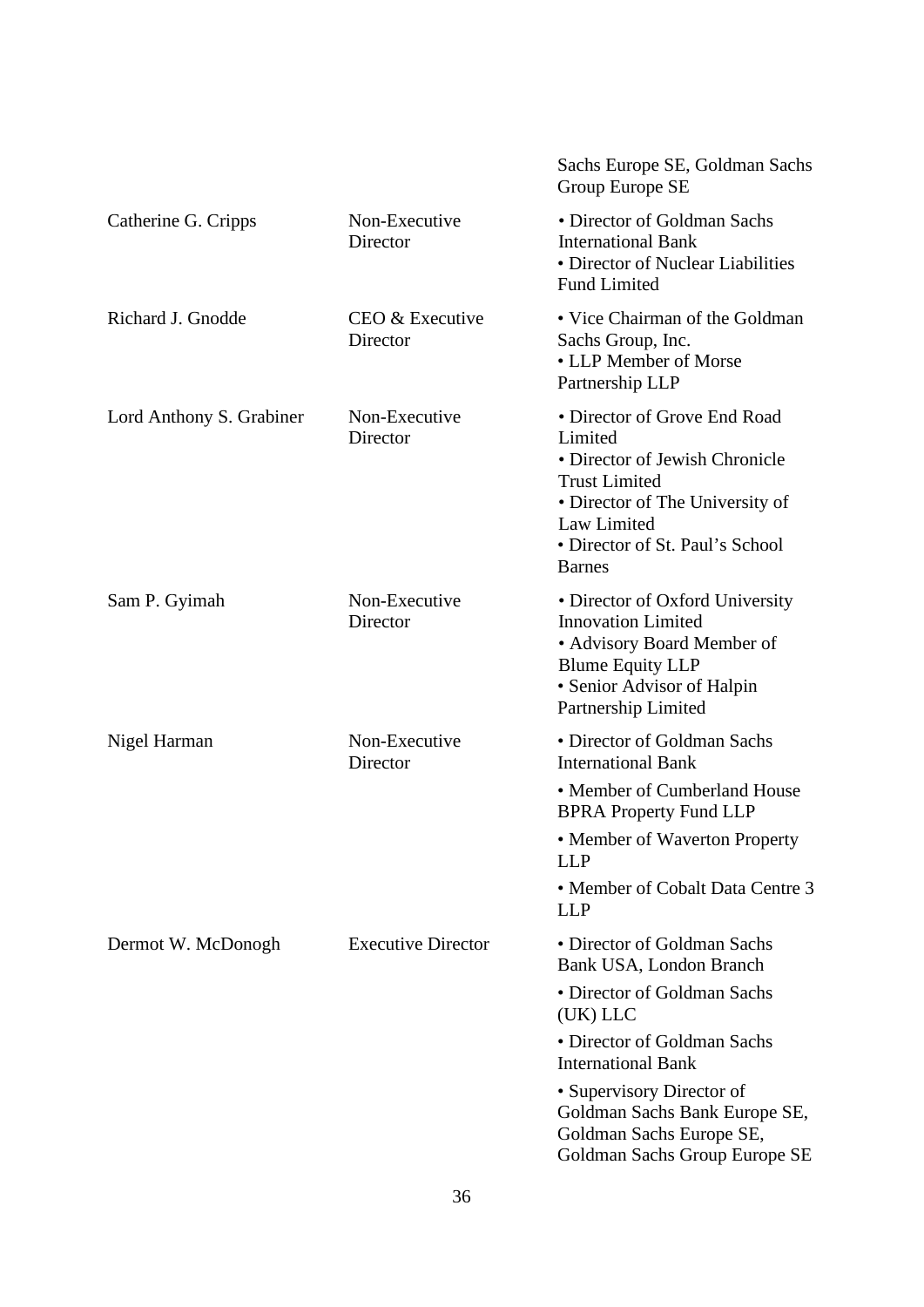| Therese L. Miller   | Non-Executive<br>Director | • Director of Goldman Sachs<br><b>International Bank</b><br>• Director of EventingLive<br>Limited<br>• Director of Rothesay Holdco UK<br>Limited<br>• Director of Rothesay Life PLC                                                                                                                                                                                                                                                                                                                                                                                                                                                                                 |
|---------------------|---------------------------|---------------------------------------------------------------------------------------------------------------------------------------------------------------------------------------------------------------------------------------------------------------------------------------------------------------------------------------------------------------------------------------------------------------------------------------------------------------------------------------------------------------------------------------------------------------------------------------------------------------------------------------------------------------------|
| Esta E. Stetcher    | Non-Executive<br>Director | • Supervisory Director of<br>Goldman Sachs Bank Europe SE,<br>Goldman Sachs Europe SE,<br>Goldman Sachs Group Europe SE<br>• Director of Columbia<br><b>Investment Management</b><br>Company LLC<br>• Member of Council on Foreign<br>Relations (U.S.A.)<br>• Director and Chairperson of<br>Goldman Sachs Banks USA<br>• Director of Goldman Sachs<br>Philanthropy Fund<br>• Member of the President's<br>Council of Columbia World<br>Project (U.S.A.)<br>• Leadership Council Member of<br>Tax Policy Center (U.S.A.)<br>• Member emeritus of the<br><b>Association of General Counsel</b><br>• Finance Committee Member of<br><b>UJA Federation of New York</b> |
| Marius O. Winkelman | Non-Executive<br>Director | • Director of The Goldman Sachs<br>Group, Inc.                                                                                                                                                                                                                                                                                                                                                                                                                                                                                                                                                                                                                      |

The Directors of GSI do not hold any direct, indirect, beneficial or economic interest in any of the shares of GSI.

The Board of Directors has authorised individual Managing Directors of GSI to approve any and all documents on its behalf.

There are no potential conflicts of interest between any duties owed by the Board of Directors to GSI and their private interests and/or other duties.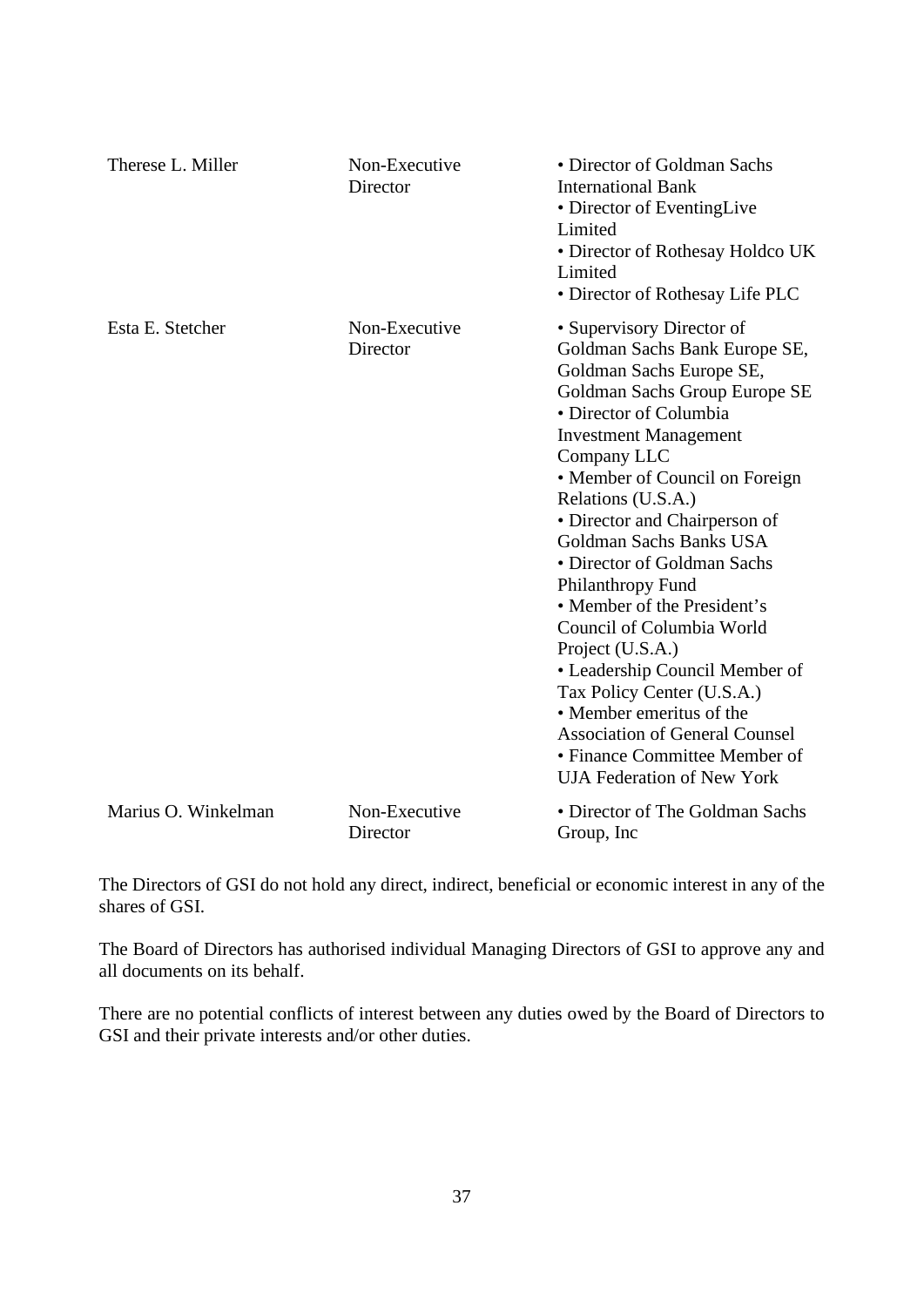# <span id="page-37-0"></span>**VII. FINANCIAL INFORMATION CONCERNING GSI'S ASSETS AND LIABILITIES, FINANCIAL POSITION AND PROFIT AND LOSSES**

## <span id="page-37-1"></span>**1. Unaudited interim financial information for the period ended 31 March 2021**

The Unaudited Quarterly Financial Information of GSI for the period ended 31 March 2021 ("**GSI First Quarter Financial Information 2021**") are incorporated by reference pursuant to Article 19 of the Prospectus Regulation (detailed information about the pages in the financial statements can be found in section "X. Information incorporated by reference").

# <span id="page-37-2"></span>**2. Historical financial information for the financial year 2020**

The Annual Report for the fiscal year ended 31 December 2020 of GSI ("**GSI Annual Report 2020**"), containing, in Part II, the Directors' Report and Audited Financial Statements of GSI for the period ended 31 December 2020 ("**GSI's Financial Statements 2020**") prepared in accordance with International Financial Reporting Standards ("**IFRS**") as endorsed in the European Union is incorporated by reference pursuant to Article 19 of the Prospectus Regulation in so far as the relevant pages are specified in section "X. Information incorporated by reference".

## <span id="page-37-3"></span>**3. Historical financial information for the financial year 2019**

The Annual Report for the fiscal year ended 30 November 2019 of GSI ("**GSI Annual Report 2019**"), containing, in Part II, the Directors' Report and Audited Financial Statements of GSI for the period ended 30 November 2019 ("**GSI's Financial Statements 2019**") prepared under United Kingdom Generally Accepted Accounting Practices ("**U.K. GAAP**") in accordance with FRS 101 Reduced Disclosure Framework ("**FRS 101**") is incorporated by reference pursuant to Article 19 of the Prospectus Regulation in so far as the relevant pages are specified in section "X. Information incorporated by reference".

# <span id="page-37-4"></span>**4. Auditing of historical financial information**

PricewaterhouseCoopers LLP audited (i) GSI's Financial Statements 2020 and (ii) GSI's Financial Statements 2019 and issued in each case an unqualified audit report.

The GSI First Quarter Financial Information 2021 have not been audited.

# <span id="page-37-5"></span>**5. Legal and arbitration proceedings**

Save as disclosed in (i) "Legal Proceedings" of Note 27 to the Financial Statements (PDF-pages 91 - 93) of the GSI Annual Report 2020 and (ii) "Legal Proceedings" of Note 9 to the Financial Statements (PDF-pages 10 - 11) of the GSI First Quarter Financial Information 2021, there have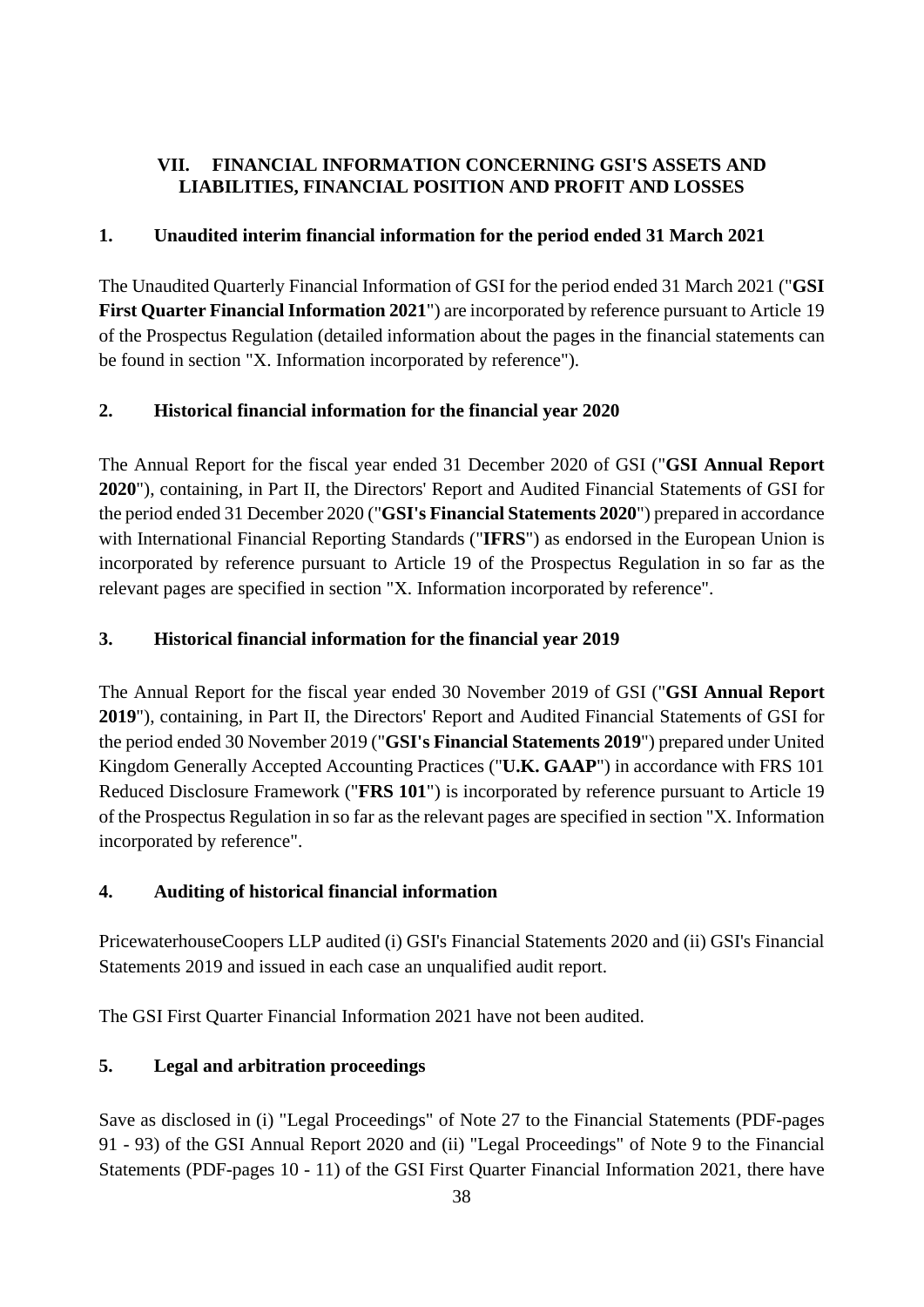been no governmental, legal or arbitration proceedings (including any such proceedings which are pending or threatened of which GSI is aware) during the last 12 months before the date of the Registration Document which may have, or have had in the recent past, significant effects on GSI's financial position or profitability.

#### <span id="page-38-0"></span>**6. Significant change in GSI's financial position**

There has been no significant change in GSI's financial position since 31 March 2021.

In this Registration Document, references to the "financial position" of GSI are specifically to the respective ability of GSI to meet its full payment obligations under the Securities or the Guarantees in a timely manner. Material information about the financial position of GSI is included in the GSI First Quarter Financial Information 2021, the GSI Annual Report 2020 and the GSI Annual Report 2019, which are incorporated by reference pursuant to Article 19 of the Prospectus Regulation into this Registration Document (detailed information about the pages in the financial statements can be found in section "X. Information incorporated by reference").

## **VIII. ADDITIONAL INFORMATION**

## <span id="page-38-2"></span><span id="page-38-1"></span>**1. Capitalisation**

As of December 2020, GSI had 598,182,053 issued ordinary shares of U.S.\$ 1.00 each (for further information on the share capital please see Note 23 in the GSI Annual Report 2020 and no dividends were paid in the period ended December 2020 (see Note 24 in the GSI Annual Report 2020), see section "*Information incorporated by reference*" below). All the shares have equal voting rights based on nominal values, the rights for them, including the right to dividends, are governed by the Articles of Association and applicable law and none of them have been vested with any special rights in any respect. The issue of additional shares by GSI shall be at the discretion of the Directors of GSI in accordance with Article 1.6 of the Articles of Association of GSI. All of the issued shares are fully paid and are owned by Goldman Sachs Group UK Limited. No categories of persons have subscription rights for additional capital and there are no agreements requiring the issue of additional shares. The right of shareholders to receive a proportional part of any new issue of shares has been disapproved by GSI. At the time hereof, there are no convertible bonds or options on GSI's ordinary or preference shares outstanding which have been issued by GSI or by group companies of GSI. GSI is an indirect wholly owned subsidiary of GSG and does not own any of its issued not own any of its issued ordinary shares. Its shares are not listed nor traded.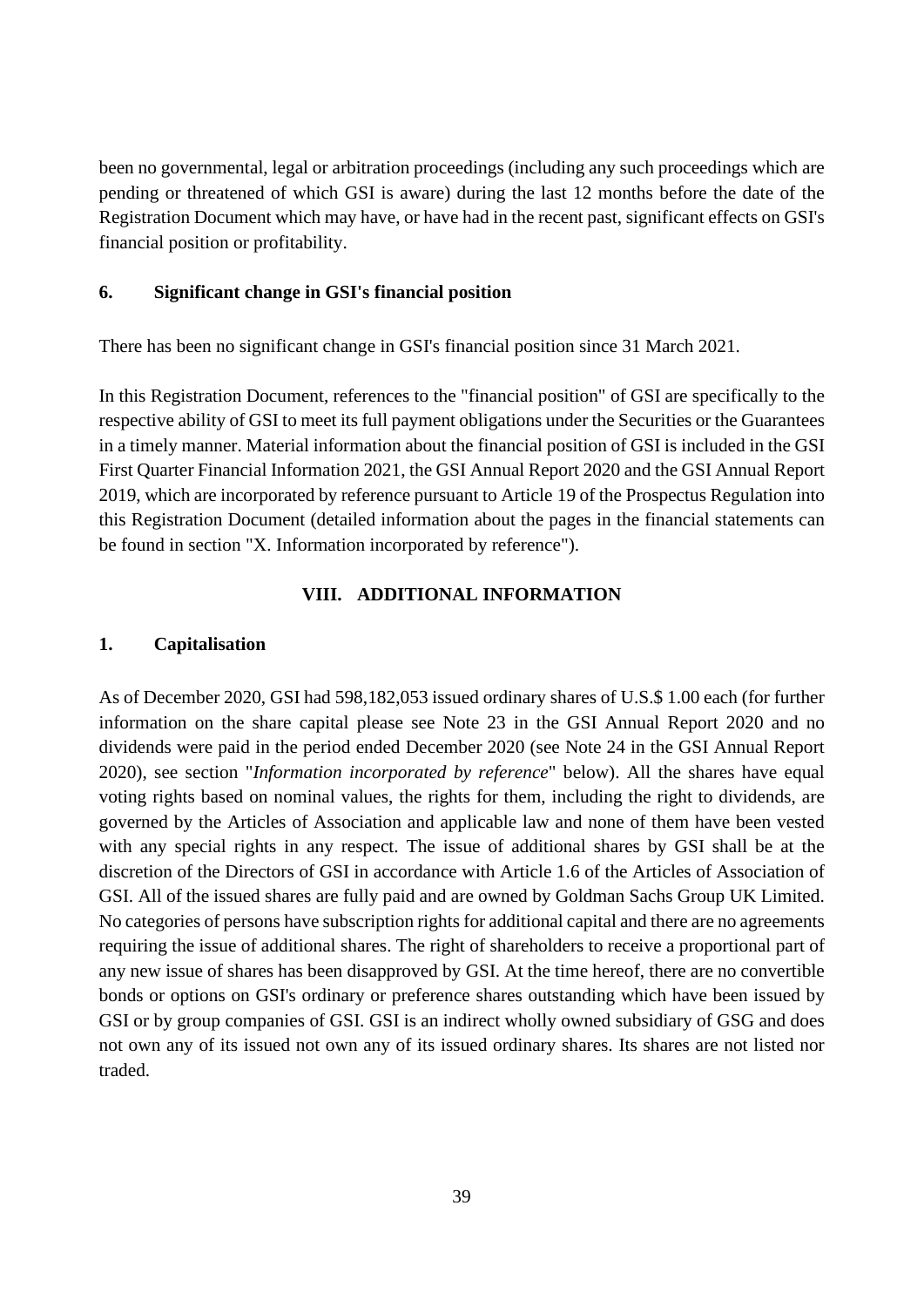## <span id="page-39-0"></span>**2. Credit Ratings**

The credit ratings of  $GSI<sup>1</sup>$  $GSI<sup>1</sup>$  $GSI<sup>1</sup>$  referred to in the Registration Document have been issued by Fitch, Inc. ("**Fitch**"), Moody's Investors Service, Inc. ("**Moody's**") and Standard & Poor's Ratings Services, a division of The McGraw-Hill Companies, Inc. ("**S&P**"), none of which entities is established in the European Union or registered under Regulation (EC) No. 1060/2009 (as amended, the "**CRA Regulation**"). In general, European regulated investors are restricted from using a rating for regulatory purposes if such rating is not either (1) issued or validly endorsed by a credit rating agency established in the European Union and registered with the European Securities and Markets Authority ("**ESMA**") under the CRA Regulation) or (2) issued by a credit rating agency established outside the European Union which is certified under the CRA Regulation.

The EU affiliates of Fitch, Moody's and S&P are registered under the CRA Regulation. The ESMA has approved the endorsement by such EU affiliates of credit ratings issued by DBRS, Fitch, Moody's and S&P. Accordingly, credit ratings issued by Fitch, Moody's and S&P may be used for regulatory purposes in the EU.

<span id="page-39-1"></span>*<sup>1</sup> The information for this rating has been extracted from information made available by each rating agency referred to below. GSI confirms that such information has been accurately reproduced and that, so far as it is aware, and is able to ascertain from information published by such ratings agencies, no facts have been omitted which would render the reproduced information inaccurate or misleading. As at the date of the Registration Document the ratings for GSI were:* 

*Short-term debt:* 

*Fitch, Inc rating was F1: An 'F1' rating indicates the highest short-term credit quality and the strongest intrinsic capacity for timely payment of financial commitments; may have an added '+' to denote any exceptionally strong credit feature.* 

*Moody's rating was P-1: 'P-1' issuers (or supporting institutions) rated Prime-1 have a superior ability to repay short-term debt obligations.* 

*S&P rating was A-1: A short-term obligation rated 'A-1' is rated in the highest category by Standard & Poor's. The obligor's capacity to meet its financial commitment on the obligation is strong. Within this category, certain obligations are designated with a plus sign (+). This indicates that the obligor's capacity to meet its financial commitment on these obligations is extremely strong.* 

*Long-term debt:* 

*Fitch, Inc rating was A+: An 'A+' rating indicates high credit quality and denotes expectations of low default risk. The capacity for payment of financial commitments is considered strong. This capacity may, nevertheless, be more vulnerable to adverse business or economic conditions than is the case for higher ratings.* 

*Moody's rating was A1: Obligations rated 'A' are considered upper-medium grade and are subject to low credit risk. Note: Moody's appends numerical modifiers 1, 2, and 3 to each generic rating classification from 'Aa' through 'Caa'. The modifier 1 indicates that the obligation ranks in the higher end of its generic rating category; the modifier 2 indicates a mid-range ranking; and the modifier 3 indicates a ranking in the lower end of that generic rating category.* 

*S&P rating was A+: An obligation rated 'A' is somewhat more susceptible to the adverse effects of changes in circumstances and economic conditions than obligations in higher-rated categories. However, the obligor's capacity to meet its financial commitment on the obligation is still strong. The ratings from 'AA' to 'CCC' may be modified by the addition of a plus (+) or minus (-) sign to show relative standing within the major rating categories.*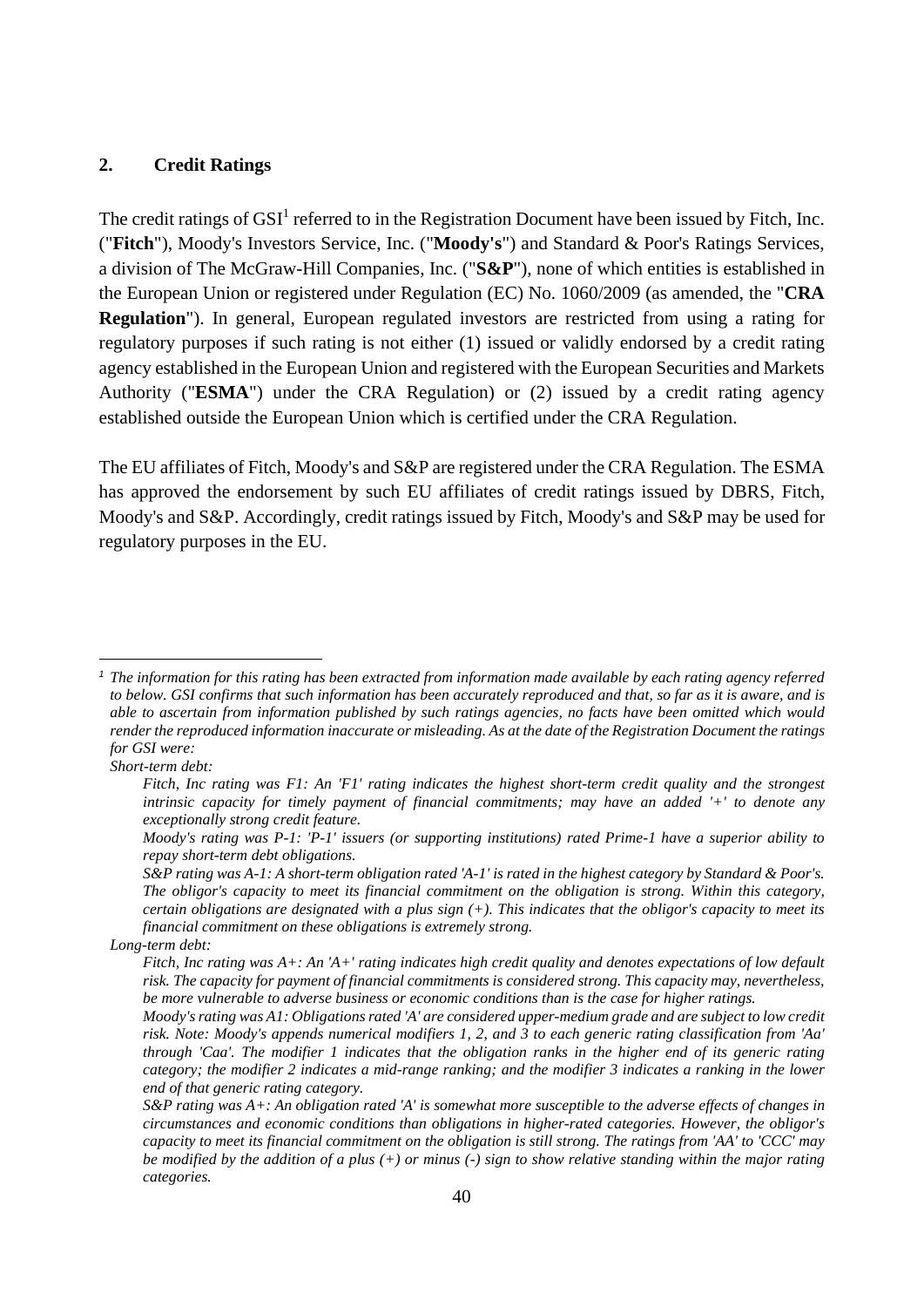Credit ratings may be adjusted over time, and there is no assurance that these credit ratings will be effective after the date of the Registration Document. A credit rating is not a recommendation to buy, sell or hold any securities.

# **IX. DOCUMENTS AVAILABLE**

<span id="page-40-0"></span>During the validity of the Registration Document, the following documents may be inspected in electronic form on the following websites:

- the up-to-date Articles of Association of Goldman Sachs International dated 20 February 2017 [https://www.goldmansachs.com/investor-relations/redirects/GSI-Articles-of-](https://www.goldmansachs.com/investor-relations/redirects/GSI-Articles-of-Association-February-2017)[Association-February-2017;](https://www.goldmansachs.com/investor-relations/redirects/GSI-Articles-of-Association-February-2017)
- GSI First Quarter Financial Information 2021 [https://www.goldmansachs.com/investor](https://www.goldmansachs.com/investor-relations/financials/subsidiary-financial-info/gsi/2021/03-31-21-financial-information.pdf)[relations/financials/subsidiary-financial-info/gsi/2021/03-31-21-financial](https://www.goldmansachs.com/investor-relations/financials/subsidiary-financial-info/gsi/2021/03-31-21-financial-information.pdf)[information.pdf;](https://www.goldmansachs.com/investor-relations/financials/subsidiary-financial-info/gsi/2021/03-31-21-financial-information.pdf)
- GSI Annual Report 2020 [https://www.goldmansachs.com/investor](https://www.goldmansachs.com/investor-relations/financials/current/subsidiary-financial-info/gsi/12-31-20-financial-statements.pdf)[relations/financials/current/subsidiary-financial-info/gsi/12-31-20-financial](https://www.goldmansachs.com/investor-relations/financials/current/subsidiary-financial-info/gsi/12-31-20-financial-statements.pdf)[statements.pdf; and](https://www.goldmansachs.com/investor-relations/financials/current/subsidiary-financial-info/gsi/12-31-20-financial-statements.pdf)
- GSI Annual Report 2019 [https://www.goldmansachs.com/investor](https://www.goldmansachs.com/investor-relations/redirects/gsi-11-30-19-financial-statements)[relations/redirects/gsi-11-30-19-financial-statements.](https://www.goldmansachs.com/investor-relations/redirects/gsi-11-30-19-financial-statements)

Information contained on such websites shall not form part of this Registration Document and has not been scrutinized or approved by the Competent Authority, unless specified differently in section "X. Information incorporated by reference" below.

# **X. INFORMATION INCORPORATED BY REFERENCE**

<span id="page-40-1"></span>The Registration Document should be read and construed in conjunction with the information incorporated by reference into this Registration Document. The information set forth under 2. (*Information*) below contained in the documents set forth under 1. (*Documents*) below which have been previously published and filed with the Competent Authority and which is hereby incorporated by reference into this Registration Document and deemed to form a part of this Registration Document.

# <span id="page-40-2"></span>**1. Documents**

- GSI First Quarter Financial Information 2021
- GSI Annual Report 2020
- GSI Annual Report 2019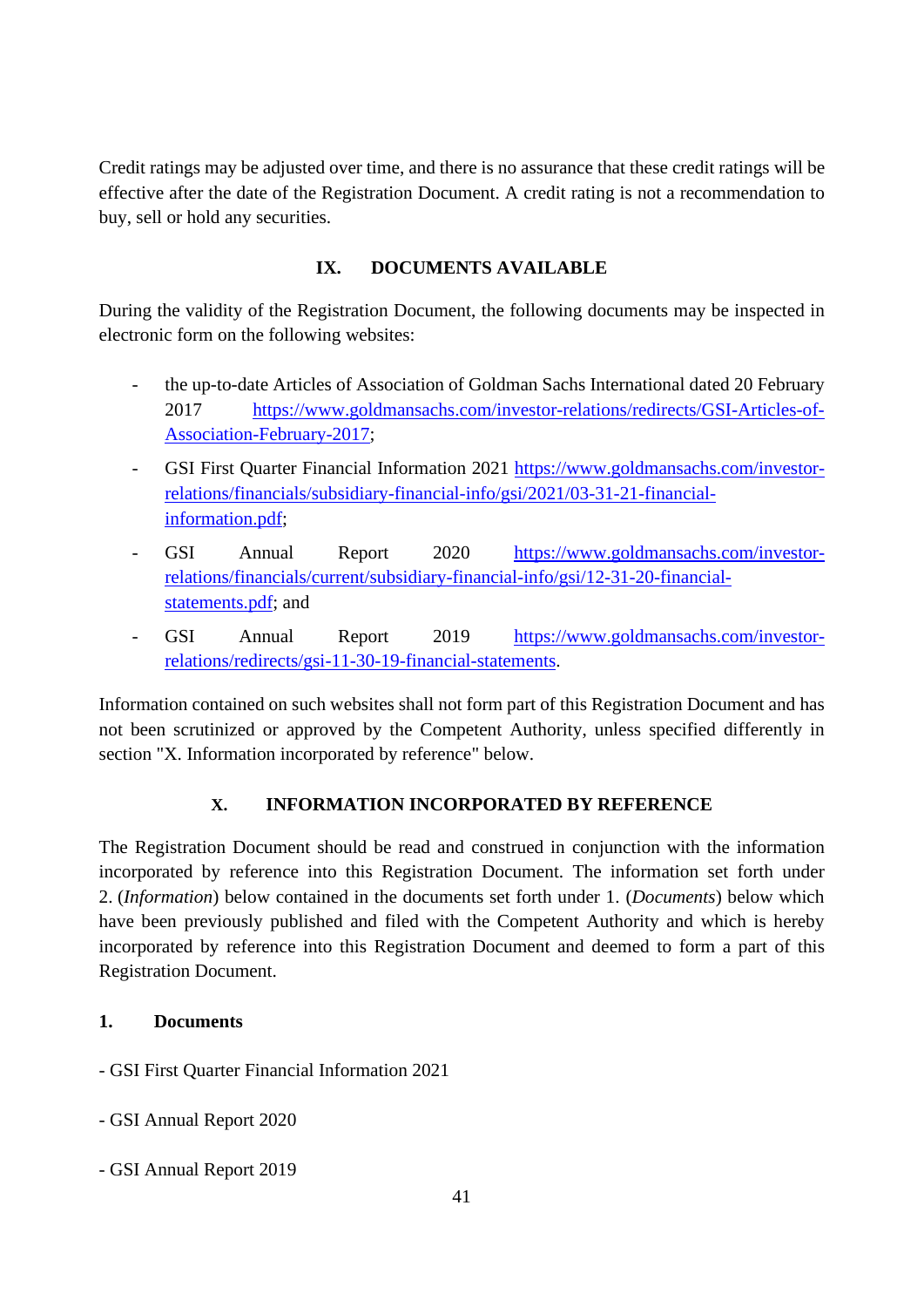## <span id="page-41-0"></span>**2. Information**

The table below sets out the relevant page references for the information incorporated into this Registration Document by reference. Information contained in the documents is incorporated by reference into this Registration Document. Insofar as reference is made to certain parts of the documents only these parts shall form part of the Registration Document and all other information contained in the documents is either not relevant for the investor or is covered elsewhere in this Registration Document.

| Information incorporated by reference               | Page references in the<br>Document*                                                   | <b>Section and pages</b><br>in this<br><b>Registration</b><br><b>Document</b> |
|-----------------------------------------------------|---------------------------------------------------------------------------------------|-------------------------------------------------------------------------------|
| <b>GSI First Quarter Financial Information 2021</b> |                                                                                       |                                                                               |
| Introduction                                        | page 2                                                                                | VII.1. / 38                                                                   |
| <b>Results of Operations</b>                        | pages 2-3                                                                             | VII.1. / 38                                                                   |
| <b>Regulatory Matters and Other Developments</b>    | page 4                                                                                | VII.1. / 38                                                                   |
| <b>Income Statement</b>                             | page 5                                                                                | VII.1. / 38                                                                   |
| <b>Statement of Comprehensive Income</b>            | page 5                                                                                | VII.1. / 38                                                                   |
| <b>Balance Sheet</b>                                | page 6                                                                                | VII.1. / 38                                                                   |
| <b>Supplementary Notes</b>                          | pages 7-11                                                                            | VII.1. / 38                                                                   |
|                                                     |                                                                                       | VII.5. / 38                                                                   |
| <b>GSI Annual Report 2020</b>                       |                                                                                       |                                                                               |
| <b>Strategic Report</b>                             | pages 3-48                                                                            | VII.2. / 38                                                                   |
|                                                     | (excluding)<br>the<br>Section<br>Principal Risks and Un-<br>certainties, pages 16-32) |                                                                               |
| Report of the Directors                             | pages 49-55                                                                           | VII.2. / 38                                                                   |
| <b>Independent Auditor's Report</b>                 | pages 56-62                                                                           | VII.2. / 38                                                                   |
| <b>Income Statement</b>                             | page 63                                                                               | VII.2. / 38                                                                   |
| <b>Statements of Comprehensive Income</b>           | page 63                                                                               | VII.2. / 38                                                                   |
| <b>Balance Sheet</b>                                | page 64                                                                               | VII.2. / 38                                                                   |
| <b>Statements of Changes in Equity</b>              | page 65                                                                               | VII.2. / 38                                                                   |
| <b>Statements of Cash Flows</b>                     | page 66                                                                               | VII.2. / 38                                                                   |
| Notes to the Financial Statements                   | pages 67-114                                                                          | VII.2. / 38                                                                   |
|                                                     |                                                                                       | VII.5. / 38                                                                   |